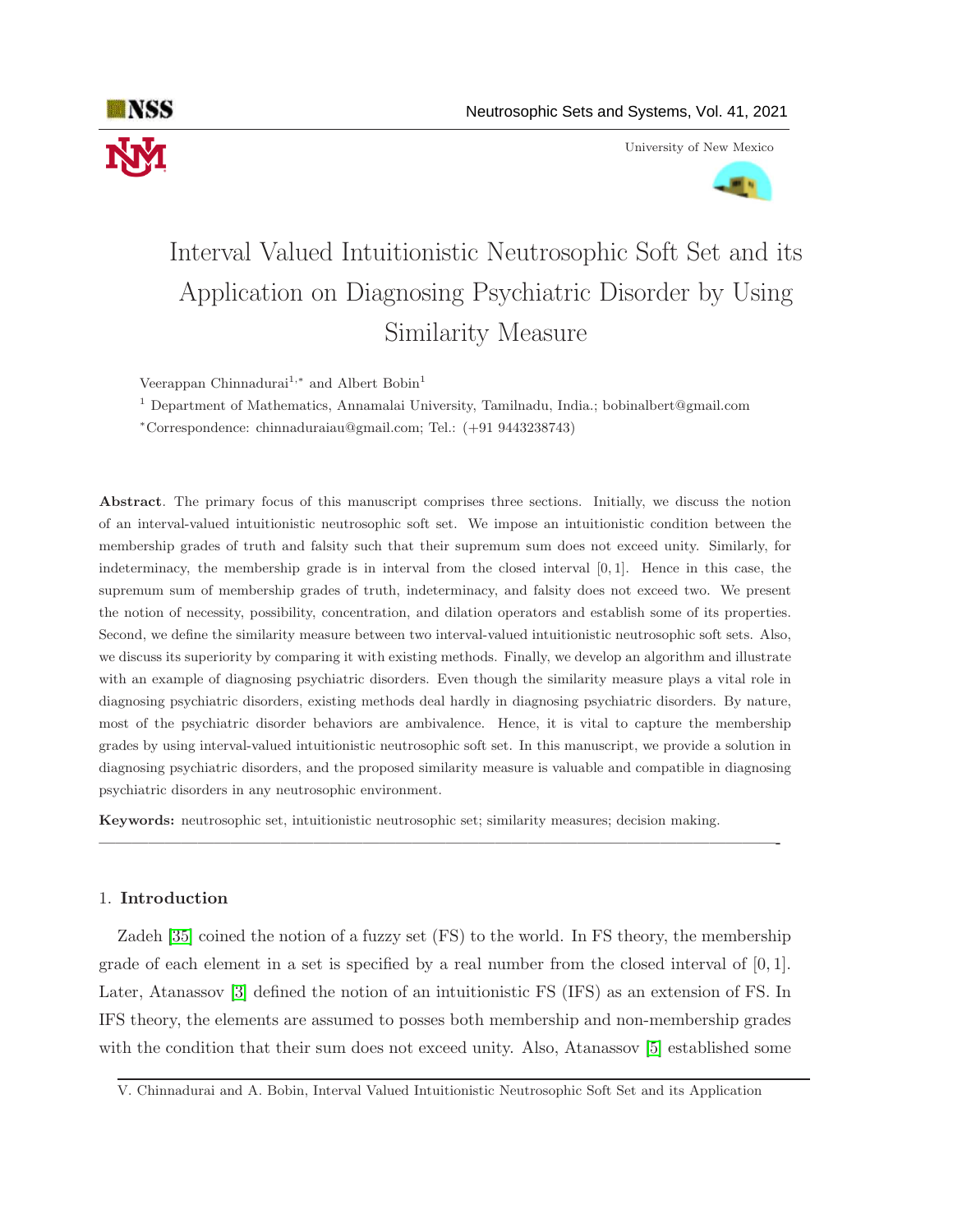properties of IFS. Both FS and IFS theories have significant roles in handling decision-making problems. But in today's decision-making scenarios, the primary focus of the decision-makers (DMs) is to select the best option under different precise or imprecise criteria. DMs may fall short of adequate level of knowledge of the problem in cognitive terms and therefore have difficulty in selecting the right object. This difficulty is overcome by the use of the notion of neutrosophic set (NS), which is characterized by the grades of truth, indeterminacy and falsity membership for each element of the set. Smarandache [\[27\]](#page-30-1) presented the concept of NS. DMs applied this concept widely to show the importance of truth, indeterminacy, and falsity information on which humans handle the decisions. Wang et al. [\[30\]](#page-30-2) defined the concept of single-valued NS (SVNS) with the restricted conditions for the membership grades to facilitate the real-life applications and to overcome the constraints faced in neutrosophic theory. We cite some recent developments of IFS, NS theories, and also on similarity measures (SMs) below. Beg and Tabasam [\[7\]](#page-29-0) introduced the concept of comparative linguistic expression based on hesitant IFSs. Anita et al. [\[2\]](#page-28-2) developed an application to solve multi-criteria decision-making (MCDM) problems using interval-valued IFS of root type. Jianming et al. [\[22\]](#page-29-1) defined the concepts of weighted aggregation operators in neutrosophic cubic sets (NCSs) and provided applications in MCDM. Majid Khan et al. [\[24\]](#page-29-2) presented the notions of algebraic and Einstein operators on NCSs and developed an MCDM application based on these operators. Hashim et al. [\[20\]](#page-29-3) introduced SMs in neutrosophic bipolar FS with a purpose to build a children's hospital with the help of the HOPE foundation. Chinnadurai et al. [\[15\]](#page-29-4) presented the concept of unique ranking by using the parameters in a neutrosophic environment. Chinnadurai and Bobin [\[16\]](#page-29-5) used prospect theory in real-life applications to solve MCDM problems. Saranya et al. [\[25\]](#page-30-3) introduced an application for finding the similarity value of any two NSs in the neutrosophic environment by using programming language. Broumi and Smarandache [\[9\]](#page-29-6) developed SMs using Hausdorff distance. Liu et al. [\[23\]](#page-29-7) introduced the concept of SMs using Euclidean distance. Chahhtterjee et al. [\[13\]](#page-29-8) presented various concepts of SMs in neutrosophic environment. Shahzadi et al. [\[26\]](#page-30-4) diagnosed the medical symptoms using SVNSs. Hamidi and Borumand [\[19\]](#page-29-9) developed the concept of neutrosophic graphs to analyze the sensor networks.

Smarandache [\[28\]](#page-30-5) studied the concept of soul in psychology by using neutrosophic theory. Christianto and Smarandache [\[17\]](#page-29-10) reviewed the concept of cultural psychology as one of the seven applications using neutrosophic logic. Chicaiza et al. [\[14\]](#page-29-11) studied the concept of emotional intelligence of the students using neutrosophic psychology. Abdel-Basset et al. [\[1\]](#page-28-3) used cosine SMs in bipolar and interval-valued bipolar SVNS to diagnose bipolar disorder behaviors. The domination of NS and SVNS in psychology is clear from the above-cited works. Hence, in this research, we enlighten the concept of neutrosophic theory in the field of psychology. In general, the psychotherapist considers that each person holds a mental structure called the

V. Chinnadurai and A. Bobin, Interval Valued Intuitionistic Neutrosophic Soft Set and its Application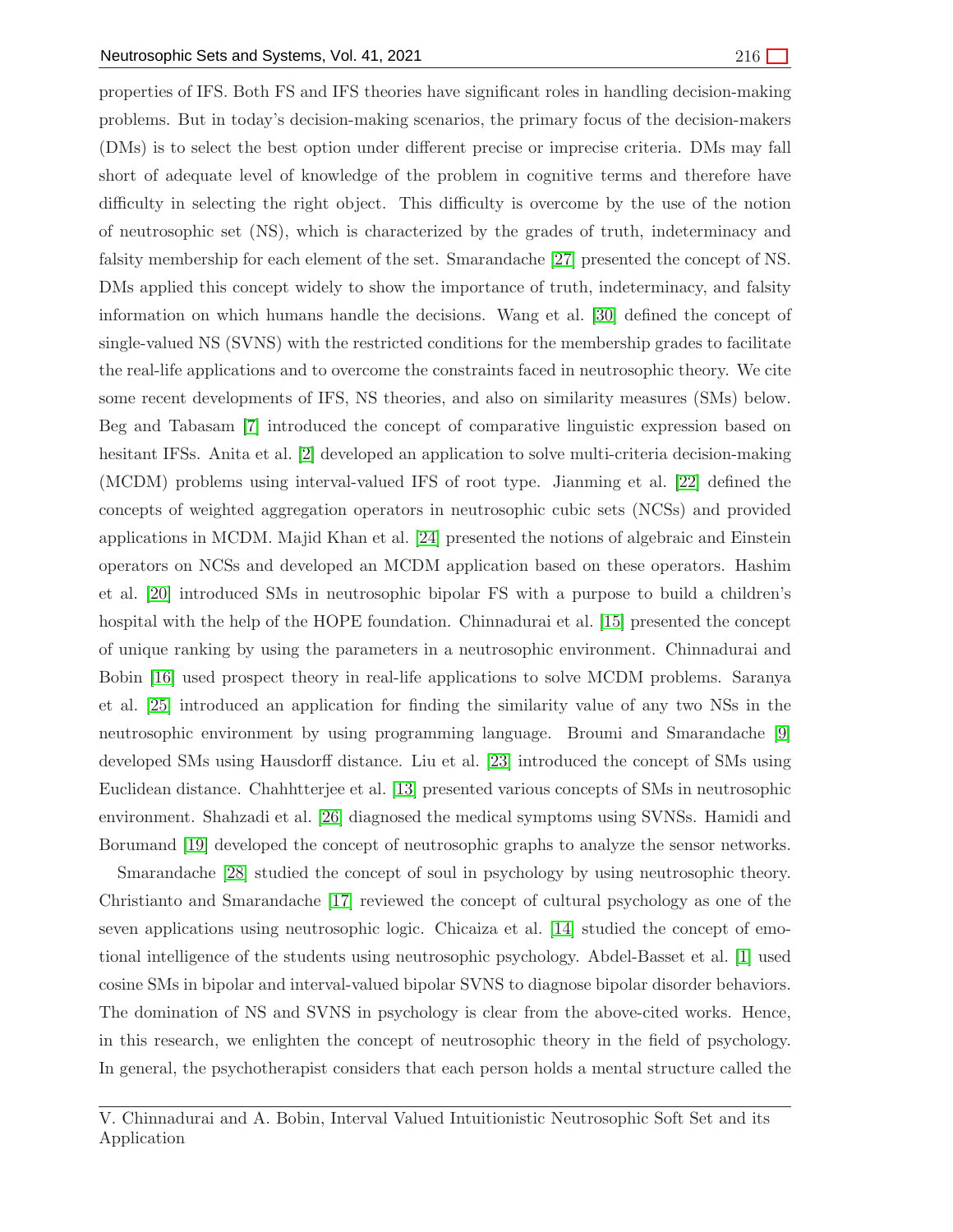self, which acts as an origin of personality. Winnicott [\[33\]](#page-30-6) introduced the concept of true self and false self. He applied the thought of true-self to sense out the individual's aliveness or conceiving real. True-self is always be in part or hidden completely. The notion of false-self acts as a defense mechanism to protect the true-self by hibernating it. He explained that the behavior of a person in society is a gentle and self-conscious attitude because of the defense mechanism of false-self. In brief, we can establish the separation of true and false self on a continuum between the normal and the pathological behaviors. There always exists a doubtful amount of unconscious substance that pertains to the whole of the self. The above statements explain the need for an intuitionistic neutrosophic set (INS) to deal with this new concept. We cite the literature review of INS and its role in decision making below. Bhowmik and Pal [\[8\]](#page-29-12) presented the concept of INS and studied its properties. Broumi and Smarandache [\[10\]](#page-29-13) defined the concept of intuitionistic neutrosophic soft set (INSS) and established some of its properties. Both INS and INSS have a significant role in handling decision-making problems. They defined the restricted conditions as i) the minimum of membership grades between truth and indeterminacy to be less than or equal to 0.5, ii) the minimum of membership grades between truth and falsity to be less than or equal to 0.5, and iii) the minimum of membership grades between falsity and indeterminacy to be less than or equal to 0.5, such that the sum of membership grades of truth, indeterminacy, and falsity cannot exceed two. Let us consider an example  $\mathcal{N} = \langle 0.4, 0.7, 0.6 \rangle$ . Now according to INS definition, we have  $\min\{0.4, 0.6\}$  < 0.5,  $\min\{0.4, 0.7\}$  < 0.5 and  $\min\{0.6, 0.7\} \nless 0.5$  but satisfies the condition  $0 < 0.4 + 0.7 + 0.6 < 2$ . It is evident that the given example is not an INS. However, the DM may have a situation where the membership grades of falsity and indeterminacy are greater than 0.5. Similarly, let us consider another example  $\mathcal{N} = \langle 0.7, 0.8, 0.3 \rangle$ . According to INS definition, we have min  $\{0.7, 0.3\} < 0.5$ , min  $\{0.8, 0.3\} < 0.5$  and min  $\{0.7, 0.8\} \nless 0.5$  but satisfies the condition  $0 < 0.7 + 0.8 + 0.3 < 2$ . It is clear that the given example is not an INS. However, the DM may have a situation where the membership grades of truth and falsity are greater than 0.5. Therefore DM may have some constraints while handling these information in INS environment. Now, when the membership grades are in interval as well the membership grades of true and false are a continuum and the membership grade of indeterminacy is independent, it becomes a challenge to input the grades during decision-making with the help of INS and INSS. Hence, it is very clear that there is a need for a new INS with simplified conditions. So, we introduce an interval-valued INS (IVINS) and interval-valued INSS (IVINSS) to effectively handle the decision-making problems.

One of the purpose of this study is to bring out the importance of IVINSS when experts provide membership grades in truth, indeterminacy, and falsity in a restricted environment. In recent years, human beings face many decisions-making problems in multiple fields and

V. Chinnadurai and A. Bobin, Interval Valued Intuitionistic Neutrosophic Soft Set and its Application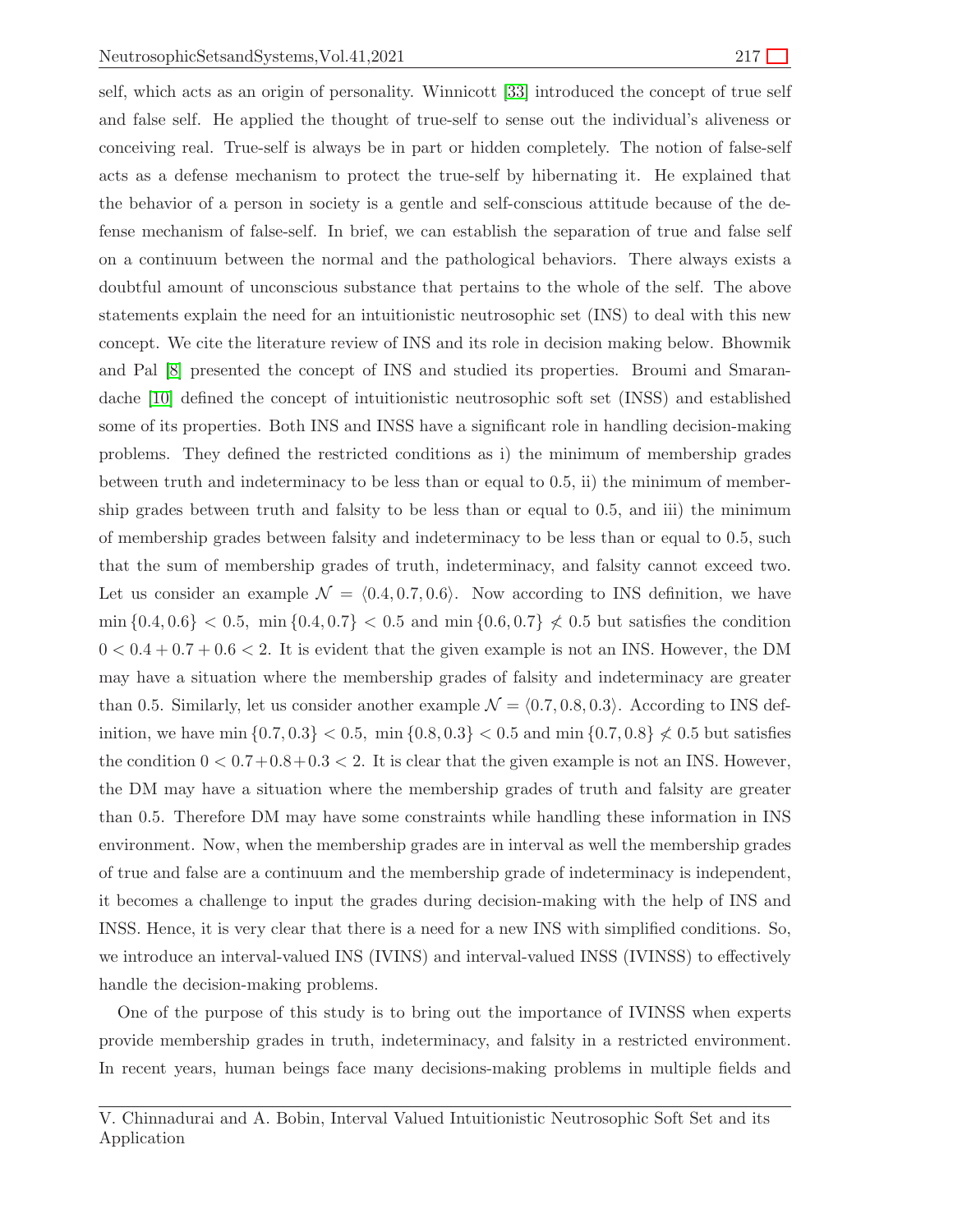analyzing the psychiatric disorder of the subject is one of them. Similarly, SM plays a significant factor in diagnosing psychiatric disorders, but hardly no existing methods deal with it. Therefore, it is necessary to provide a working model for determining the same. DMs look for many novel extensions of the NS to compete with other working models. So, we propose a new extension of NS and a model for diagnosing the psychiatric disorders using SM, which provides an advantage for the DMs to make well-defined decisions.

The manuscript enfolds the following sections. Section 2 provides a glimpse of existing definitions. Section 3 introduces the concept of IVINSS and some basic definitions related to IVINSS. Section 4 and 5 deal with the necessity, possibility, and two new operators  $(\pm$  and  $\mp$ ) with their properties. Section 6 explains the concept of  $\mathcal{N}_{\epsilon}$ ,  $\mathcal{N}_{\epsilon,\rho}$  and  $\mathcal{I}_{\epsilon,\rho}$  operators on IVINSS. Section 7 provides insight on concentration and dilation operators on SINSS. Section 8 highlights the concept of SM with a new definition and also with a comparison study to show the importance of the proposed method. Section 9 wraps up with a conclusion.

#### 2. Preliminaries

We discuss some essential definitions required for this study. Let us consider the following notations throughout this manuscript unless otherwise specified. Let  $\mathcal V$  represent universe and  $v \in V$ , Q be a set of parameters,  $S \subseteq Q$ , C[0,1] denotes the set of all closed sub intervals of [0,1] and  $\mathcal{I}^N$  be the set of all IVINS over  $\mathcal{V}$ .

**Definition 2.1.** [\[6\]](#page-29-14) An interval-valued IFS (IVIFS) is a set of the form  $\mathcal{F} =$  $\{\langle v, \alpha_{\mathcal{F}} (v), \gamma_{\mathcal{F}} (v)\rangle\}$ , where  $\alpha_{\mathcal{F}} (v) : \mathcal{V} \to C[0,1]$  and  $\gamma_{\mathcal{F}} (v) : \mathcal{V} \to C[0,1]$  are the intervalvalued membership and non-membership grades respectively. The lower and upper ends of  $\alpha_{\mathcal{F}}(v)$  and  $\gamma_{\mathcal{F}}(v)$  are denoted by  $\underline{\alpha}_{\mathcal{F}}(v), \overline{\alpha}_{\mathcal{F}}(v)$  and  $\underline{\gamma}_{\mathcal{F}}(v), \overline{\gamma}_{\mathcal{F}}(v)$ , where  $0 \leq \overline{\alpha}_{\mathcal{F}}(v) + \overline{\gamma}_{\mathcal{F}}(v) \leq 1$ and  $\underline{\alpha}_{\mathcal{F}}(v), \underline{\gamma}_{\mathcal{F}}(v) \geq 0.$ 

**Definition 2.2.** [\[31\]](#page-30-7) An interval-valued NS (IVNS) is a set of the form  $\mathcal{N}$  =  $\{v,\langle \alpha_\mathcal{N} (v), \beta_\mathcal{N} (v), \gamma_\mathcal{N} (v)\rangle\},\$  where  $\alpha_\mathcal{N} (v) : \mathcal{V} \to C[0,1],\ \beta_\mathcal{N} (v) : \mathcal{V} \to C[0,1]$  and  $\gamma_\mathcal{N} (v)$ :  $V \to C[0, 1]$  are the interval-valued membership of truth, indeterminacy and falsity respectively. The lower and upper limits of  $\alpha_{\mathcal{N}}(v)$ ,  $\beta_{\mathcal{N}}(v)$  and  $\gamma_{\mathcal{N}}(v)$  are denoted by  $\underline{\alpha}_{\mathcal{N}}(v)$ ,  $\overline{\alpha}_{\mathcal{N}}(v)$ ,  $\frac{\beta_{\mathcal{N}}(v)}{\beta_{\mathcal{N}}(v)}$ , and  $\frac{\gamma_{\mathcal{N}}(v)}{\gamma_{\mathcal{N}}(v)}$ , where  $0 \leq \overline{\alpha}_{\mathcal{N}}(v) + \beta_{\mathcal{N}}(v) + \overline{\gamma}_{\mathcal{N}}(v) \leq 3$ .

# 3. Interval-valued intuitionistic neutrosophic soft set

We present the notion of IVINSS and investigate some of its properties. We generalize the operations and properties on IVINSS by the concepts discussed in [\[3\]](#page-28-0) and [\[21\]](#page-29-15).

**Definition 3.1.** An IVINS in V is a set of the form  $\mathcal{I} = \{\langle v, \alpha_{\mathcal{I}}(v), \beta_{\mathcal{I}}(v), \gamma_{\mathcal{I}}(v)\rangle\}$ , where  $\alpha_{\mathcal{I}}(v) : \mathcal{V} \to C[0,1], \ \beta_{\mathcal{I}}(v) : \mathcal{V} \to C[0,1]$  and  $\gamma_{\mathcal{I}}(v) : \mathcal{V} \to C[0,1].$   $\alpha_{\mathcal{I}}(v), \ \beta_{\mathcal{I}}(v)$  and  $\gamma_{\mathcal{I}}(v)$  are

V. Chinnadurai and A. Bobin, Interval Valued Intuitionistic Neutrosophic Soft Set and its Application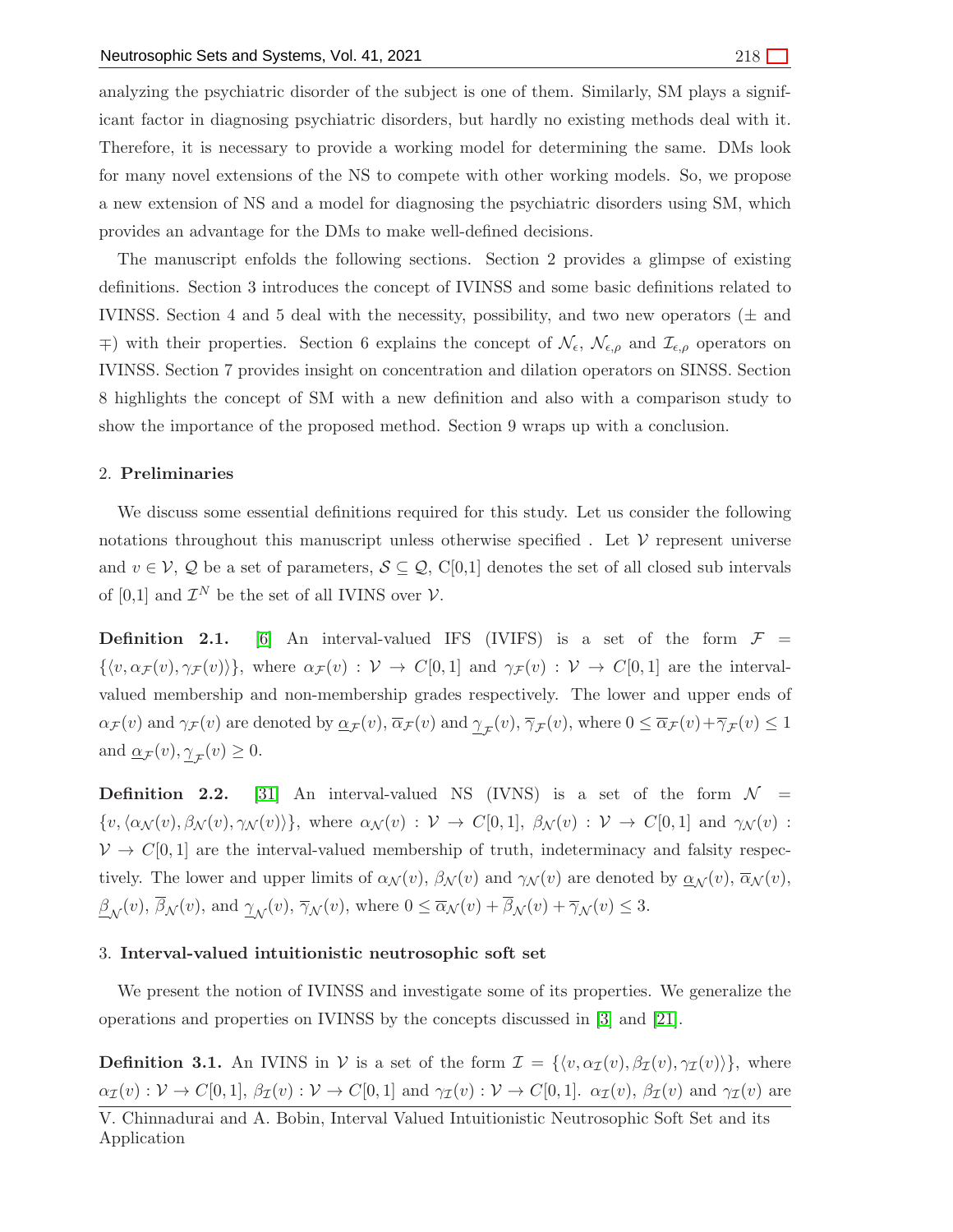closed sub intervals of [0,1], representing the membership grades of truth, indeterminacy and falsity of the element  $v \in V$ . The lower and upper ends of  $\alpha_{\mathcal{I}}(v)$ ,  $\beta_{\mathcal{I}}(v)$  and  $\gamma_{\mathcal{I}}(v)$  are denoted, respectively by  $\underline{\alpha}_{\mathcal{I}}(v)$ ,  $\overline{\alpha}_{\mathcal{I}}(v)$ ,  $\beta_{\mathcal{I}}(v)$ ,  $\beta_{\mathcal{I}}(v)$ ,  $\overline{\alpha}_{\mathcal{I}}(v)$ ,  $\overline{\gamma}_{\mathcal{I}}(v)$ , where  $0 \leq \overline{\alpha}_{\mathcal{I}}(v) + \overline{\gamma}_{\mathcal{I}}(v) \leq 1$ and  $\underline{\alpha}_{\mathcal{I}}(v), \underline{\beta}_{\mathcal{I}}(v), \underline{\gamma}_{\mathcal{I}}(v) \geq 0, 0 \leq \overline{\alpha}_{\mathcal{I}}(v) + \beta_{\mathcal{I}}(v) + \overline{\gamma}_{\mathcal{I}}(v) \leq 2, \forall v \in \mathcal{V}$ .

**Example 3.2.** Let  $V = \{v_1, v_2, v_3\}$  be a non-empty set. Then an IVINS on V can be represented as,

$$
\mathcal{I} = \{ \langle v_1, [0.3, 0.4], [0.7, 0.8], [0.1, 0.2] \rangle, \langle v_2, [0.4, 0.5], [0.8, 0.9], [0.2, 0.3] \rangle, \langle v_3, [0.6, 0.7], [0.2, 0.3], [0.2, 0.3] \rangle \}.
$$

**Definition 3.3.** A pair  $(\Omega, \mathcal{S})$  is called IVINSS over  $\mathcal{V}$ , where  $\Omega : \mathcal{S} \to \mathcal{I}^N$ . Thus for any parameter  $q \in \mathcal{S}, \Omega(q)$  is an IVINSS.

**Example 3.4.** Let  $V = \{v_1, v_2, v_3\}$  represent clients with cognitive disorders and  $S =$  ${q_1, q_2, q_3}$  represent symptoms which stand for inability of motor coordination (IMC), loss of memory (LM) and identity confusion (IC) respectively. An IVINSS  $(\Omega, \mathcal{S})$  is a collection of subsets of  $\mathcal V$ , given by a psychiatrist based on the description in Table 1.

TABLE 1. Shows client with cognitive disorders in IVINSS  $(\Omega, \mathcal{S})$  form.

|                | $IMC(q_1)$                                           | $LM(q_2)$                                            | $IC(q_3)$                                            |
|----------------|------------------------------------------------------|------------------------------------------------------|------------------------------------------------------|
| v <sub>1</sub> | $\langle [0.2, 0.4], [0.4, 0.5], [0.4, 0.5] \rangle$ | $\langle [0.3, 0.4], [0.5, 0.6], [0.3, 0.5] \rangle$ | $\langle [0.2, 0.3], [0.5, 0.8], [0.6, 0.7] \rangle$ |
|                | $\langle [0.4, 0.6], [0.3, 0.5], [0.1, 0.2] \rangle$ | $\langle [0.7, 0.8], [0.2, 0.5], [0.1, 0.2] \rangle$ | $\langle [0.6, 0.7], [0.7, 0.8], [0.1, 0.2] \rangle$ |
| $v_3$          | $\langle [0.6, 0.7], [0.2, 0.7], [0.1, 0.2] \rangle$ | $\langle [0.1, 0.3], [0.6, 0.7], [0.5, 0.6] \rangle$ | $\langle [0.2, 0.3], [0.7, 0.8], [0.4, 0.5] \rangle$ |

**Definition 3.5.** Let  $(\Omega_1, \mathcal{S}_1)$  and  $(\Omega_2, \mathcal{S}_2)$  be two IVINSS over  $\mathcal{V}$ . Then, (i)  $(\Omega_1, \mathcal{S}_1)$  OR  $(\Omega_2, \mathcal{S}_2)$  is an IVINSS represented as  $(\Omega_1, \mathcal{S}_1) \vee (\Omega_2, \mathcal{S}_2) = (\Omega_v, \mathcal{S}_1 \times \mathcal{S}_2)$ , where  $\Omega_{\vee}(q_1, q_2) = \Omega_1(q_1) \cup \Omega_2(q_2), \forall (q_1, q_2) \in \mathcal{S}_1 \times \mathcal{S}_2.$ 

$$
\Omega_{\vee}(q_1, q_2) = \langle [\vee(\underline{\alpha}_{\Omega_1(q_1)}(v), \underline{\alpha}_{\Omega_2(q_2)}(v)), \vee(\overline{\alpha}_{\Omega_1(q_1)}(v), \overline{\alpha}_{\Omega_2(q_2)}(v))],
$$
  
\n
$$
[\vee(\underline{\beta}_{\Omega_1(q_1)}(v), \underline{\beta}_{\Omega_2(q_2)}(v)), \vee(\overline{\beta}_{\Omega_1(q_1)}(v), \overline{\beta}_{\Omega_2(q_2)}(v))],
$$
  
\n
$$
[\wedge(\underline{\gamma}_{\Omega_1(q_1)}(v), \underline{\gamma}_{\Omega_2(q_2)}(v)), \wedge(\overline{\alpha}_{\Omega_1(q_1)}(v), \overline{\alpha}_{\Omega_2(q_2)}(v))], \rangle, \forall (q_1, q_2) \in S_1 \times S_2.
$$

(ii)  $(\Omega_1, \mathcal{S}_1)$  AND  $(\Omega_2, \mathcal{S}_2)$  is an IVINSS represented as  $(\Omega_1, \mathcal{S}_1) \wedge (\Omega_2, \mathcal{S}_2) = (\Omega_\wedge, \mathcal{S}_1 \times \mathcal{S}_2)$ , where  $\Omega_{\wedge}(q_1, q_2) = \Omega_1(q_1) \cap \Omega_2(q_2), \forall (q_1, q_2) \in \mathcal{S}_1 \times \mathcal{S}_2.$ 

$$
\Omega_{\wedge}(q_1, q_2) = \langle [\wedge(\underline{\alpha}_{\Omega_1(q_1)}(v), \underline{\alpha}_{\Omega_2(q_2)}(v)), \wedge(\overline{\alpha}_{\Omega_1(q_1)}(v), \overline{\alpha}_{\Omega_2(q_2)}(v))],
$$
  
\n
$$
[\wedge(\underline{\beta}_{\Omega_1(q_1)}(v), \underline{\beta}_{\Omega_2(q_2)}(v)), \wedge(\overline{\beta}_{\Omega_1(q_1)}(v), \overline{\beta}_{\Omega_2(q_2)}(v))],
$$
  
\n
$$
[\vee(\underline{\gamma}_{\Omega_1(q_1)}(v), \underline{\gamma}_{\Omega_2(q_2)}(v)), \vee(\overline{\gamma}_{\Omega_1(q_1)}(v), \overline{\gamma}_{\Omega_2(q_2)}(v))]\rangle, \forall (q_1, q_2) \in S_1 \times S_2.
$$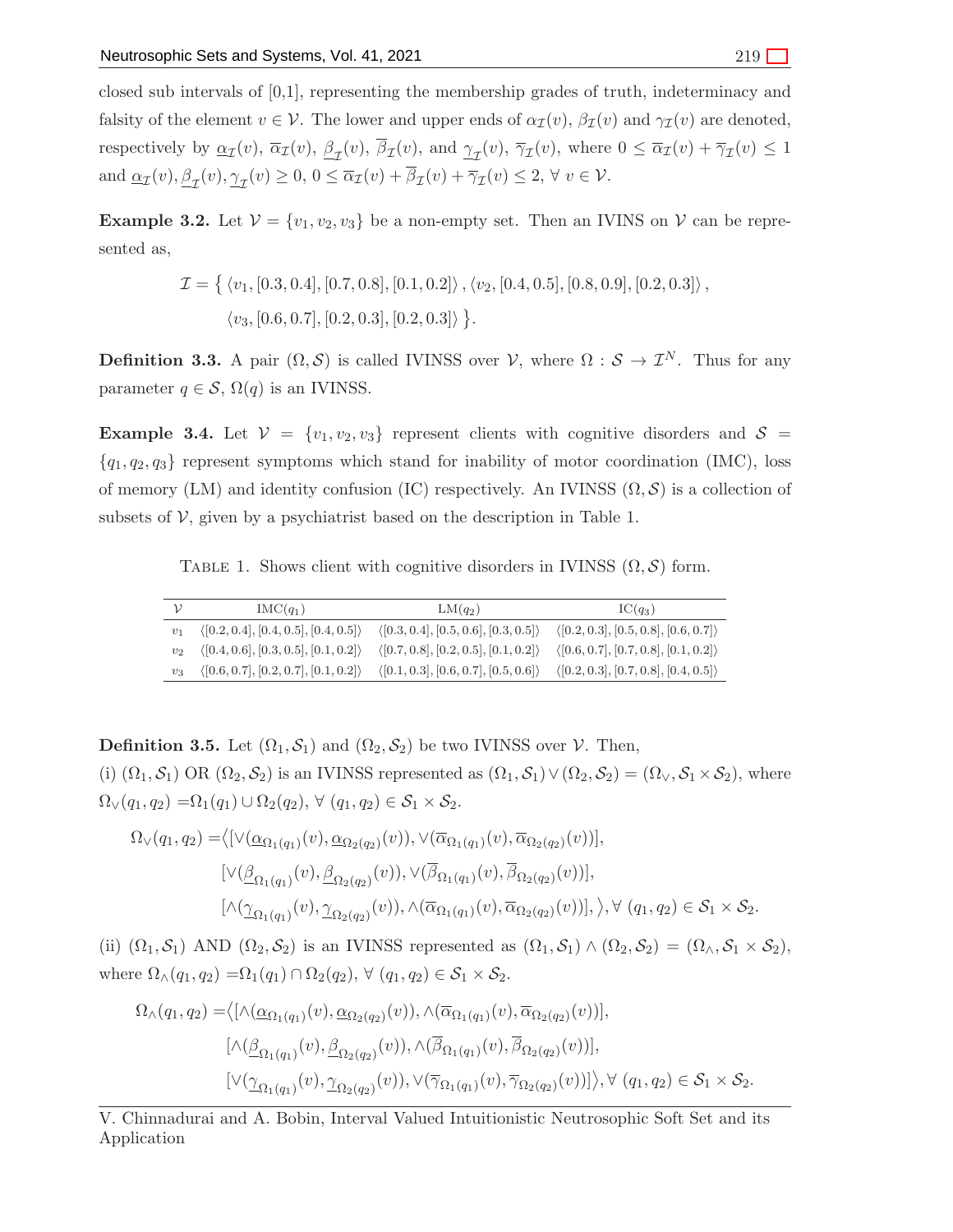**Definition 3.6.** Let  $(\Omega_1, \mathcal{S}_1)$  and  $(\Omega_2, \mathcal{S}_2)$  be two IVINSS over  $\mathcal{V}$ . Then, (i)  $(\Omega_1, \mathcal{S}_1)$  union  $(\Omega_2, \mathcal{S}_2)$  is an IVINSS represented as  $(\Omega_1, \mathcal{S}_1) \cup (\Omega_2, \mathcal{S}_2) = (\Omega_{\psi}, \mathcal{S}_{\psi})$ , where  $\mathcal{S}_{\mathbb{U}} = \mathcal{S}_1 \cup \mathcal{S}_2$  and  $\forall q \in \mathcal{S}_{\mathbb{U}},$ 

$$
\Omega_{\mathbb{U}}(q) = \begin{cases}\n\left\{\left\langle v, (\alpha_{\Omega_{1}(q)}(v), \beta_{\Omega_{1}(q)}(v), \gamma_{\Omega_{1}(q)}(v)) \right\rangle; & \text{if } q \in S_{1} - S_{2} \right\}, \\
\left\{\left\langle v, (\alpha_{\Omega_{2}(q)}(v), \beta_{\Omega_{2}(q)}(v), \gamma_{\Omega_{2}(q)}(v)) \right\rangle; & \text{if } q \in S_{2} - S_{1} \right\}, \\
\left\{\left\langle v, [\vee(\underline{\alpha}_{\Omega_{1}(q)}(v), \underline{\alpha}_{\Omega_{2}(q)}(v)), \vee(\overline{\alpha}_{\Omega_{1}(q)}(v), \overline{\alpha}_{\Omega_{2}(q)}(v))], \right.\right. \\
\left. [\vee(\underline{\beta}_{\Omega_{1}(q)}(v), \underline{\beta}_{\Omega_{2}(q)}(v)), \vee(\overline{\beta}_{\Omega_{1}(q)}(v), \overline{\beta}_{\Omega_{2}(q)}(v))], \right. \\
\left. [\wedge(\underline{\gamma}_{\Omega_{1}(q)}(v), \underline{\gamma}_{\Omega_{2}(q)}(v)), \wedge(\overline{\gamma}_{\Omega_{1}(q)}(v), \overline{\gamma}_{\Omega_{2}(q)}(v))]\right\rangle; & \text{if } q \in S_{1} \cap S_{2} \}.\n\end{cases}
$$

(ii)  $(\Omega_1, \mathcal{S}_1)$  intersection  $(\Omega_2, \mathcal{S}_2)$  is an IVINSS represented as  $(\Omega_1, \mathcal{S}_1) \cap (\Omega_2, \mathcal{S}_2) = (\Omega_0, \mathcal{S}_0)$ , where  $S_{\mathbb{Q}} = S_1 \cup S_2$  and  $\forall q \in S_{\mathbb{Q}}$ ,

$$
\Omega_{\mathbb{m}}(q) = \begin{cases}\n\left\{ \left\langle v, (\alpha_{\Omega_1(q)}(v), \beta_{\Omega_1(q)}(v), \gamma_{\Omega_1(q)}(v)) \right\rangle; & \text{if } q \in \mathcal{S}_1 - \mathcal{S}_2 \right\}, \\
\left\{ \left\langle v, (\alpha_{\Omega_2(q)}(v), \beta_{\Omega_2(q)}(v), \gamma_{\Omega_2(q)}(v)) \right\rangle; & \text{if } q \in \mathcal{S}_2 - \mathcal{S}_1 \right\}, \\
\left\{ \left\langle v, [\wedge(\underline{\alpha}_{\Omega_1(q)}(v), \underline{\alpha}_{\Omega_2(q)}(v)), \wedge(\overline{\alpha}_{\Omega_1(q)}(v), \overline{\alpha}_{\Omega_2(q)}(v))], \\
[\wedge(\underline{\beta}_{\Omega_1(q)}(v), \underline{\beta}_{\Omega_2(q)}(v)), \wedge(\overline{\beta}_{\Omega_1(q)}(v), \overline{\beta}_{\Omega_2(q)}(v))], \\
[\vee(\underline{\gamma}_{\Omega_1(q)}(v), \underline{\gamma}_{\Omega_2(q)}(v)), \vee(\overline{\gamma}_{\Omega_1(q)}(v), \overline{\gamma}_{\Omega_2(q)}(v))]\right); & \text{if } q \in \mathcal{S}_1 \cap \mathcal{S}_2 \}.\n\end{cases}
$$

**Definition 3.7.** The complement of an IVINSS  $(\Omega, \mathcal{S})$  is represented as,

$$
(\Omega,\mathcal{S})^c = \left\{ \left\langle v, \gamma_{\Omega(q)}(v), [(1-\overline{\beta}_{\Omega(q)}(v)), (1-\underline{\beta}_{\Omega(q)}(v))], \alpha_{\Omega(q)}(v) \right\rangle; \text{and } q \in \mathcal{S} \right\}.
$$

**Theorem 3.8.** *Let*  $(\Omega_1, \mathcal{S}_1)$  *and*  $(\Omega_2, \mathcal{S}_2)$  *be two IVINSS over*  $\mathcal{V}$ *. Then,*  $(i)$   $((\Omega_1, \mathcal{S}_1) \vee (\Omega_2, \mathcal{S}_2))^c = (\Omega_1, \mathcal{S}_1)^c \wedge (\Omega_2, \mathcal{S}_2)^c;$  $(ii)$   $((\Omega_1, \mathcal{S}_1) \wedge (\Omega_2, \mathcal{S}_2))^c = (\Omega_1, \mathcal{S}_1)^c \vee (\Omega_2, \mathcal{S}_2)^c.$ 

*Proof.* We give the proof of (i), and proof of (ii) is analogous. (i)  $(\Omega_1, \mathcal{S}_1) \vee (\Omega_2, \mathcal{S}_2) = (\Omega_{\vee}, \mathcal{S}_1 \times \mathcal{S}_2).$  $((\Omega_1, \mathcal{S}_1) \vee (\Omega_2, \mathcal{S}_2))^c = (\Omega_{\vee}, \mathcal{S}_1 \times \mathcal{S}_2)^c.$  $\Omega_{\vee}^c(q_1, q_2) = \langle [\wedge(\underline{\gamma}_{\Omega_1(q_1)}(v), \underline{\gamma}_{\Omega_2(q_2)}(v)), \wedge(\overline{\gamma}_{\Omega_1(q_1)}(v), \overline{\gamma}_{\Omega_2(q_2)}(v))],$  $[\wedge((1-\beta_{\Omega_{1}(q_{1})}(v)),(1-\beta_{\Omega_{2}(q_{2})}(v))),\wedge((1-\underline{\beta}_{\Omega_{1}(q_{1})}(v)),(1-\underline{\beta}_{\Omega_{2}(q_{2})}(v)))],$  $\left[\vee(\underline{\alpha}_{\Omega_1(q_1)}(v),\underline{\alpha}_{\Omega_2(q_2)}(v)),\vee(\overline{\alpha}_{\Omega_1(q_1)}(v),\overline{\alpha}_{\Omega_2(q_2)}(v))]\right],\forall (q_1,q_2)\in S_1\times S_2.$ 

and  $(\Omega_1, \mathcal{S}_1)^c \wedge (\Omega_2, \mathcal{S}_2)^c = (\Omega_\wedge, \mathcal{S}_1 \times \mathcal{S}_2).$ 

$$
\Omega_{\wedge}(q_1, q_2) = \langle [\wedge(\underline{\gamma}_{\Omega_1(q_1)}(v), \underline{\gamma}_{\Omega_2(q_2)}(v)), \wedge(\overline{\gamma}_{\Omega_1(q_1)}(v), \overline{\gamma}_{\Omega_2(q_2)}(v))],
$$
  
\n
$$
[\wedge((1 - \overline{\beta}_{\Omega_1(q_1)}(v)), (1 - \overline{\beta}_{\Omega_2(q_2)}(v))), \wedge((1 - \underline{\beta}_{\Omega_1(q_1)}(v)), (1 - \underline{\beta}_{\Omega_2(q_2)}(v)))],
$$
  
\n
$$
[\vee(\underline{\alpha}_{\Omega_1(q_1)}(v), \underline{\alpha}_{\Omega_2(q_2)}(v)), \vee(\overline{\alpha}_{\Omega_1(q_1)}(v), \overline{\alpha}_{\Omega_2(q_2)}(v))]\rangle, \forall (q_1, q_2) \in S_1 \times S_2.
$$

V. Chinnadurai and A. Bobin, Interval Valued Intuitionistic Neutrosophic Soft Set and its Application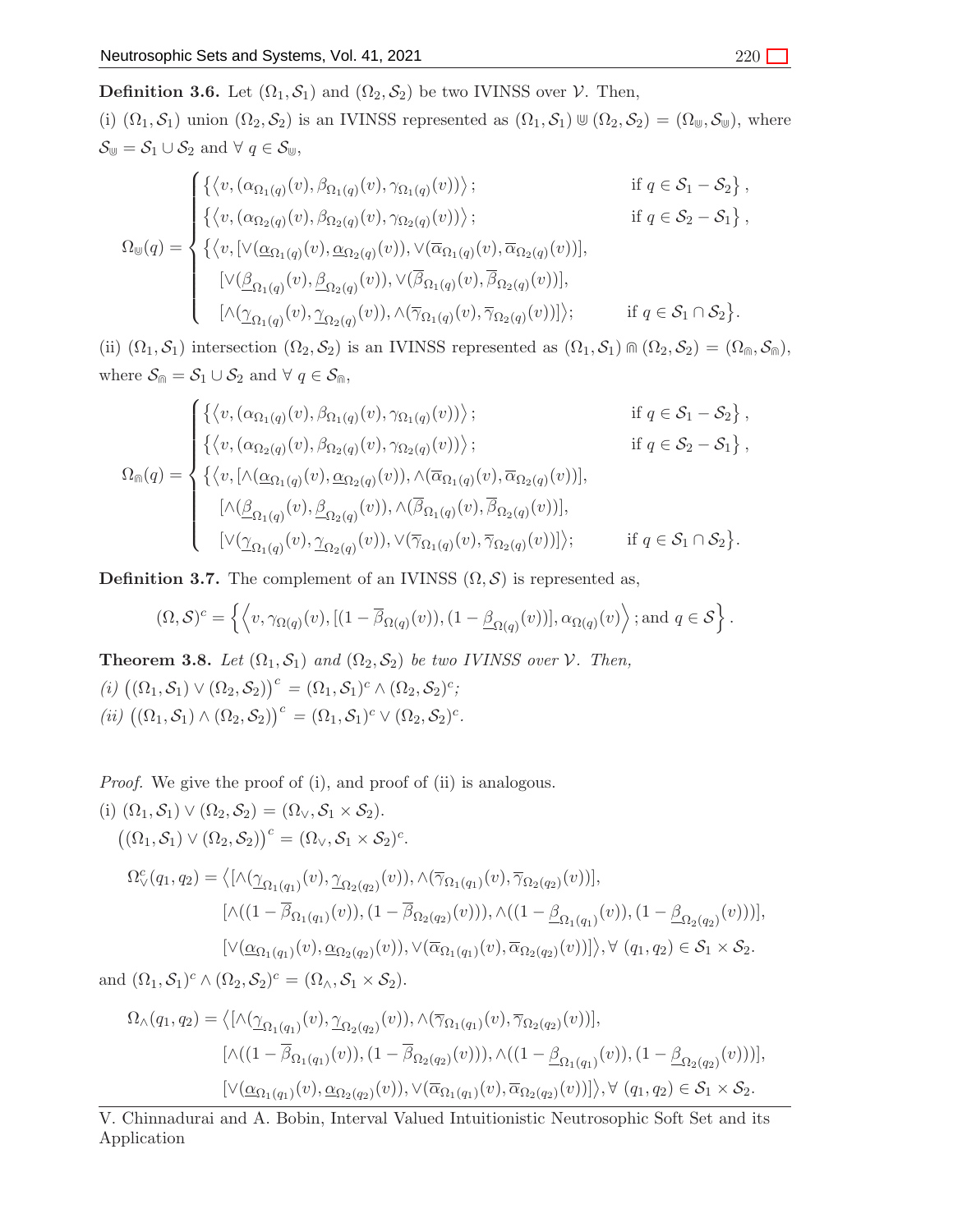Thus  $((\Omega_1, \mathcal{S}_1) \vee (\Omega_2, \mathcal{S}_2))^c = (\Omega_1, \mathcal{S}_1)^c \wedge (\Omega_2, \mathcal{S}_2)^c$ .

**Definition 3.9.** Let  $S_1, S_2 \subseteq Q$ .  $(\Omega_1, S_1)$  is an interval-valued intuitionistic neutrosophic soft subset (IVINSSS) of  $(\Omega_2, \mathcal{S}_2)$  represented as  $(\Omega_1, \mathcal{S}_1) \in (\Omega_2, \mathcal{S}_2)$  if and only if (iff) (i)  $S_1 \subseteq S_2$ ;

(ii) $\Omega_1(q)$  is an IVINSSS of  $\Omega_2(q)$  that is for all  $q \in \mathcal{S}_1$ ,

 $\underline{\alpha}_{\Omega_1(q)}(v) \leq \underline{\alpha}_{\Omega_2(q)}(v), \overline{\alpha}_{\Omega_1(q)}(v) \leq \overline{\alpha}_{\Omega_2(q)}(v); \underline{\beta}_{\Omega_1(q)}(v) \leq \underline{\beta}_{\Omega_2(q)}(v)$ ,  $\beta_{\Omega_1(q)}(v) \leq \beta_{\Omega_2(q)}(v)$ ,  $\gamma_{\Omega_1(q)}(v) \geq \gamma_{\Omega_2(q)}(v)$  and  $\overline{\gamma}_{\Omega_1(q)}(v) \geq \overline{\gamma}_{\Omega_2(q)}(v)$ .

Also,  $(\Omega_2, \mathcal{S}_2)$  is called an interval-valued intuitionistic neutrosophic soft superset of  $(\Omega_1, \mathcal{S}_1)$ and represented as  $(\Omega_2, \mathcal{S}_2) \supseteq (\Omega_1, \mathcal{S}_1)$ .

**Definition 3.10.** If  $(\Omega_1, \mathcal{S}_1)$  and  $(\Omega_2, \mathcal{S}_2)$  are two IVINSS, then  $(\Omega_1, \mathcal{S}_1) = (\Omega_2, \mathcal{S}_2)$  iff  $(\Omega_1, \mathcal{S}_1) \in (\Omega_2, \mathcal{S}_2)$  and  $(\Omega_2, \mathcal{S}_2) \in (\Omega_1, \mathcal{S}_1)$ .

# 4. Necessity  $(\oplus)$  and possibility  $(\ominus)$  operators on IVINSS

We provide the definition of  $\oplus$  and  $\ominus$  operators on IVINSS and its properties. We generalize these operations and some properties on IVINSS using the concepts discussed in [\[3\]](#page-28-0) and [\[21\]](#page-29-15).

**Definition 4.1.** If  $(\Omega, \mathcal{S})$  is an IVINSS over  $\mathcal{V}$  and  $\Omega : \mathcal{S} \to \mathcal{I}^N$ , then,

(i) the necessity operator  $(\oplus)$  is represented as,

$$
\oplus(\Omega,\mathcal{S})=\left\{\left\langle v,\alpha_{\oplus\Omega(q)}(v),\beta_{\oplus\Omega(q)}(v),\gamma_{\oplus\Omega(q)}(v)\right\rangle;\ q\in\mathcal{S}\right\}.
$$

Here,  $\alpha_{\oplus\Omega(q)}(v) = [\underline{\alpha}_{\Omega(q)}(v), \overline{\alpha}_{\Omega(q)}(v)], \ \beta_{\oplus\Omega(q)}(v) = [\underline{\beta}_{\Omega(q)}(v), \beta_{\Omega(q)}(v)]$  and  $\gamma_{\oplus\Omega(q)}(v) = [(1-\overline{\alpha}_{\Omega(q)}(v)),(1-\underline{\alpha}_{\Omega(q)}(v))]$ , are the membership grades of truth, indeterminacy and falsity for the object  $v$  on the parameter  $q$ .

(ii) the possibility operator  $(\ominus)$  is represented as,

$$
\ominus(\Omega,\mathcal{S})=\left\{\left\langle v,\alpha_{\ominus\Omega(q)}(v),\beta_{\ominus\Omega(q)}(v),\gamma_{\ominus\Psi(q)}(v)\right\rangle;\ q\in\mathcal{S}\right\}.
$$

Here,  $\alpha_{\ominus\Omega(q)}(v) = [(1 - \overline{\gamma}_{\Omega(q)}(v)),(1 - \underline{\gamma}_{\Omega(q)}(v))]$ ,  $\beta_{\ominus\Omega(q)}(v) = [\underline{\beta}_{\Omega(q)}(v), \beta_{\Omega(q)}(v)]$  and  $\gamma_{\ominus\Omega(q)}(v) = [\gamma_{\Omega(q)}(v), \overline{\gamma}_{\Omega(q)}(v)]$ , are the membership grades of truth, indeterminacy and falsity for the object  $v$  on the parameter  $q$ .

Example 4.2. (i) The IVINSS  $\oplus(\Omega, \mathcal{S})$  for Example 3.4 is shown in Table 2.

TABLE 2. Shows client with cognitive disorders using  $oplus$  operator.

|                | $IMC(q_1)$                                           | $LM(q_2)$                                            | $IC(q_3)$                                            |
|----------------|------------------------------------------------------|------------------------------------------------------|------------------------------------------------------|
| v <sub>1</sub> | $\langle [0.2, 0.4], [0.4, 0.5], [0.6, 0.8] \rangle$ | $\langle [0.3, 0.4], [0.5, 0.6], [0.6, 0.7] \rangle$ | $\langle [0.2, 0.3], [0.5, 0.8], [0.7, 0.8] \rangle$ |
| $v_2$          | $\langle [0.4, 0.6], [0.3, 0.5], [0.4, 0.6] \rangle$ | $\langle [0.7, 0.8], [0.2, 0.5], [0.2, 0.3] \rangle$ | $\langle [0.6, 0.7], [0.7, 0.8], [0.3, 0.4] \rangle$ |
| $v_3$          | $\langle [0.6, 0.7], [0.2, 0.7], [0.3, 0.4] \rangle$ | $\langle [0.1, 0.3], [0.6, 0.7], [0.7, 0.9] \rangle$ | $\langle [0.2, 0.3], [0.7, 0.8], [0.7, 0.8] \rangle$ |

V. Chinnadurai and A. Bobin, Interval Valued Intuitionistic Neutrosophic Soft Set and its Application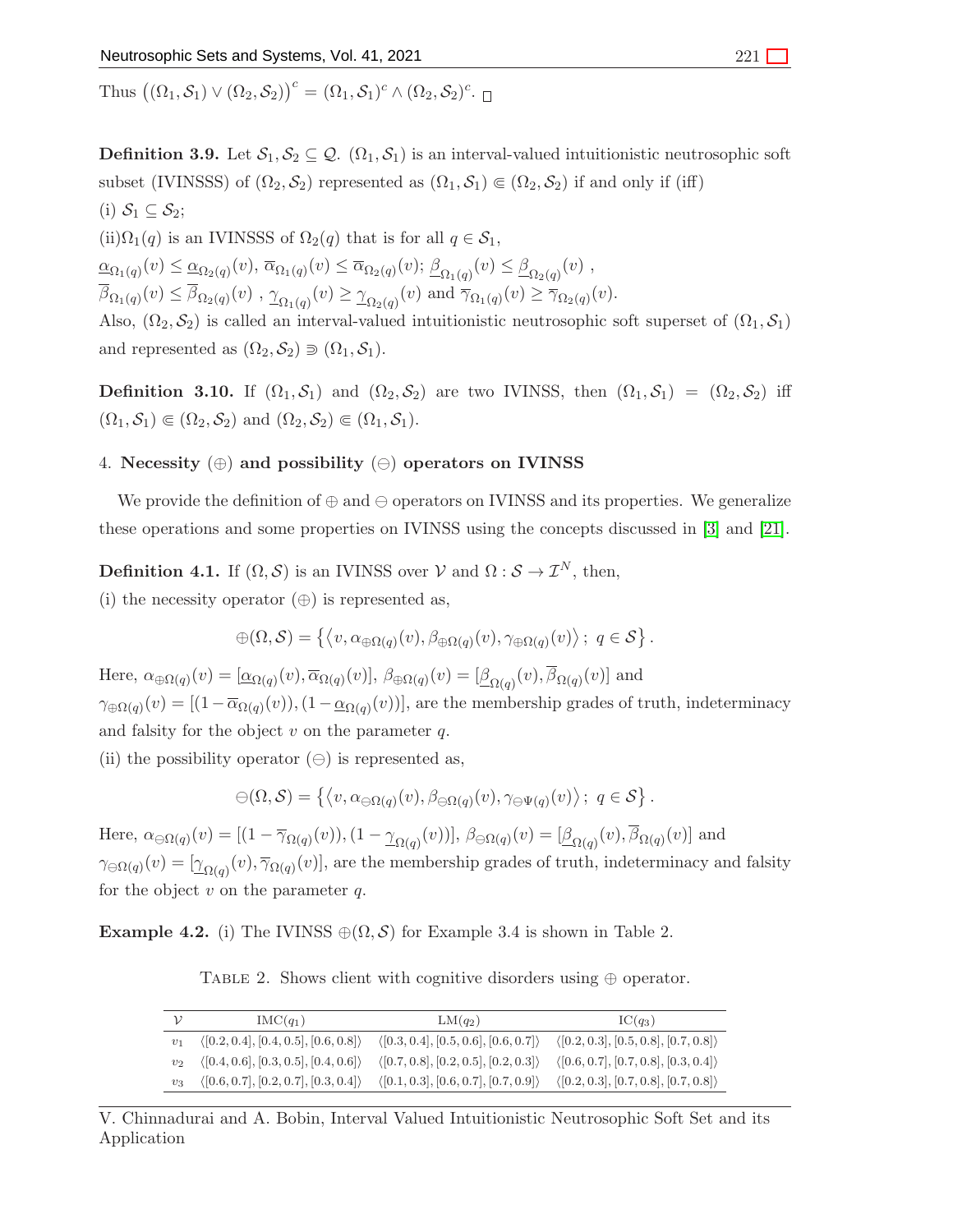TABLE 3. Shows client with cognitive disorders using  $\ominus$  operator.

| ν              | $IMC(q_1)$                                           | $LM(q_2)$                                            | $IC(a_3)$                                            |
|----------------|------------------------------------------------------|------------------------------------------------------|------------------------------------------------------|
| v <sub>1</sub> | $\langle [0.5, 0.6], [0.4, 0.5], [0.4, 0.5] \rangle$ | $\langle [0.5, 0.7], [0.5, 0.6], [0.3, 0.5] \rangle$ | $\langle [0.3, 0.4], [0.5, 0.8], [0.6, 0.7] \rangle$ |
| $v_2$          | $\langle [0.8, 0.9], [0.3, 0.5], [0.1, 0.2] \rangle$ | $\langle [0.8, 0.9], [0.2, 0.5], [0.1, 0.2] \rangle$ | $\langle [0.8, 0.9], [0.7, 0.8], [0.1, 0.2] \rangle$ |
| $v_3$          | $\langle [0.8, 0.9], [0.2, 0.7], [0.1, 0.2] \rangle$ | $\langle [0.4, 0.5], [0.6, 0.7], [0.5, 0.6] \rangle$ | $\langle [0.5, 0.6], [0.7, 0.8], [0.4, 0.5] \rangle$ |

(ii) The IVINSS  $\ominus(\Omega, \mathcal{S})$  for Example 3.4 is shown in Table 3.

**Theorem 4.3.** *Let*  $(\Omega_1, \mathcal{S}_1)$  *and*  $(\Omega_2, \mathcal{S}_2)$  *be two IVINSS over*  $\mathcal{V}$ *. Then,*  $(i) \oplus ((\Omega_1, \mathcal{S}_1) \cup (\Omega_2, \mathcal{S}_2)) = \oplus (\Omega_1, \mathcal{S}_1) \cup \oplus (\Omega_2, \mathcal{S}_2);$  $(iii) \oplus ((\Omega_1, \mathcal{S}_1) \oplus (\Omega_2, \mathcal{S}_2)) = \oplus (\Omega_1, \mathcal{S}_1) \oplus \oplus (\Omega_2, \mathcal{S}_2);$  $(iii) \oplus \oplus (\Omega_1, \mathcal{S}_1) = \oplus (\Omega_1, \mathcal{S}_1).$ 

*Proof.* We present the proof of (i), and proof of (ii) is analogous.

(i) Let  $(\Omega_1, \mathcal{S}_1) \cup (\Omega_2, \mathcal{S}_2) = (\Omega_{\mathbb{U}}, \mathcal{S}_{\mathbb{U}})$ , where  $\mathcal{S}_{\mathbb{U}} = \mathcal{S}_1 \cup \mathcal{S}_2$ ,  $\forall q \in \mathcal{S}_{\mathbb{U}}$ . Consider,  $\mathbb{E}[\mathbf{e}^{i\omega}]$ 

$$
\begin{array}{ll}\n\oplus \Psi_{\mathbb{U}}(q) \\
\end{array}\n=\n\begin{cases}\n\left\{\left\langle v,[\underline{\alpha}_{\Omega_{1}(q)}(v),\overline{\alpha}_{\Omega_{1}(q)}(v)],[\underline{\beta}_{\Omega_{1}(q)}(v),\overline{\beta}_{\Omega_{1}(q)}(v)],\right.\right.\\ \left.\left.\left.\left.\left.\left.\left.\left.\left(\overline{\alpha}_{\Omega_{1}(q)}(v),\overline{\alpha}_{\Omega_{2}(q)}(v),\overline{\beta}_{\Omega_{2}(q)}(v),\overline{\beta}_{\Omega_{2}(q)}(v)\right)\right),\right.\right.\right.\\ \left.\left.\left.\left.\left.\left.\left(\overline{\alpha}_{\Omega_{1}(q)}(v),\overline{\alpha}_{\Omega_{2}(q)}(v),\overline{\beta}_{\Omega_{2}(q)}(v)\right)\right),\right.\right.\right.\\ \left.\left.\left.\left.\left.\left.\left(\overline{\alpha}_{\Omega_{2}(q)}(v),\overline{\alpha}_{\Omega_{2}(q)}(v),\overline{\beta}_{\Omega_{2}(q)}(v)\right)\right),\right.\right.\\ \left.\left.\left.\left.\left.\left(\overline{\alpha}_{\Omega_{2}(q)}(v),\overline{\alpha}_{\Omega_{2}(q)}(v),\overline{\beta}_{\Omega_{2}(q)}(v)\right)\right),\right.\right.\\ \left.\left.\left.\left.\left.\left(\overline{\alpha}_{\Omega_{2}(q)}(v),\overline{\alpha}_{\Omega_{2}(q)}(v)\right),\left(\overline{\alpha}_{\Omega_{1}(q)}(v),\overline{\alpha}_{\Omega_{2}(q)}(v)\right)\right)\right)\right\};\right.\\ \left.\left.\left.\left.\left.\left.\left(\overline{\alpha}_{\Omega_{1}(q)}(v),\overline{\alpha}_{\Omega_{1}(q)}(v)\right),\overline{\beta}_{\Omega_{1}(q)}(v)\right),\overline{\alpha}_{\Omega_{2}(q)}(v)\right)\right\};\right.\\ \left.\left.\left.\left.\left.\left.\left(\overline{\alpha}_{\Omega_{1}(q)}(v),\overline{\alpha}_{\Omega_{2}(q)}(v)\right),\overline{\beta}_{\Omega_{2}(q)}(v)\right),\right.\right.\right.\\ \left.\left.\left.\left.\left.\left(\overline{\alpha}_{\Omega_{1}(q)}(v),\overline{\alpha}_{\Omega_{2}(q)}(v)\right),\overline{\beta}_{\Omega_{2}(q)}(v)\right),\left(\overline{\alpha}_{\Omega_{2}(
$$

We know that,

$$
\bigoplus (\Omega_1, S_1) = \{ \langle v, [\underline{\alpha}_{\Omega_1(q)}(v), \overline{\alpha}_{\Omega_1(q)}(v)], [\underline{\beta}_{\Omega_1(q)}(v), \overline{\beta}_{\Omega_1(q)}(v)],
$$

$$
[(1 - \overline{\alpha}_{\Omega_1(q)}(v)), (1 - \underline{\alpha}_{\Omega_1(q)}(v))] \rangle; q \in S_1 \},
$$

$$
\bigoplus (\Omega_2, S_2) = \{ \langle v, [\underline{\alpha}_{\Omega_2(q)}(v), \overline{\alpha}_{\Omega_2(q)}(v)], [\underline{\beta}_{\Omega_2(q)}(v), \overline{\beta}_{\Omega_2(q)}(v)],
$$

$$
[(1 - \overline{\alpha}_{\Omega_2(q)}(v)), (1 - \underline{\alpha}_{\Omega_2(q)}(v))] \rangle; q \in S_2 \},
$$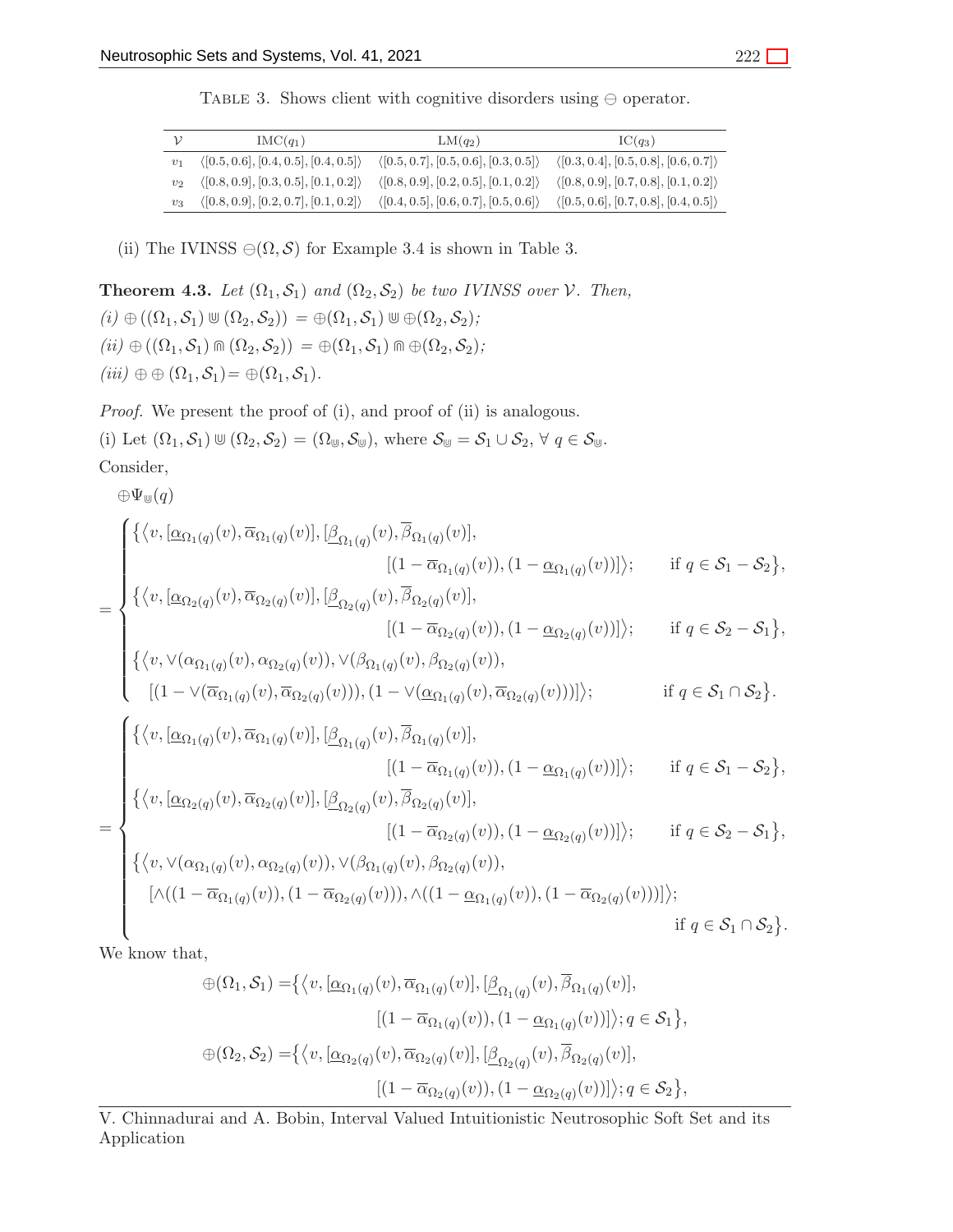Let 
$$
\oplus (\Omega_1, S_1) \oplus \oplus (\Omega_2, S_2) = (\Omega_{\oplus \oplus}, S_{\oplus \oplus})
$$
, where  $S_{\oplus \oplus} = S_1 \cup S_2$ .  
\nFor  $q \in S_{\oplus \oplus}$ ,  
\n $\Omega_{\oplus \oplus}(q)$   
\n
$$
\begin{cases}\n\{\langle v, [\underline{\alpha}_{\Omega_1(q)}(v), \overline{\alpha}_{\Omega_1(q)}(v)], [\underline{\beta}_{\Omega_1(q)}(v), \overline{\beta}_{\Omega_1(q)}(v)], & [(1 - \overline{\alpha}_{\Omega_1(q)}(v)), (1 - \underline{\alpha}_{\Omega_1(q)}(v))]\rangle; \quad \text{if } q \in S_1 - S_2\}, \\
\{\langle v, [\underline{\alpha}_{\Omega_2(q)}(v), \overline{\alpha}_{\Omega_2(q)}(v)], [\underline{\beta}_{\Omega_2(q)}(v), \overline{\beta}_{\Omega_2(q)}(v)], & [(1 - \overline{\alpha}_{\Omega_2(q)}(v)), (1 - \underline{\alpha}_{\Omega_2(q)}(v))]\rangle; \quad \text{if } q \in S_2 - S_1\}, \\
\{\langle v, \vee (\alpha_{\Omega_1(q)}(v), \alpha_{\Omega_2(q)}(v)), \vee (\beta_{\Omega_1(q)}(v), \beta_{\Omega_2(q)}(v)), & [(1 - \overline{\alpha}_{\Omega_2(q)}(v))], & [(1 - \overline{\alpha}_{\Omega_2(q)}(v))]\rangle; \quad \text{if } q \in S_1 \cap S_2\}.\n\end{cases}
$$

Thus  $\oplus ((\Omega_1, \mathcal{S}_1) \cup (\Omega_2, \mathcal{S}_2)) = \oplus (\Omega_1, \mathcal{S}_1) \cup \oplus (\Omega_2, \mathcal{S}_2).$ (iii)  $\oplus \oplus (\Omega_1, \mathcal{S}_1)$ 

$$
= \oplus \left\{ \langle v, [\underline{\alpha}_{\Omega_1(q)}(v), \overline{\alpha}_{\Omega_1(q)}(v)], [\underline{\beta}_{\Omega_1(q)}(v), \overline{\beta}_{\Omega_1(q)}(v)], [(1 - \overline{\alpha}_{\Omega_1(q)}(v)), (1 - \underline{\alpha}_{\Omega_1(q)}(v))]\rangle; q \in S_1 \right\}
$$
  

$$
= \left\{ \langle v, [\underline{\alpha}_{\Omega_1(q)}(v), \overline{\alpha}_{\Omega_1(q)}(v)], [\underline{\beta}_{\Omega_1(q)}(v), \overline{\beta}_{\Omega_1(q)}(v)], [(1 - \overline{\alpha}_{\Omega_1(q)}(v)), (1 - \underline{\alpha}_{\Omega_1(q)}(v))]\rangle; q \in S_1 \right\}
$$
  

$$
= \oplus (\Omega_1, S_1).
$$

 $\Box$ 

**Theorem 4.4.** *Let*  $(\Omega_1, \mathcal{S}_1)$  *and*  $(\Omega_2, \mathcal{S}_2)$  *be two IVINSS over*  $\mathcal{V}$ *. Then,*  $(i) \ominus ((\Omega_1, \mathcal{S}_1) \cup (\Omega_2, \mathcal{S}_2)) = \ominus(\Omega_1, \mathcal{S}_1) \cup \ominus(\Omega_2, \mathcal{S}_2);$  $(iii) \ominus ((\Omega_1, \mathcal{S}_1) \Cap (\Omega_2, \mathcal{S}_2)) = \ominus(\Omega_1, \mathcal{S}_1) \Cap \ominus (\Omega_2, \mathcal{S}_2)$ ;  $(iii) \ominus \ominus (\Omega_1, \mathcal{S}_1) = \ominus (\Omega_1, \mathcal{S}_1).$ 

*Proof.* We give the proof of (i), and proof of (ii) is analogous. (i) Let  $(\Omega_1, \mathcal{S}_1) \cup (\Omega_2, \mathcal{S}_2) = (\Omega_{\mathbb{U}}, \mathcal{S}_{\mathbb{U}})$ , where  $\mathcal{S}_{\mathbb{U}} = \mathcal{S}_1 \cup \mathcal{S}_2$ ,  $\forall q \in \mathcal{S}_{\mathbb{U}}$ . Consider,  $\ominus \Psi_{\uplus}(q)$ 

$$
= \begin{cases} \{\langle v, \left[(1-\overline{\gamma}_{\Omega_1(q)}(v)), (1-\underline{\gamma}_{\Omega_1(q)}(v))\right], \left[\underline{\beta}_{\Omega_1(q)}(v), \overline{\beta}_{\Omega_1(q)}(v)\right], & \left[\underline{\gamma}_{\Omega_1(q)}(v)\right], \\ \left[\underline{\gamma}_{\Omega_1(q)}(v), \overline{\gamma}_{\Omega_1(q)}(v)\right] \rangle; & \text{if } q \in \mathcal{S}_1 - \mathcal{S}_2\}, \\ \{\langle v, \left[(1-\overline{\gamma}_{\Omega_2(q)}(v)), (1-\underline{\gamma}_{\Omega_2(q)}(v))\right], \left[\overline{\beta}_{\Omega_2(q)}(v), \overline{\beta}_{\Omega_2(q)}(v)\right] \rangle; & \text{if } q \in \mathcal{S}_2 - \mathcal{S}_1\}, \\ \{\langle v, \left[(1-\wedge(\overline{\gamma}_{\Omega_1(q)}(v), \overline{\gamma}_{\Omega_2(q)}(v))), (1-\wedge(\underline{\gamma}_{\Omega_1(q)}(v), \overline{\gamma}_{\Omega_2(q)}(v)))\right], & \text{if } q \in \mathcal{S}_1 \cap \mathcal{S}_2\}. \\ \wedge (\beta_{\Omega_1(q)}(v), \beta_{\Omega_2(q)}(v)), \wedge (\gamma_{\Omega_1(q)}(v), \gamma_{\Omega_2(q)}(v)) \rangle; & \text{if } q \in \mathcal{S}_1 \cap \mathcal{S}_2\}. \end{cases}
$$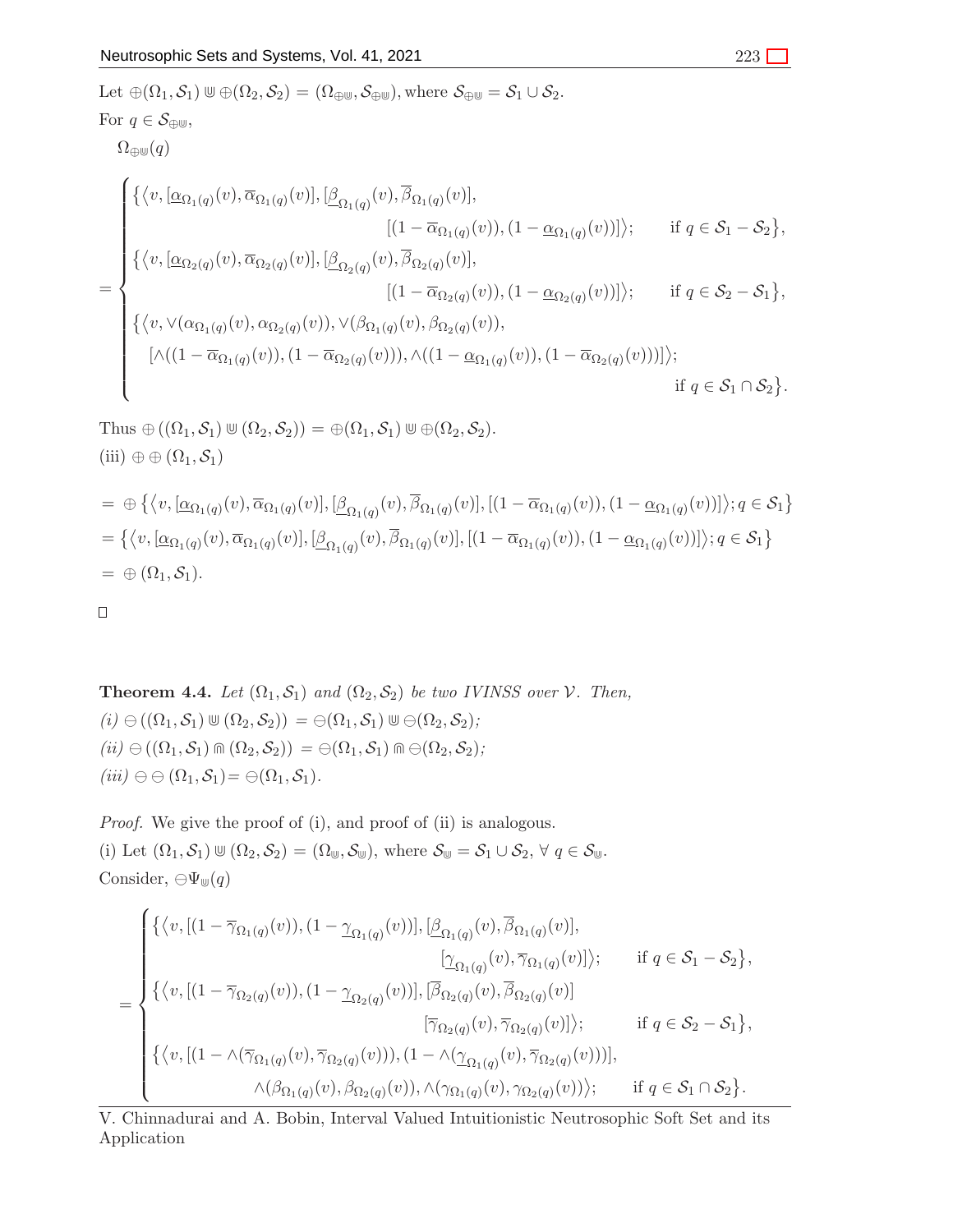$$
= \begin{cases} \{\langle v, [(1-\overline{\gamma}_{\Omega_{1}(q)}(v)), (1-\underline{\gamma}_{\Omega_{1}(q)}(v))] , \frac{[\beta_{\Omega_{1}(q)}(v), \overline{\beta}_{\Omega_{1}(q)}(v)] , \\ \frac{[\gamma_{\Omega_{1}(q)}(v), \overline{\gamma}_{\Omega_{1}(q)}(v)] \rangle; & \text{if } q \in \mathcal{S}_{1} - \mathcal{S}_{2} \}, \\ \{\langle v, [(1-\overline{\gamma}_{\Omega_{2}(q)}(v)), (1-\underline{\gamma}_{\Omega_{2}(q)}(v))] , \frac{[\overline{\beta}_{\Omega_{2}(q)}(v), \overline{\beta}_{\Omega_{2}(q)}(v)] \rangle; & \text{if } q \in \mathcal{S}_{2} - \mathcal{S}_{1} \}, \\ \{\langle v, [\vee((1-\overline{\gamma}_{\Omega_{1}(q)}(v)), (1-\overline{\gamma}_{\Omega_{2}(q)}(v)] ), \vee((1-\underline{\gamma}_{\Omega_{1}(q)}(v)), (1-\overline{\gamma}_{\Omega_{2}(q)}(v)))] , \\ \vee(\beta_{\Omega_{1}(q)}(v), \beta_{\Omega_{2}(q)}(v)), \wedge(\gamma_{\Omega_{1}(q)}(v), \gamma_{\Omega_{2}(q)}(v)) \rangle; & \text{if } q \in \mathcal{S}_{1} \cap \mathcal{S}_{2} \}. \end{cases}
$$

We know that,

$$
\ominus(\Omega_1, \mathcal{S}_1) = \{ \langle v, \left[ (1 - \overline{\gamma}_{\Omega_1(q)}(v)), (1 - \underline{\gamma}_{\Omega_1(q)}(v)) \right], \left[ \underline{\beta}_{\Omega_1(q)}(v), \overline{\beta}_{\Omega_1(q)}(v) \right], \\ \left[ \underline{\gamma}_{\Omega_1(q)}(v), \overline{\gamma}_{\Omega_1(q)}(v) \right] \rangle; q \in \mathcal{S}_1 \},
$$

$$
\ominus(\Omega_2, \mathcal{S}_2) = \{ \langle v, \left[ (1 - \overline{\gamma}_{\Omega_2(q)}(v)), (1 - \underline{\gamma}_{\Omega_2(q)}(v)) \right], \left[ \underline{\beta}_{\Omega_2(q)}(v), \overline{\beta}_{\Omega_2(q)}(v) \right], \\ \left[ \underline{\gamma}_{\Omega_2(q)}(v), \overline{\gamma}_{\Omega(q)}(v) \right] \rangle; q \in \mathcal{S}_2 \},
$$

Let  $\ominus(\Omega_1, \mathcal{S}_1) \cup \ominus(\Omega_2, \mathcal{S}_2) = (\Omega_{\ominus \cup}, \mathcal{S}_{\ominus \cup})$ , where  $\mathcal{S}_{\ominus \cup} = \mathcal{S}_1 \cup \mathcal{S}_2$ . For  $q \in \mathcal{S}_{\ominus \cup \cup}$ ,

 $\Omega_{\ominus\mathbb{U}}(q)$ 

$$
= \begin{cases} \{\langle v, [(1-\overline{\gamma}_{\Omega_{1}(q)}(v)), (1-\underline{\gamma}_{\Omega_{1}(q)}(v))], [\underline{\beta}_{\Omega_{1}(q)}(v), \overline{\beta}_{\Omega_{1}(q)}(v)], & \text{if } q \in S_{1} - S_{2}\}, \\ \{\langle v, [(1-\overline{\gamma}_{\Omega_{2}(q)}(v)), (1-\underline{\gamma}_{\Omega_{2}(q)}(v))], [\overline{\beta}_{\Omega_{2}(q)}(v), \overline{\beta}_{\Omega_{2}(q)}(v)]\rangle; & \text{if } q \in S_{1} - S_{2}\}, \\ \{\langle v, [(1-\overline{\gamma}_{\Omega_{2}(q)}(v)), (1-\underline{\gamma}_{\Omega_{2}(q)}(v))], [\overline{\beta}_{\Omega_{2}(q)}(v), \overline{\beta}_{\Omega_{2}(q)}(v)]\rangle; & \text{if } q \in S_{2} - S_{1}\}, \\ \{\langle v, [\vee((1-\overline{\gamma}_{\Omega_{1}(q)}(v)), (1-\overline{\gamma}_{\Omega_{2}(q)}(v))), \vee((1-\underline{\gamma}_{\Omega_{1}(q)}(v)), (1-\overline{\gamma}_{\Omega_{2}(q)}(v)))]\rangle, \\ \vee (\beta_{\Omega_{1}(q)}(v), \beta_{\Omega_{2}(q)}(v)), \wedge (\gamma_{\Omega_{1}(q)}(v), \gamma_{\Omega_{2}(q)}(v))\rangle; & \text{if } q \in S_{1} \cap S_{2}\}. \end{cases}
$$

Thus  $\ominus ((\Omega_1, \mathcal{S}_1) \cup (\Omega_2, \mathcal{S}_2)) = \ominus(\Omega_1, \mathcal{S}_1) \cup \ominus(\Omega_2, \mathcal{S}_2).$ (iii)  $\ominus \ominus (\Omega_1, \mathcal{S}_1)$  $=\Theta\left\{ \langle v,[(1-\overline{\gamma}_{\Omega_1(q)}(v)),(1-\underline{\gamma}_{\Omega_1(q)}(v))],[\underline{\beta}_{\Omega_1(q)}(v),\overline{\beta}_{\Omega_1(q)}(v)], [\underline{\gamma}_{\Omega_1(q)}(v),\overline{\gamma}_{\Omega_1(q)}(v)] \rangle; q\in\mathcal{S}_1 \right\}$  $=\{ \langle v, [(1-\overline{\gamma}_{\Omega_1(q)}(v)),(1-\underline{\gamma}_{\Omega_1(q)}(v))] , [\underline{\beta}_{\Omega_1(q)}(v),\overline{\beta}_{\Omega_1(q)}(v)], [\underline{\gamma}_{\Omega_1(q)}(v),\overline{\gamma}_{\Omega_1(q)}(v)] \rangle; q \in S_1 \}$  $=\ominus(\Omega_1, \mathcal{S}_1).$ 

 $\Box$ 

**Theorem 4.5.** *Let*  $(\Omega, \mathcal{S})$  *be an IVINSS over*  $\mathcal{V}$ *. Then,*  $(i) \ominus \oplus (\Omega, \mathcal{S}) = \oplus (\Omega, \mathcal{S});$  $(ii) \oplus \ominus (\Omega, \mathcal{S}) = \ominus (\Omega, \mathcal{S}).$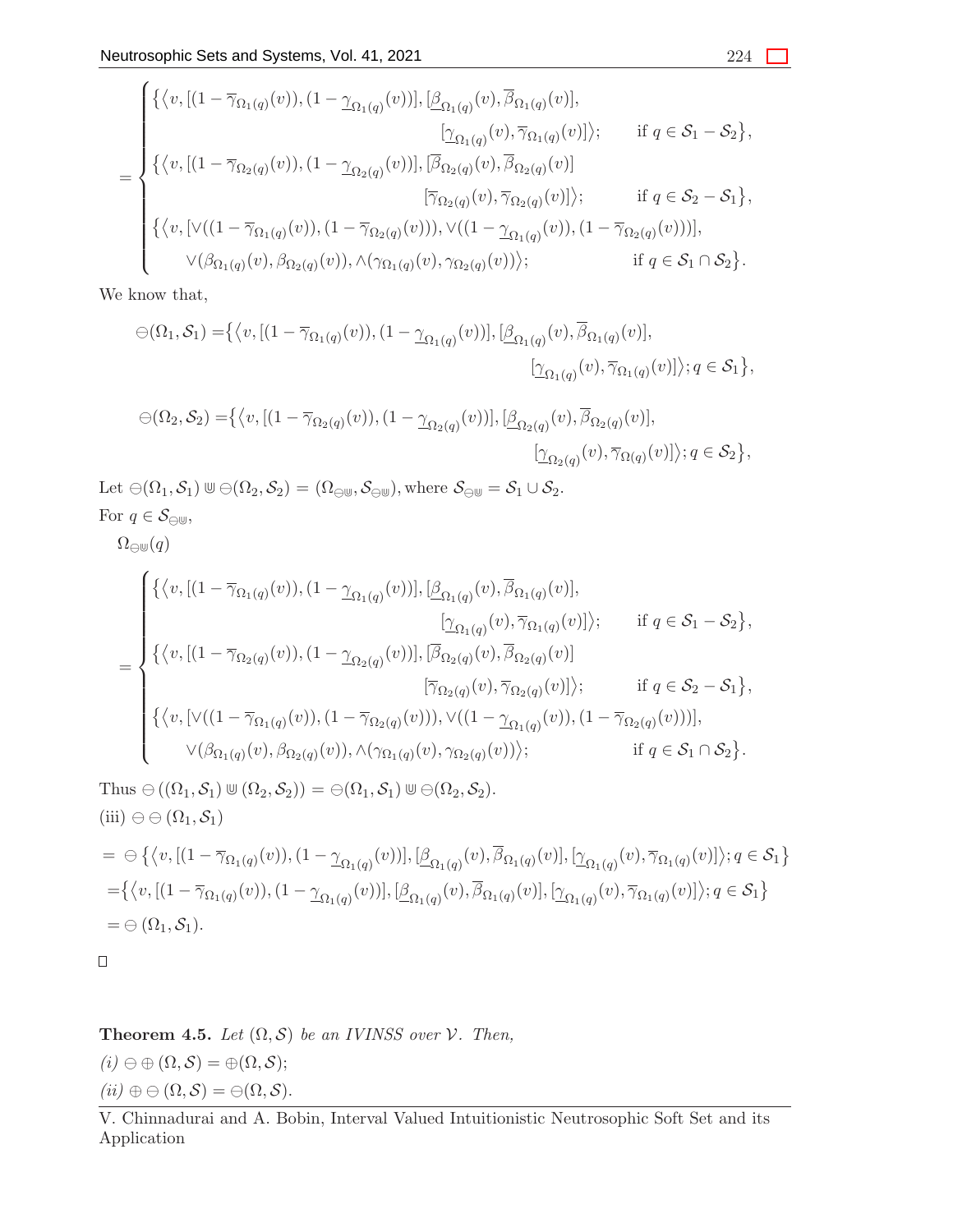*Proof.* (i) $\ominus$   $\oplus$  ( $\Omega$ , S)  $=\left\{ \left\langle v, \left[ (1-(1-\underline{\alpha}_{\Omega(q)}(v)),(1-(1-\overline{\alpha}_{\Omega(q)}(v))], \left[\underline{\beta}_{\Omega(q)}(v),\overline{\beta}_{\Omega(q)}(v)\right]\right], \right.$  $[(1 - \overline{\alpha}_{\Omega(q)}(v)), (1 - \underline{\alpha}_{\Omega(q)}(v))]$ ;  $q \in S$  $=\{ \langle v, [\underline{\alpha}_{\Omega(q)}(v), \overline{\alpha}_{\Omega(q)}(v)], [\underline{\beta}_{\Omega(q)}(v), \overline{\beta}_{\Omega(q)}(v)],\right.$  $[(1 - \overline{\alpha}_{\Omega(q)}(v)), (1 - \underline{\alpha}_{\Omega(q)}(v))]$ ;  $q \in S$  $=\oplus$   $(\Omega, \mathcal{S}).$ 

(ii)  $\oplus \ominus (\Omega, \mathcal{S})$ 

$$
= \{ \langle v, [(1 - \overline{\gamma}_{\Omega(q)}(v)), (1 - \underline{\gamma}_{\Omega(q)}(v))], [\underline{\beta}_{\Omega(q)}(v), \overline{\beta}_{\Omega(q)}(v)],
$$
  

$$
[(1 - (1 - \underline{\gamma}_{\Omega(q)}(v)), (1 - (1 - \overline{\gamma}_{\Omega(q)}(v))]); \underline{\beta}_{\Omega(q)}(v), \overline{\beta}_{\Omega(q)}(v)] \rangle; q \in S \}
$$
  

$$
= \{ \langle v, [(1 - \overline{\gamma}_{\Omega(q)}(v)), (1 - \underline{\gamma}_{\Omega(q)}(v))], [\underline{\beta}_{\Omega(q)}(v), \overline{\beta}_{\Omega(q)}(v)],
$$
  

$$
[\underline{\gamma}_{\Omega(q)}(v), \overline{\gamma}_{\Omega(q)}(v)] \rangle; q \in S \}
$$
  

$$
= \ominus (\Omega, S).
$$

 $\Box$ 

**Theorem 4.6.** *Let*  $(\Omega_1, \mathcal{S}_1)$  *and*  $(\Omega_2, \mathcal{S}_2)$  *be two IVINSS over*  $\mathcal{V}$ *. Then,*  $(i) \oplus ((\Omega_1, \mathcal{S}_1) \wedge (\Omega_2, \mathcal{S}_2)) = \oplus (\Omega_1, \mathcal{S}_1) \wedge \oplus (\Omega_2, \mathcal{S}_2);$  $(iii) \oplus ((\Omega_1, \mathcal{S}_1) \vee (\Omega_2, \mathcal{S}_2)) = \oplus (\Omega_1, \mathcal{S}_1) \vee \oplus (\Omega_2, \mathcal{S}_2);$  $(iii) \ominus ((\Omega_1, \mathcal{S}_1) \wedge (\Omega_2, \mathcal{S}_2)) = \ominus(\Omega_1, \mathcal{S}_1) \wedge \oplus (\Omega_2, \mathcal{S}_2);$  $(iv) \ominus ((\Omega_1, \mathcal{S}_1) \vee (\Omega_2, \mathcal{S}_2)) = \ominus(\Omega_1, \mathcal{S}_1) \vee \oplus (\Omega_2, \mathcal{S}_2).$ 

*Proof.* We present the proofs of (i) and (iii), and proofs of (ii) and (iv) are analogous.  $(i) \oplus ((\Omega_1, \mathcal{S}_1) \wedge (\Omega_2, \mathcal{S}_2))$ 

$$
= \{ \langle v, [\wedge(\underline{\alpha}_{\Omega_1(q_1)}(v), \underline{\alpha}_{\Omega_2(q_2)}(v)), \wedge(\overline{\alpha}_{\Omega_1(q_1)}(v), \overline{\alpha}_{\Omega_2(q_2)}(v))],
$$
  
\n
$$
[\wedge(\underline{\beta}_{\Omega_1(q_1)}(v), \underline{\beta}_{\Omega_2(q_2)}(v)), \wedge(\overline{\beta}_{\Omega_1(q_1)}(v), \overline{\beta}_{\Omega_2(q_2)}(v))],
$$
  
\n
$$
[(1 - \wedge(\underline{\alpha}_{\Omega_1(q_1)}(v), \underline{\alpha}_{\Omega_2(q_2)}(v))), (1 - \wedge(\overline{\alpha}_{\Omega_1(q_1)}(v), \overline{\alpha}_{\Omega_2(q_2)}(v)))], \forall (q_1, q_2) \in S_1 \times S_2 \}.
$$
  
\n
$$
= \{ \langle v, [\wedge(\underline{\alpha}_{\Omega_1(q_1)}(v), \underline{\alpha}_{\Omega_2(q_2)}(v)), \wedge(\overline{\alpha}_{\Omega_1(q_1)}(v), \overline{\alpha}_{\Omega_2(q_2)}(v))],
$$
  
\n
$$
[\wedge(\underline{\beta}_{\Omega_1(q_1)}(v), \underline{\beta}_{\Omega_2(q_2)}(v)), \wedge(\overline{\beta}_{\Omega_1(q_1)}(v), \overline{\beta}_{\Omega_2(q_2)}(v))], [\vee((1 - \overline{\alpha}_{\Omega_1(q_1)}(v)), (1 - \overline{\alpha}_{\Omega_2(q_2)}(v))),
$$
  
\n
$$
\vee ((1 - \underline{\alpha}_{\Omega_1(q_1)}(v)), (1 - \underline{\alpha}_{\Omega_2(q_2)}(v)))], \forall (q_1, q_2) \in S_1 \times S_2 \}.
$$

Also,

$$
\bigoplus(\Omega_1, \mathcal{S}_1) = \left\{ \left\langle v, \left[ \underline{\alpha}_{\Omega_1(q_1)}(v), \overline{\alpha}_{\Omega_1(q_1)}(v) \right], \left[ \underline{\beta}_{\Omega_1(q_1)}(v), \overline{\beta}_{\Omega_1(q_1)}(v) \right], \right\} \right\}
$$

$$
\left[ (1 - \overline{\alpha}_{\Omega_1(q_1)}(v)), (1 - \underline{\alpha}_{\Omega_1(q_1)}(v)) \right] \rangle; \ q_1 \in \mathcal{S}_1 \right\},
$$

V. Chinnadurai and A. Bobin, Interval Valued Intuitionistic Neutrosophic Soft Set and its Application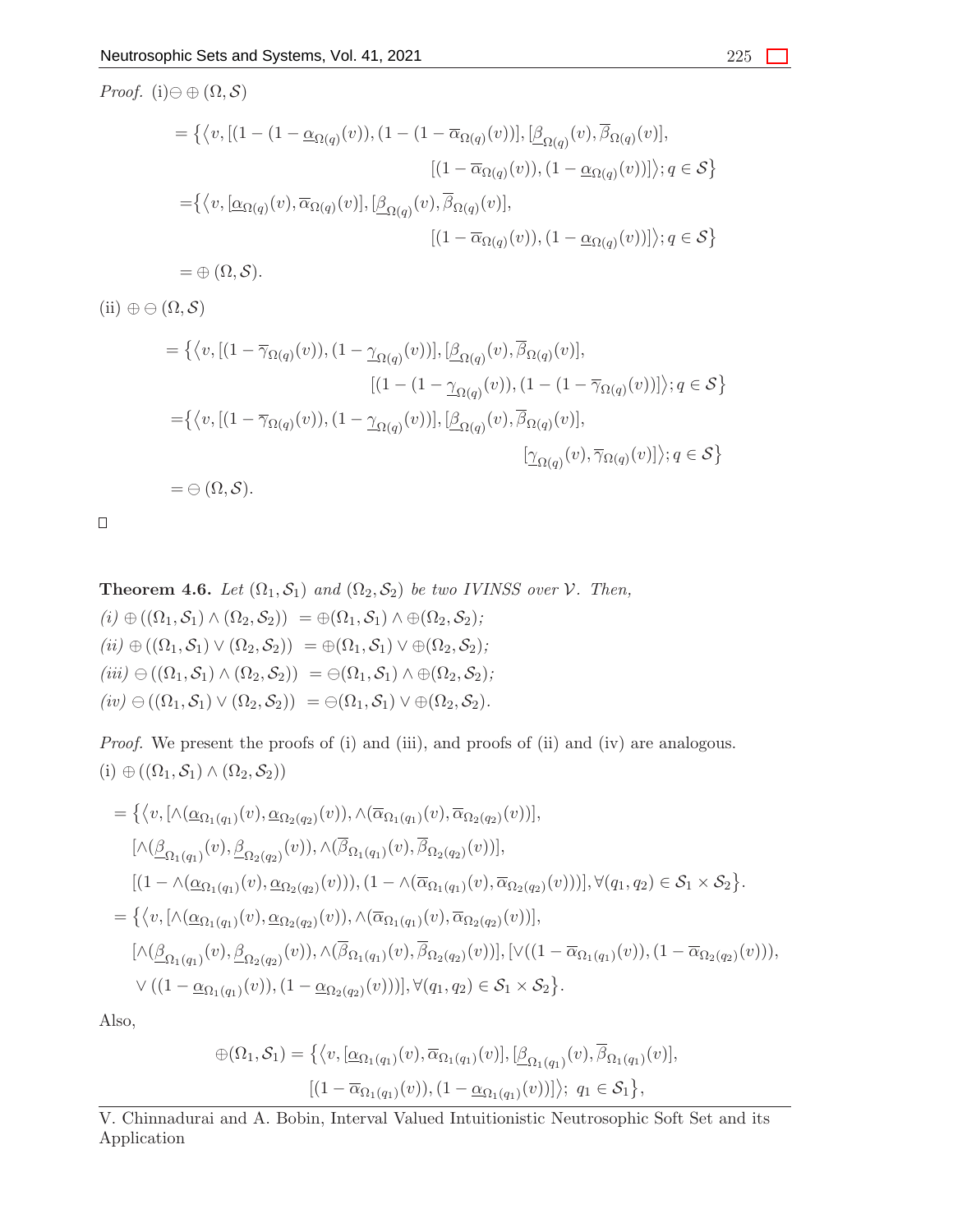$$
\bigoplus(\Omega_2, \mathcal{S}_2) = \left\{ \left\langle v, [\underline{\alpha}_{\Omega_2(q_2)}(v), \overline{\alpha}_{\Omega_2(q_2)}(v)], [\underline{\beta}_{\Omega_2(q_2)}(v), \overline{\beta}_{\Omega_2(q_2)}(v)], \right. \\ \left. [\left(1 - \overline{\alpha}_{\Omega_2(q_2)}(v)\right), \left(1 - \underline{\alpha}_{\Omega_2(q_2)}(v)\right)] \right\rangle; q_2 \in \mathcal{S}_2 \right\}.
$$

Therefore, we have

 $\oplus (\Omega_1, \mathcal{S}_1) \wedge \oplus (\Omega_2, \mathcal{S}_2)$ 

$$
= \{ \langle v, [\wedge(\underline{\alpha}_{\Omega_1(q_1)}(v), \underline{\alpha}_{\Omega_2(q_2)}(v)), \wedge(\overline{\alpha}_{\Omega_1(q_1)}(v), \overline{\alpha}_{\Omega_2(q_2)}(v))],
$$
  

$$
[\wedge(\underline{\beta}_{\Omega_1(q_1)}(v), \underline{\beta}_{\Omega_2(q_2)}(v)), \wedge(\overline{\beta}_{\Omega_1(q_1)}(v), \overline{\beta}_{\Omega_2(q_2)}(v))], [\vee((1-\overline{\alpha}_{\Omega_1(q_1)}(v)), (1-\overline{\alpha}_{\Omega_2(q_2)}(v))),
$$
  

$$
\vee ((1-\underline{\alpha}_{\Omega_1(q_1)}(v)), (1-\underline{\alpha}_{\Omega_2(q_2)}(v)))], \forall (q_1, q_2) \in \mathcal{S}_1 \times \mathcal{S}_2 \}.
$$
  

$$
= \bigoplus ((\Omega_1, \mathcal{S}_1) \wedge (\Omega_2, \mathcal{S}_2)).
$$

(iii)  $\ominus ((\Omega_1, \mathcal{S}_1) \wedge (\Omega_2, \mathcal{S}_2))$ 

$$
= \{ \langle v, \left[ (1 - \vee (\overline{\gamma}_{\Omega_{1}(q_{1})}(v), \overline{\gamma}_{\Omega_{2}(q_{2})}(v)), (1 - \vee (\underline{\gamma}_{\Omega_{1}(q_{1})}(v), \underline{\alpha}_{\Omega_{2}(q_{2})}(v)) \right], \\ [\vee (\underline{\beta}_{\Omega_{1}(q_{1})}(v), \underline{\beta}_{\Omega_{2}(q_{2})}(v)), \vee (\overline{\beta}_{\Omega_{1}(q_{1})}(v), \overline{\beta}_{\Omega_{2}(q_{2})}(v)) \right], \\ [\vee (\underline{\gamma}_{\Omega_{1}(q_{1})}(v)), \underline{\gamma}_{\Omega_{2}(q_{2})}(v)), \vee (\overline{\gamma}_{\Omega_{1}(q_{1})}(v), \overline{\gamma}_{\Omega_{2}(q_{2})}(v))], \forall (q_{1}, q_{2}) \in \mathcal{S}_{1} \times \mathcal{S}_{2} \}.
$$
  
\n
$$
= \{ \langle v, [\wedge ((1 - \overline{\gamma}_{\Omega_{1}(q_{1})}(v), (1 - \overline{\gamma}_{\Omega_{2}(q_{2})}(v))), \wedge ((1 - \underline{\gamma}_{\Omega_{1}(q_{1})}(v)), (1 - \underline{\gamma}_{\Omega_{2}(q_{2})}(v)))], \\ [\vee (\underline{\beta}_{\Omega_{1}(q_{1})}(v), \underline{\beta}_{\Omega_{2}(q_{2})}(v)), \vee (\overline{\beta}_{\Omega_{1}(q_{1})}(v), \overline{\beta}_{\Omega_{2}(q_{2})}(v))], \forall (q_{1}, q_{2}) \in \mathcal{S}_{1} \times \mathcal{S}_{2} \}.
$$

Also,

$$
\Theta(\Omega_1, S_1) = \{ \langle v, [(1 - \overline{\gamma}_{\Omega_1(q_1)}(v)), (1 - \underline{\gamma}_{\Omega_1(q_1)}(v))], [\underline{\beta}_{\Omega_1(q_1)}(v), \overline{\beta}_{\Omega_1(q_1)}(v)], [\underline{\gamma}_{\Omega_1(q_1)}(v), \overline{\gamma}_{\Omega_1(q_1)}(v)] \rangle; q_1 \in S_1 \},
$$

$$
\Theta(\Omega_2, \mathcal{S}_2) = \{ \langle v, [(1 - \overline{\gamma}_{\Omega_2(q_2)}(v)), (1 - \underline{\gamma}_{\Omega_2(q_2)}(v))], [\underline{\beta}_{\Omega_2(q_2)}(v), \overline{\beta}_{\Omega_2(q_2)}(v)], [\underline{\gamma}_{\Omega_2(q_2)}(v), \overline{\gamma}_{\Omega_2(q_2)}(v)] \rangle; q_2 \in \mathcal{S}_2 \}.
$$

Therefore, we have

 $\ominus(\Omega_1, \mathcal{S}_1) \wedge \ominus(\Omega_2, \mathcal{S}_2)$ 

$$
= \{ \langle v, [\wedge((1 - \overline{\gamma}_{\Omega_1(q_1)}(v)), (1 - \overline{\gamma}_{\Omega_2(q_2)}(v)), \wedge((1 - \underline{\gamma}_{\Omega_1(q_1)}(v)), (1 - \underline{\gamma}_{\Omega_2(q_2)}(v))],
$$
  
\n
$$
[\vee(\underline{\beta}_{\Omega_1(q_1)}(v), \underline{\beta}_{\Omega_2(q_2)}(v)), \vee(\overline{\beta}_{\Omega_1(q_1)}(v), \overline{\beta}_{\Omega_2(q_2)}(v))],
$$
  
\n
$$
[\vee(\underline{\gamma}_{\Omega_1(q_1)}(v)), \underline{\gamma}_{\Omega_2(q_2)}(v)), \vee(\overline{\gamma}_{\Omega_1(q_1)}(v), \overline{\gamma}_{\Omega_2(q_2)}(v)))], \forall (q_1, q_2) \in S_1 \times S_2 \}.
$$
  
\n
$$
= \ominus ((\Omega_1, S_1) \wedge (\Omega_2, S_2)).
$$

 $\Box$ 

V. Chinnadurai and A. Bobin, Interval Valued Intuitionistic Neutrosophic Soft Set and its Application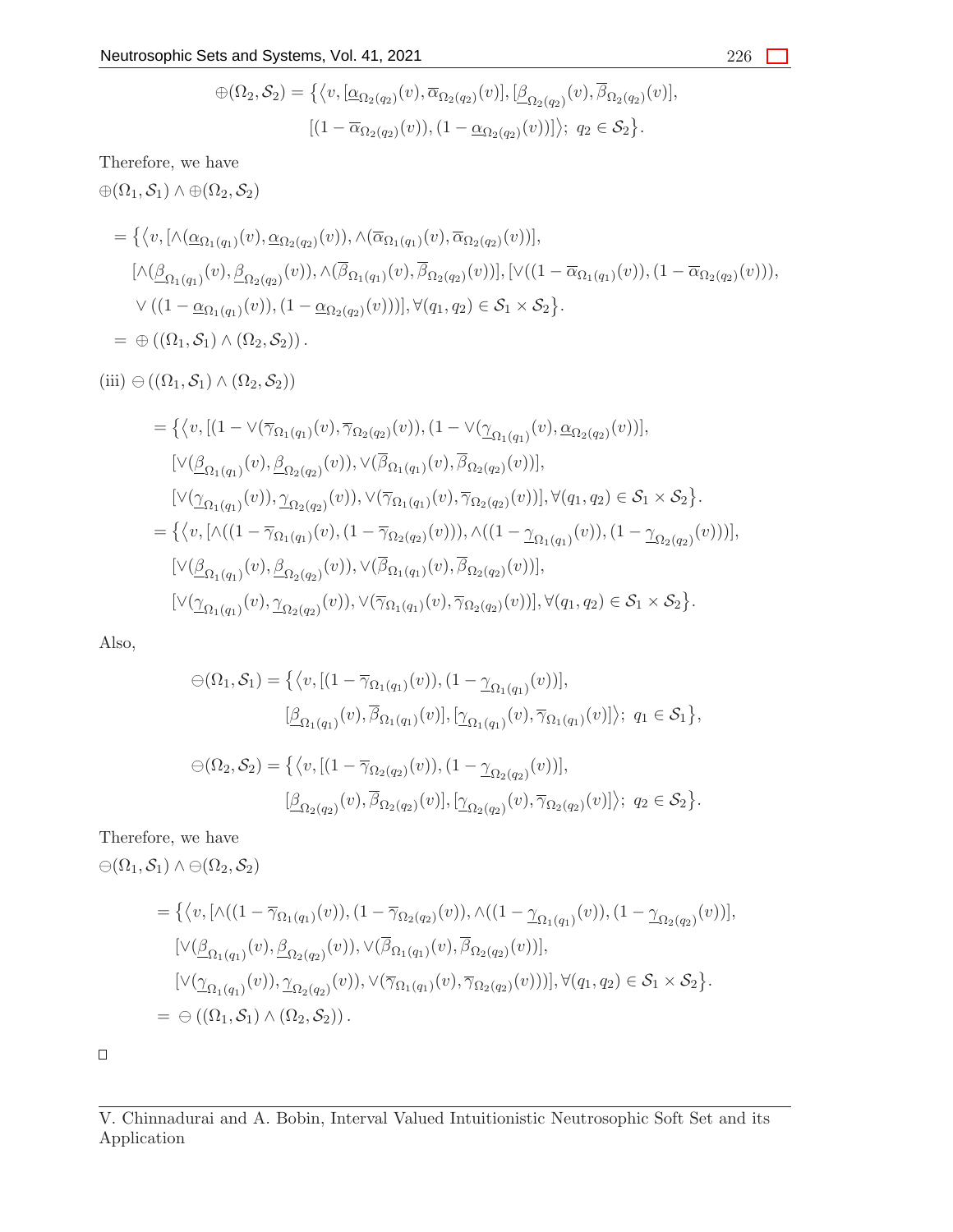# 5.  $\pm$  and  $\mp$  operators on IVINSS

We provide the definition of two new operators ( $\pm$  and  $\mp$ ) on IVINSS and discuss some of their properties. We generalize these operations and properties on IVINSS using the concepts given in [\[5\]](#page-28-1).

# **Definition 5.1.** Let  $(\Omega_1, \mathcal{S}_1)$  and  $(\Omega_2, \mathcal{S}_2)$  be two IVINSS over  $\mathcal{V}$ . Then,

(i) the operator  $\pm$  is represented as  $(\Omega_1, \mathcal{S}_1) \pm (\Omega_2, \mathcal{S}_2) = (\Omega_{\pm}, \mathcal{S}_{\pm}),$  where  $\mathcal{S}_{\pm} = \mathcal{S}_1 \cup \mathcal{S}_2$ .  $q \in \mathcal{S}_{\pm},$  $\Omega_{\pm}(q)$ 

$$
= \begin{cases} \left\{ \left\langle v,[\underline{\alpha}_{\Omega_{1}(q)}(v)+\overline{\alpha}_{\Omega_{1}(q)}(v)],[\underline{\beta}_{\Omega_{1}(q)}(v)+\overline{\beta}_{\Omega_{1}(q)}(v)],[\underline{\gamma}_{\Omega_{1}(q)}(v)+\overline{\gamma}_{\Omega_{1}(q)}(v)] \right\rangle; \text{if } q \in \mathcal{S}_{1} - \mathcal{S}_{2} \right\} \\ \left\{ \left\langle v,[\underline{\alpha}_{\Omega_{2}(q)}(v)+\overline{\alpha}_{\Omega_{2}(q)}(v)],[\underline{\beta}_{\Omega_{2}(q)}(v)+\overline{\beta}_{\Omega_{2}(q)}(v)],[\underline{\gamma}_{\Omega_{2}(q)}(v)+\overline{\gamma}_{\Omega_{2}(q)}(v)] \right\rangle; \text{if } q \in \mathcal{S}_{2} - \mathcal{S}_{1} \right\} , \\ \left\{ \left\langle v,[\frac{\underline{\alpha}_{\Omega_{1}(q)}(v)+\underline{\alpha}_{\Omega_{2}(q)}(v)}{2},\frac{\overline{\alpha}_{\Omega_{1}(q)}(v)+\overline{\alpha}_{\Omega_{2}(q)}(v)}{2}],\left[\frac{\underline{\beta}_{\Omega_{1}(q)}(v)+\underline{\beta}_{\Omega_{2}(q)}(v)}{2},\frac{\overline{\beta}_{\Omega_{1}(q)}(v)+\overline{\beta}_{\Omega_{2}(q)}(v)}{2} \right], \right. \\ \left. \left. \left. \left[\frac{\underline{\gamma}_{\Omega_{1}(q)}(v)+\underline{\gamma}_{\Omega_{2}(q)}(v)}{2},\frac{\overline{\gamma}_{\Omega_{1}(q)}(v)+\overline{\gamma}_{\Omega_{2}(q)}(v)}{2}\right]\right\rangle; \text{ if } q \in \mathcal{S}_{1} \cap \mathcal{S}_{2} \right\} . \end{cases}
$$

(ii) the operator  $\mp$  is represented as  $(\Omega_1, \mathcal{S}_1) \mp (\Omega_2, \mathcal{S}_2) = (\Omega_{\mp}, \mathcal{S}_{\mp}),$  where  $\mathcal{S}_{\mp} = \mathcal{S}_1 \cup \mathcal{S}_2$ .  $q \in \mathcal{S}_{\pm}$ ,

$$
\Omega_{\mp}(q)
$$

$$
= \begin{cases} \left\{ \langle v,[\underline{\alpha}_{\Omega_{1}(q)}(v)+\overline{\alpha}_{\Omega_{1}(q)}(v)],[\underline{\beta}_{\Omega_{1}(q)}(v)+\overline{\beta}_{\Omega_{1}(q)}(v)],[\underline{\gamma}_{\Omega_{1}(q)}(v)+\overline{\gamma}_{\Omega_{1}(q)}(v)] \rangle;\text{if } q \in \mathcal{S}_{1}-\mathcal{S}_{2} \right\} ,\\ \left\{ \langle v,[\underline{\alpha}_{\Omega_{2}(q)}(v)+\overline{\alpha}_{\Omega_{2}(q)}(v)],[\underline{\beta}_{\Omega_{2}(q)}(v)+\overline{\beta}_{\Omega_{2}(q)}(v)],[\underline{\gamma}_{\Omega_{2}(q)}(v)+\overline{\gamma}_{\Omega_{2}(q)}(v)] \rangle;\text{if } q \in \mathcal{S}_{2}-\mathcal{S}_{1} \right\} ,\\ \left\{ \left\langle v,[\frac{2\underline{\alpha}_{\Omega_{1}(q)}(v).\underline{\alpha}_{\Omega_{2}(q)}(v)}{\underline{\alpha}_{\Omega_{1}(q)}(v)+\overline{\alpha}_{\Omega_{2}(q)}(v)},\frac{2\overline{\alpha}_{\Omega_{1}(q)}(v).\overline{\alpha}_{\Omega_{2}(q)}(v)}{\overline{\alpha}_{\Omega_{1}(q)}(v)+\overline{\alpha}_{\Omega_{2}(q)}(v)} \right], \left[\frac{\underline{\beta}_{\Omega_{1}(q)}(v)+\underline{\beta}_{\Omega_{2}(q)}(v)}{2},\frac{\overline{\beta}_{\Omega_{1}(q)}(v)+\overline{\beta}_{\Omega_{2}(q)}(v)}{2} \right],\\ \left[\frac{2\gamma_{\Omega_{1}(q)}(v).\gamma_{\Omega_{2}(q)}(v)}{\gamma_{\Omega_{1}(q)}(v)+\gamma_{\Omega_{2}(q)}(v)}\frac{2\overline{\gamma}_{\Omega_{1}(q)}(v).\overline{\gamma}_{\Omega_{2}(q)}(v)}{\overline{\gamma}_{\Omega_{1}(q)}(v)+\overline{\gamma}_{\Omega_{2}(q)}(v)} \right] \right\} ;\;\text{if } q \in \mathcal{S}_{1}\cap\mathcal{S}_{2} \right\} . \end{cases}
$$

Example 5.2. Consider that a psychiatrist has conducted two counseling sessions for the clients. Assume the psychiatrist has given the values in the IVINSS form for the first session  $(\Omega_1, \mathcal{S}_1)$ , as in Table 1 and for the second session  $(\Omega_2, \mathcal{S}_2)$  in Table 4. Now we calculate the combined results of the two sessions using  $(\Omega_1, \mathcal{S}_1) \pm (\Omega_2, \mathcal{S}_2)$ ,  $(\Omega_1, \mathcal{S}_1) \mp (\Omega_2, \mathcal{S}_2)$  and present the results in Table 5 and 6 respectively.

TABLE 4. Shows client with cognitive disorders in IVINSS  $(\Omega_2, \mathcal{S}_2)$  form.

|              | $IMC(q_1)$                                           | $LM(q_2)$                                            | $IC(a_3)$                                          |
|--------------|------------------------------------------------------|------------------------------------------------------|----------------------------------------------------|
| $\upsilon_1$ | $\langle [0.1, 0.3], [0.6, 0.7], [0.2, 0.3] \rangle$ | $\langle [0.2, 0.3], [0.7, 0.8], [0.4, 0.6] \rangle$ | $\langle [0.3, 0.4], [0.70.9], [0.4, 0.5] \rangle$ |
| $v_2$        | $\langle [0.3, 0.5], [0.5, 0.8], [0.2, 0.4] \rangle$ | $\langle [0.6, 0.7], [0.5, 0.6], [0.2, 0.3] \rangle$ | $\langle [0.5, 0.6], [0.30.5], [0.2, 0.3] \rangle$ |
| $v_3$        | $\langle [0.5, 0.6], [0.6, 0.9], [0.3, 0.4] \rangle$ | $\langle [0.2, 0.4], [0.9, 1.0], [0.3, 0.4] \rangle$ | $\langle [0.1, 0.2], [0.20.4], [0.3, 0.4] \rangle$ |

<sup>(</sup>i) The IVINSS  $(\Omega_1, \mathcal{S}_1) \pm (\Omega_2, \mathcal{S}_2)$  is shown in Table 5.

(ii) The IVINSS  $(\Omega_1, \mathcal{S}_1) \mp (\Omega_2, \mathcal{S}_2)$  is given in Table 6.

V. Chinnadurai and A. Bobin, Interval Valued Intuitionistic Neutrosophic Soft Set and its Application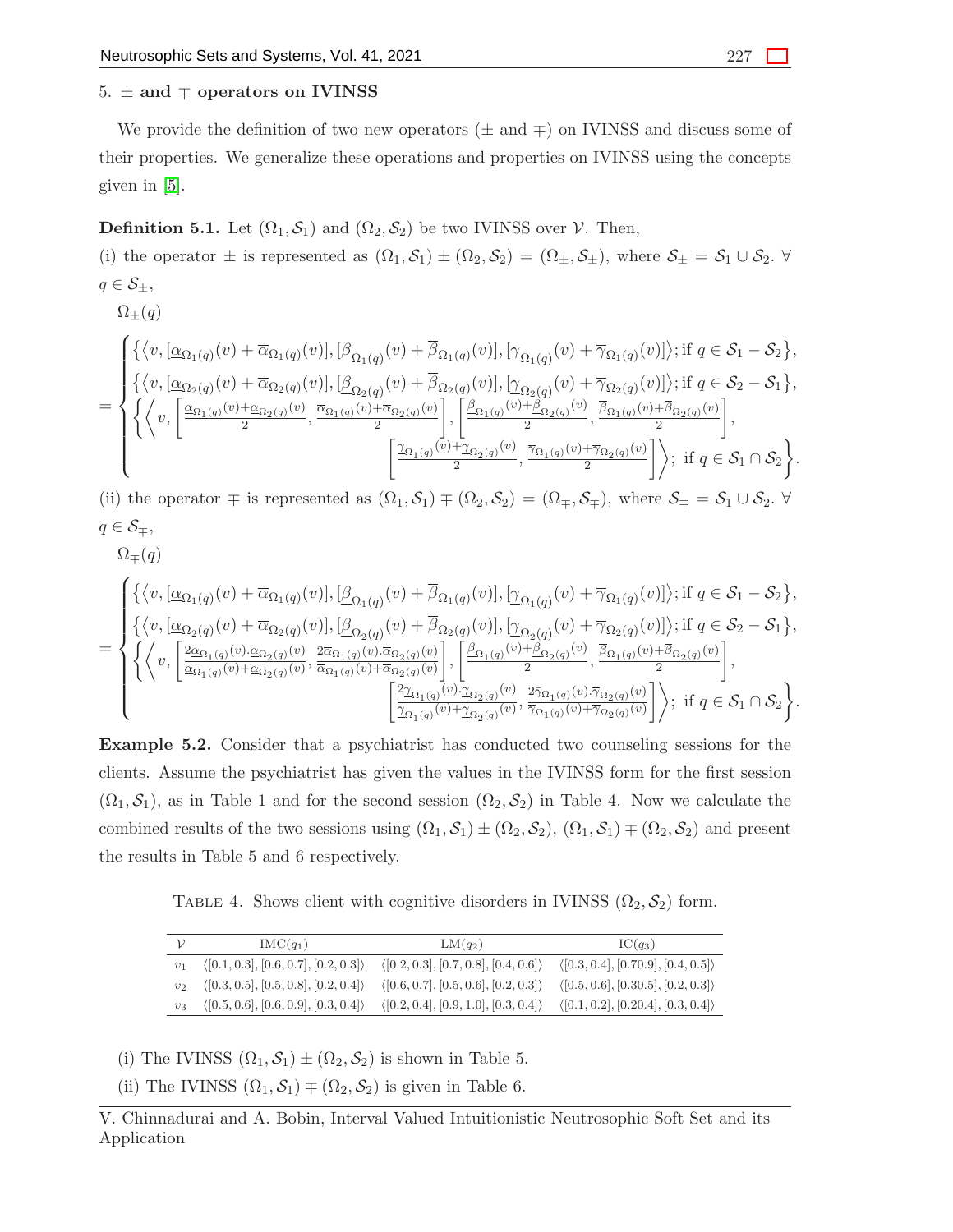Table 5. Representation of clients with cognitive disorders in IVINSS  $(\Omega_1, \mathcal{S}_1) \pm (\Omega_2, \mathcal{S}_2)$  form.

|         | $IMC(q_1)$                                                 | $LM(q_2)$                                                                                                                                                                        | $IC(q_3)$                                                                                   |
|---------|------------------------------------------------------------|----------------------------------------------------------------------------------------------------------------------------------------------------------------------------------|---------------------------------------------------------------------------------------------|
| $v_1$   | $\langle [0.15, 0.35], [0.50, 0.60], [0.30, 0.40] \rangle$ |                                                                                                                                                                                  | $(0.25, 0.35], [0.60, 0.70], [0.35, 0.55]) \quad (0.25, 0.35], [0.60, 0.85], [0.50, 0.60])$ |
| $v_{2}$ | $\langle [0.35, 0.55], [0.40, 0.65], [0.15, 0.30] \rangle$ | $\langle [0.65, 0.75], [0.35, 0.55], [0.15, 0.25] \rangle \quad \langle [0.55, 0.65], [0.50, 0.65], [0.15, 0.25] \rangle$                                                        |                                                                                             |
| $v_3$   |                                                            | $\langle [0.55, 0.65], [0.40, 0.80], [0.20, 0.30] \rangle$ $\langle [0.15, 0.35], [0.75, 0.85], [0.40, 0.50] \rangle$ $\langle [0.15, 0.25], [0.45, 0.60], [0.35, 0.45] \rangle$ |                                                                                             |

TABLE 6. Shows clients with cognitive disorders in IVINSS  $(\Omega_1, \mathcal{S}_1) \mp (\Omega_2, \mathcal{S}_2)$  form.

|       | $IMC(q_1)$                                                 | $LM(q_2)$                                                  | $IC(q_3)$                                                  |
|-------|------------------------------------------------------------|------------------------------------------------------------|------------------------------------------------------------|
| $v_1$ | $\langle [0.13, 0.34], [0.50, 0.60], [0.26, 0.37] \rangle$ | $\langle [0.24, 0.34], [0.60, 0.70], [0.34, 0.54] \rangle$ | $\langle [0.24, 0.34], [0.60, 0.85], [0.48, 0.58] \rangle$ |
| $v_2$ | $\langle [0.34, 0.54], [0.40, 0.65], [0.13, 0.26] \rangle$ | $\langle [0.64, 0.74], [0.35, 0.55], [0.13, 0.24] \rangle$ | $\langle [0.54, 0.64], [0.50, 0.65], [0.13, 0.24] \rangle$ |
| $v_3$ | $\langle [0.54, 0.64], [0.40, 0.80], [0.15, 0.26] \rangle$ | $\langle [0.13, 0.34], [0.75, 0.85], [0.37, 0.48] \rangle$ | $\langle [0.13, 0.24], [0.45, 0.60], [0.34, 0.44] \rangle$ |

**Proposition 5.3.** *Let*  $(\Omega_1, \mathcal{S}_1)$  *and*  $(\Omega_2, \mathcal{S}_2)$  *be non-empty over*  $\mathcal{V}$ *. Then,*  $(i)$   $(\Omega_1, \mathcal{S}_1) \pm (\Omega_2, \mathcal{S}_2) = (\Omega_2, \mathcal{S}_2) \pm (\Omega_1, \mathcal{S}_1)$ ;

 $(ii)$   $[(\Omega_1, \mathcal{S}_1)^c \pm (\Omega_2, \mathcal{S}_2)^c]^c = (\Omega_1, \mathcal{S}_1) \pm (\Omega_1, \mathcal{S}_1).$ 

*Proof.* (i) Proof straightforward. (ii) Let

$$
(\Omega_1,\mathcal{S}_1)=\big\{\big\langle v,[\underline{\alpha}_{\Omega_1(q)}(v)+\overline{\alpha}_{\Omega_1(q)}(v)], [\underline{\beta}_{\Omega_1(q)}(v)+\overline{\beta}_{\Omega_1(q)}(v)], [\underline{\gamma}_{\Omega_1(q)}(v)+\overline{\gamma}_{\Omega_1(q)}(v)]\big\rangle; q\in\mathcal{S}_1\big\},
$$

and

$$
(\Omega_2, \mathcal{S}_2) = \{ \langle v, [\underline{\alpha}_{\Omega_2(q)}(v) + \overline{\alpha}_{\Omega_2(q)}(v)], [\underline{\beta}_{\Omega_2(q)}(v) + \overline{\beta}_{\Omega_2(q)}(v)], [\underline{\gamma}_{\Omega_2(q)}(v) + \overline{\gamma}_{\Omega_2(q)}(v)] \rangle; q \in \mathcal{S}_2 \}
$$

be two IVINSS. Then,  $[(\Omega_1, \mathcal{S}_1)^c \pm (\Omega_2, \mathcal{S}_2)^c]$ 

$$
= \begin{cases} \{\langle v,[\underline{\gamma}_{\Omega_{1}(q)}(v),\overline{\gamma}_{\Omega_{1}(q)}(v)],[(1-\overline{\beta}_{\Omega_{1}(q)}(v)),(1-\underline{\beta}_{\Omega_{1}(q)}(v))],\\ [\underline{\alpha}_{\Omega_{1}(q)}(v),\overline{\alpha}_{\Omega_{1}(q)}(v)]\rangle; &\text{if } q \in \mathcal{S}_{1} - \mathcal{S}_{2}\},\\ \{\langle v,[\underline{\gamma}_{\Omega_{2}(q)}(v),\overline{\gamma}_{\Omega_{2}(q)}(v)],[(1-\overline{\beta}_{\Omega_{2}(q)}(v)),(1-\underline{\beta}_{\Omega_{2}(q)}(v))],\\ [\underline{\alpha}_{\Omega_{2}(q)}(v),\overline{\alpha}_{\Omega_{2}(q)}(v)]\rangle; &\text{if } q \in \mathcal{S}_{2} - \mathcal{S}_{1}\},\\ \{\langle v,[\underline{\gamma}_{\Omega_{1}(q)}(v)+\underline{\gamma}_{\Omega_{2}(q)}(v),\overline{\gamma}_{\Omega_{1}(q)}(v)+\overline{\gamma}_{\Omega_{2}(q)}(v)]\rangle, \left[\frac{(1-\underline{\beta}_{\Omega_{1}(q)}(v))+(1-\underline{\beta}_{\Omega_{2}(q)}(v))}{2},\\ \frac{(1-\overline{\beta}_{\Omega_{1}(q)}(v))+(1-\overline{\beta}_{\Omega_{2}(q)}(v)}{2}\right], \left[\frac{\underline{\alpha}_{\Omega_{1}(q)}(v)+\underline{\alpha}_{\Omega_{2}(q)}(v)}{2},\overline{\alpha}_{\Omega_{1}(q)}(v)+\overline{\alpha}_{\Omega_{2}(q)}(v)\right]\rangle; &\text{if } q \in \mathcal{S}_{1} \cap \mathcal{S}_{2}\}.\end{cases}
$$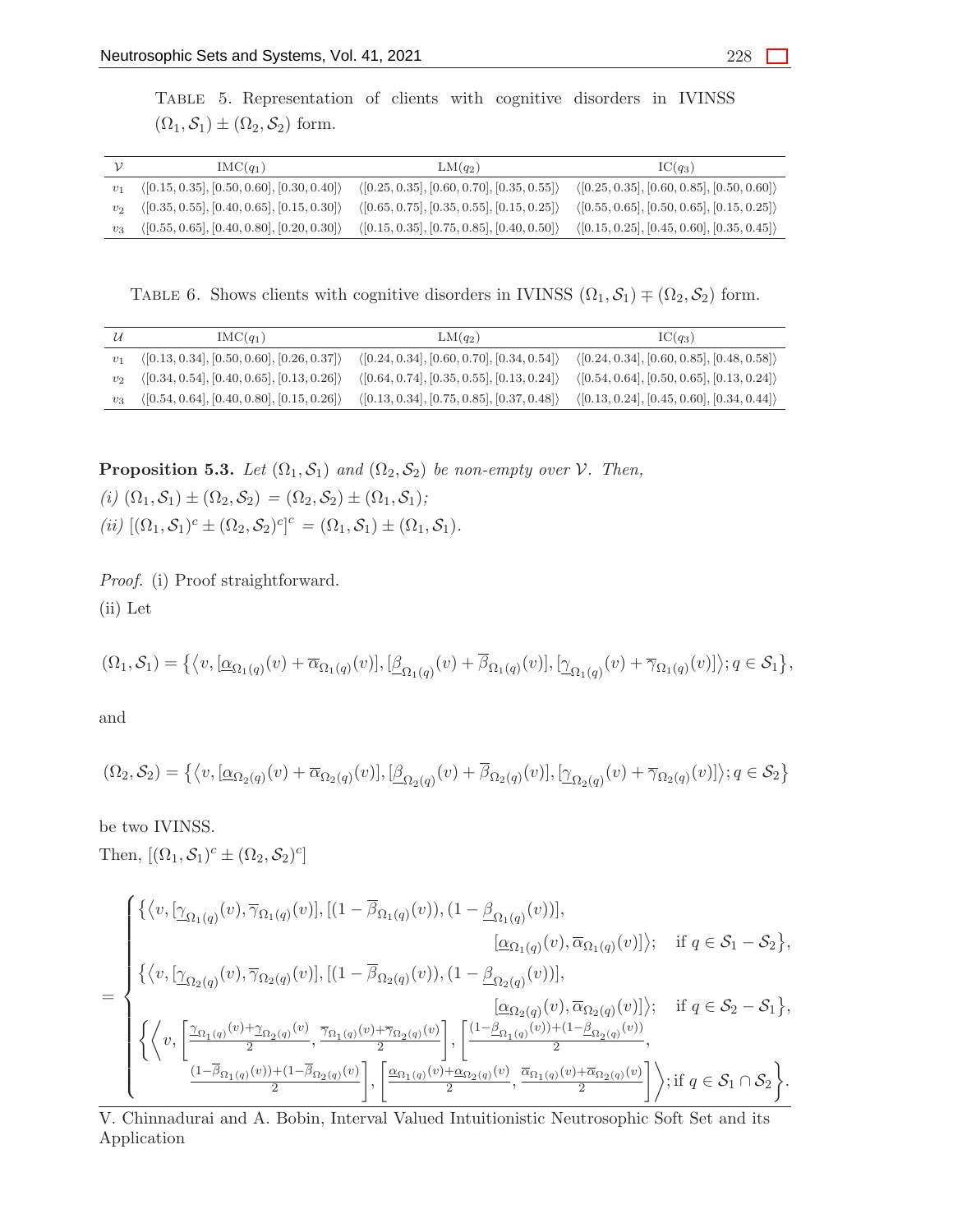Now consider,  $[(\Omega_1, \mathcal{S}_1)^c \pm (\Omega_2, \mathcal{S}_2)^c]^c$ 

$$
= \begin{cases} \left\{ \left\langle v,[\underline{\alpha}_{\Omega_{1}(q)}(v),\overline{\alpha}_{\Omega_{1}(q)}(v)],[[1-\overline{\beta}_{\Omega_{1}(q)}(v)),(1-\underline{\beta}_{\Omega_{1}(q)}(v))],\right.\\ \left.\left.\left.\left.\left[\underline{\gamma}_{\Omega_{1}(q)}(v),\overline{\gamma}_{\Omega_{1}(q)}(v)\right]\right\rangle;\right. & \text{if } q \in \mathcal{S}_{1} - \mathcal{S}_{2}\right\},\\ \left\{ \left\langle v,[\underline{\alpha}_{\Omega_{2}(q)}(v),\overline{\alpha}_{\Omega_{2}(q)}(v)],[ (1-\overline{\beta}_{\Omega_{2}(q)}(v)),(1-\underline{\beta}_{\Omega_{2}(q)}(v))],\right.\\ \left.\left.\left.\left.\left.\left.\left[\underline{\gamma}_{\Omega_{2}(q)}(v),\overline{\gamma}_{\Omega_{2}(q)}(v)\right]\right\rangle;\right. & \text{if } q \in \mathcal{S}_{2} - \mathcal{S}_{1}\right\},\\ \left\{ \left\langle v,[\underline{\alpha}_{\Omega_{1}(q)}(v)+\underline{\alpha}_{\Omega_{2}(q)}(v),\overline{\alpha}_{\Omega_{1}(q)}(v)+\overline{\alpha}_{\Omega_{2}(q)}(v)]\right. & \left.\left.\left.\left.\left.\frac{\left[\underline{\gamma}_{\Omega_{2}(q)}(v),\overline{\gamma}_{\Omega_{2}(q)}(v)\right]\right\rangle;\right. & \text{if } q \in \mathcal{S}_{2} - \mathcal{S}_{1}\right\},\\ \left.\left.\left.\left.\frac{\left(\underline{\gamma}_{\Omega_{1}(q)}(v)+\underline{\alpha}_{\Omega_{2}(q)}(v)}{2}\right],\overline{\alpha}_{\Omega_{1}(q)}(v)+\overline{\alpha}_{\Omega_{2}(q)}(v)}\right. & \left.\overline{\alpha}_{\Omega_{1}(q)}(v)+\overline{\alpha}_{\Omega_{2}(q)}(v)}\right.\right\} \right), \end{cases}
$$

Hence  $[(\Omega_1, \mathcal{S}_1)^c \pm (\Omega_2, \mathcal{S}_2)^c]^c = (\Omega_1, \mathcal{S}_1) \pm (\Omega_2, \mathcal{S}_2).$ 

**Proposition 5.4.** *Let*  $(\Omega_1, \mathcal{S}_1)$  *and*  $(\Omega_2, \mathcal{S}_2)$  *be non-empty over*  $\mathcal{V}$ *. Then,*  $(i)$   $(\Omega_1, \mathcal{S}_1)$   $\mp$   $(\Omega_2, \mathcal{S}_2)$   $=$   $(\Omega_2, \mathcal{S}_2)$   $\mp$   $(\Omega_1, \mathcal{S}_1)$ *;*  $(iii)$   $[(\Omega_1, \mathcal{S}_1)^c \mp (\Omega_2, \mathcal{S}_2)^c]^c = (\Omega_1, \mathcal{S}_1) \mp (\Omega_1, \mathcal{S}_1).$ 

Proof. (i) Consider, 
$$
(\Omega_1, S_1) \neq (\Omega_2, S_2)
$$
  
\n
$$
\begin{cases}\n\{\langle v, [\underline{\alpha}_{\Omega_1(q)}(v), \overline{\alpha}_{\Omega_1(q)}(v)], [\underline{\beta}_{\Omega_1(q)}(v), \overline{\beta}_{\Omega_1(q)}(v)], [\underline{\gamma}_{\Omega_1(q)}(v), \overline{\gamma}_{\Omega_1(q)}(v)]\rangle;\n\quad if q \in S_1 - S_2\}, \\
\{\langle v, [\underline{\alpha}_{\Omega_2(q)}(v), \overline{\alpha}_{\Omega_2(q)}(v)], [\underline{\beta}_{\Omega_2(q)}(v), \overline{\beta}_{\Omega_2(q)}(v)], [\underline{\gamma}_{\Omega_2(q)}(v), \overline{\gamma}_{\Omega_2(q)}(v)]\rangle;\n\quad if q \in S_2 - S_1\}, \\
\{\langle v, [\underline{\alpha}_{\Omega_1(q)}(v), \underline{\alpha}_{\Omega_2(q)}(v), \overline{\alpha}_{\Omega_1(q)}(v), \overline{\alpha}_{\Omega_2(q)}(v)]\rangle;\n\quad & \frac{2\overline{\alpha}_{\Omega_1(q)}(v), \overline{\alpha}_{\Omega_2(q)}(v)}{\overline{\alpha}_{\Omega_1(q)}(v), \overline{\alpha}_{\Omega_2(q)}(v)}\bigg], \frac{[\frac{\beta_{\Omega_1(q)}(v), \beta_{\Omega_2(q)}(v)}{2}, \frac{\beta_{\Omega_1(q)}(v), \overline{\beta}_{\Omega_2(q)}(v)]}{2}\rangle,\n\quad & \frac{[\frac{2\gamma_{\Omega_1(q)}(v), \gamma_{\Omega_2(q)}(v)}{2\gamma_{\Omega_1(q)}(v), \overline{\gamma}_{\Omega_2(q)}(v)]}\rangle;\n\quad if q \in S_1 \cap S_2\}.\n\end{cases}
$$
\n
$$
\begin{cases}\n\{\langle v, [\underline{\alpha}_{\Omega_1(q)}(v), \overline{\alpha}_{\Omega_1(q)}(v)], [\underline{\beta}_{\Omega_1(q)}(v), \overline{\beta}_{\Omega_1(q)}(v)], [\underline{\gamma}_{\Omega_1(q)}(v), \overline{\gamma}_{\Omega_1(q)}(v)]\rangle;\n\quad if q \in S_1 - S_2\}, \\
\{\langle v, [\underline{\alpha}_{\Omega_2(q)}(v), \overline{\alpha}_{\Omega_2(q)}(v)], [\underline{\beta}_{\Omega_2(q)}(v), \overline{\beta}_{\Omega_2(q)}(v)], [\underline{\gamma}_{\Omega_2(q
$$

(ii) Consider,  $(\Omega_1, \mathcal{S}_1)^c \neq (\Omega_2, \mathcal{S}_2)^c$ 

$$
= \begin{cases} \{\langle v,[\underline{\gamma}_{\Omega_{1}(q)}(v),\overline{\gamma}_{\Omega_{1}(q)}(v)],[(1-\overline{\beta}_{\Omega_{1}(q)}(v)),(1-\underline{\beta}_{\Omega_{1}(q)}(v))],\\ [\underline{\alpha}_{\Omega_{1}(q)}(v),\overline{\alpha}_{\Omega_{1}(q)}(v)]\rangle; \quad \text{if } q \in \mathcal{S}_{1} - \mathcal{S}_{2}\},\\ \{\langle v,[\underline{\gamma}_{\Omega_{2}(q)}(v),\overline{\gamma}_{\Omega_{2}(q)}(v)],[(1-\overline{\beta}_{\Omega_{2}(q)}(v)),(1-\underline{\beta}_{\Omega_{2}(q)}(v))],\\ [\underline{\alpha}_{\Omega_{2}(q)}(v),\overline{\alpha}_{\Omega_{2}(q)}(v)]\rangle; \quad \text{if } q \in \mathcal{S}_{2} - \mathcal{S}_{1}\},\\ \{\langle v,[\frac{2\gamma_{\Omega_{1}(q)}(v).\gamma_{\Omega_{2}(q)}(v)}{\gamma_{\Omega_{1}(q)}(v)+\gamma_{\Omega_{2}(q)}(v)},\frac{2\overline{\gamma}_{\Omega_{1}(q)}(v).\overline{\gamma}_{\Omega_{2}(q)}(v)}{\overline{\gamma}_{\Omega_{1}(q)}(v)+\overline{\gamma}_{\Omega_{2}(q)}(v)}], \left[\frac{(1-\underline{\beta}_{\Omega_{1}(q)}(v))+(1-\underline{\beta}_{\Omega_{2}(q)}(v))}{2},\\ \frac{(1-\overline{\beta}_{\Omega_{1}(q)}(v))+(1-\overline{\beta}_{\Omega_{2}(q)}(v)}{2}\right], \left[\frac{2\underline{\alpha}_{\Omega_{1}(q)}(v).\overline{\alpha}_{\Omega_{2}(q)}(v)}{\overline{\alpha}_{\Omega_{1}(q)}(v)+\overline{\alpha}_{\Omega_{2}(q)}(v)}\right], \text{if } q \in \mathcal{S}_{1} \cap \mathcal{S}_{2}\}.\end{cases}
$$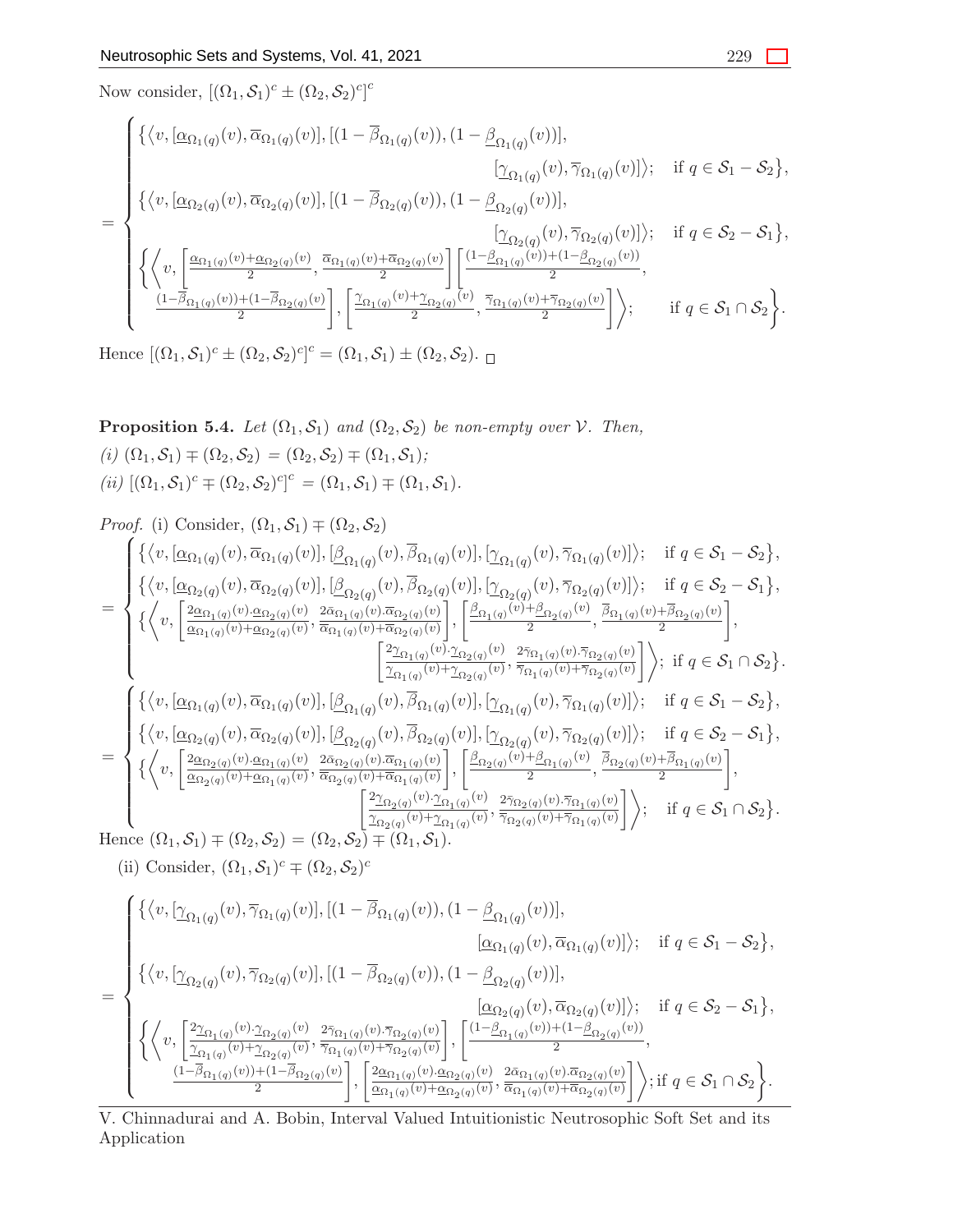Then, 
$$
[(\Omega_1, \mathcal{S}_1)^c \mp (\Omega_2, \mathcal{S}_2)^c]^c
$$
\n
$$
= \begin{cases}\n\{\langle v, [\underline{\alpha}_{\Omega_1(q)}(v), \overline{\alpha}_{\Omega_1(q)}(v)], [\underline{\beta}_{\Omega_1(q)}(v), \overline{\beta}_{\Omega_1(q)}(v)], & [\underline{\gamma}_{\Omega_1(q)}(v), \overline{\gamma}_{\Omega_1(q)}(v)]\rangle; \text{ if } q \in \mathcal{S}_1 - \mathcal{S}_2\}, \\
\{\langle v, [\underline{\alpha}_{\Omega_2(q)}(v), \overline{\alpha}_{\Omega_2(q)}(v)], [\underline{\beta}_{\Omega_2(q)}(v), \overline{\beta}_{\Omega_2(q)}(v)], & [\underline{\gamma}_{\Omega_2(q)}(v), \overline{\gamma}_{\Omega_2(q)}(v)]\rangle; \text{ if } q \in \mathcal{S}_2 - \mathcal{S}_1\}, \\
\{\langle v, [\underline{\alpha}_{\Omega_1(q)}(v), \underline{\alpha}_{\Omega_2(q)}(v), \frac{2\bar{\alpha}_{\Omega_1(q)}(v), \overline{\alpha}_{\Omega_2(q)}(v)}{\bar{\alpha}_{\Omega_1(q)}(v)+\bar{\alpha}_{\Omega_2(q)}(v)}], [\underline{\alpha}_{\Omega_1(q)}(v)) + (\alpha_{\Omega_2(q)}(v), \alpha_{\Omega_2(q)}(v))], \\
\frac{(1-\bar{\beta}_{\Omega_1(q)}(v)) + (1-\bar{\beta}_{\Omega_2(q)}(v), \overline{\alpha}_{\Omega_1(q)}(v)) + \bar{\alpha}_{\Omega_2(q)}(v)}{2}, \frac{2\bar{\gamma}_{\Omega_1(q)}(v), \overline{\gamma}_{\Omega_2(q)}(v)}{2}, \text{ if } q \in \mathcal{S}_1 \cap \mathcal{S}_2\}.\n\end{cases}
$$

Hence  $[(\Omega_1, \mathcal{S}_1)^c \mp (\Omega_2, \mathcal{S}_2)^c]^c = (\Omega_1, \mathcal{S}_1) \mp (\Omega_2, \mathcal{S}_2).$ 

# 6.  $\mathcal{N}_{\epsilon}$ ,  $\mathcal{N}_{\epsilon,\rho}$  and  $\mathcal{I}_{\epsilon,\rho}$  operators on IVINSS

In this section, we define the operators  $\mathcal{N}_{\epsilon}$ ,  $\mathcal{N}_{\epsilon,\rho}$  and  $\mathcal{I}_{\epsilon,\rho}$  on IVINSS and discuss some of their properties in detail. We generalize these operations and properties on IVINSS by the concepts discussed in [\[4\]](#page-28-4).

**Definition 6.1.** Let  $\epsilon \in [0,1]$ . Then the operator  $\mathcal{N}_{\epsilon}(\Omega,\mathcal{S})$  is represented as,  $\mathcal{N}_{\epsilon}(\Omega,\mathcal{S})$ 

$$
= \{ \langle v, [\underline{\alpha}_{\Omega(q)}(v) + \epsilon(1 - \underline{\alpha}_{\Omega(q)}(v) - \underline{\gamma}_{\Omega(q)}(v)), \overline{\alpha}_{\Omega(q)}(v) + \epsilon(1 - \overline{\alpha}_{\Omega(q)}(v) - \overline{\gamma}_{\Omega(q)}(v))],
$$
  
\n
$$
[\underline{\beta}_{\Omega(q)}(v), \overline{\beta}_{\Omega(q)}(v)], [\overline{\gamma}_{\Omega(q)}(v) + (1 - \epsilon)(1 - \overline{\alpha}_{\Omega(q)}(v) - \overline{\gamma}_{\Omega(q)}(v)),
$$
  
\n
$$
\underline{\gamma}_{\Omega(q)}(v) + (1 - \epsilon)(1 - \underline{\alpha}_{\Omega(q)}(v) - \underline{\gamma}_{\Omega(q)}(v))]\}; q \in \mathcal{S} \}.
$$
  
\n
$$
= \{ \langle v, [\underline{\alpha}_{\Omega(q)}(v) + \epsilon(\underline{\pi}_{\Omega(q)}(v)), \overline{\alpha}_{\Omega(q)}(v) + \epsilon(\overline{\pi}_{\Omega(q)}(v))],
$$
  
\n
$$
[\underline{\beta}_{\Omega(q)}(v), \overline{\beta}_{\Omega(q)}(v)], [\overline{\gamma}_{\Omega(q)}(v) + (1 - \epsilon)(\overline{\pi}_{\Omega(q)}(v)),
$$
  
\n
$$
\underline{\gamma}_{\Omega(q)}(v) + (1 - \epsilon)(\underline{\pi}_{\Omega(q)}(v))]\}; q \in \mathcal{S} \},
$$
  
\nwhere  $\underline{\pi}_{\Omega(q)}(v) = (1 - \underline{\alpha}_{\Omega(q)}(v) - \underline{\gamma}_{\Omega(q)}(v))$  and  $\overline{\pi}_{\Omega(q)}(v) = (1 - \overline{\alpha}_{\Omega(q)}(v) - \overline{\gamma}_{\Omega(q)}(v)).$ 

**Proposition 6.2.** *Let*  $\epsilon, \rho \in [0, 1]$  *and*  $\epsilon \leq \rho$ *. Then for every IVINSS*  $(\Omega, \mathcal{S})$  *the following hold:*

 $(i)$   $\mathcal{N}_{\epsilon}(\Omega, \mathcal{S}) \Subset \mathcal{N}_{\rho}(\Omega, \mathcal{S})$ ;  $(iii) \mathcal{N}_0(\Omega, \mathcal{S}) = \bigoplus (\Omega, \mathcal{S})$ ;  $(iii) \mathcal{N}_1(\Omega, \mathcal{S}) = \bigoplus (\Omega, \mathcal{S})$ .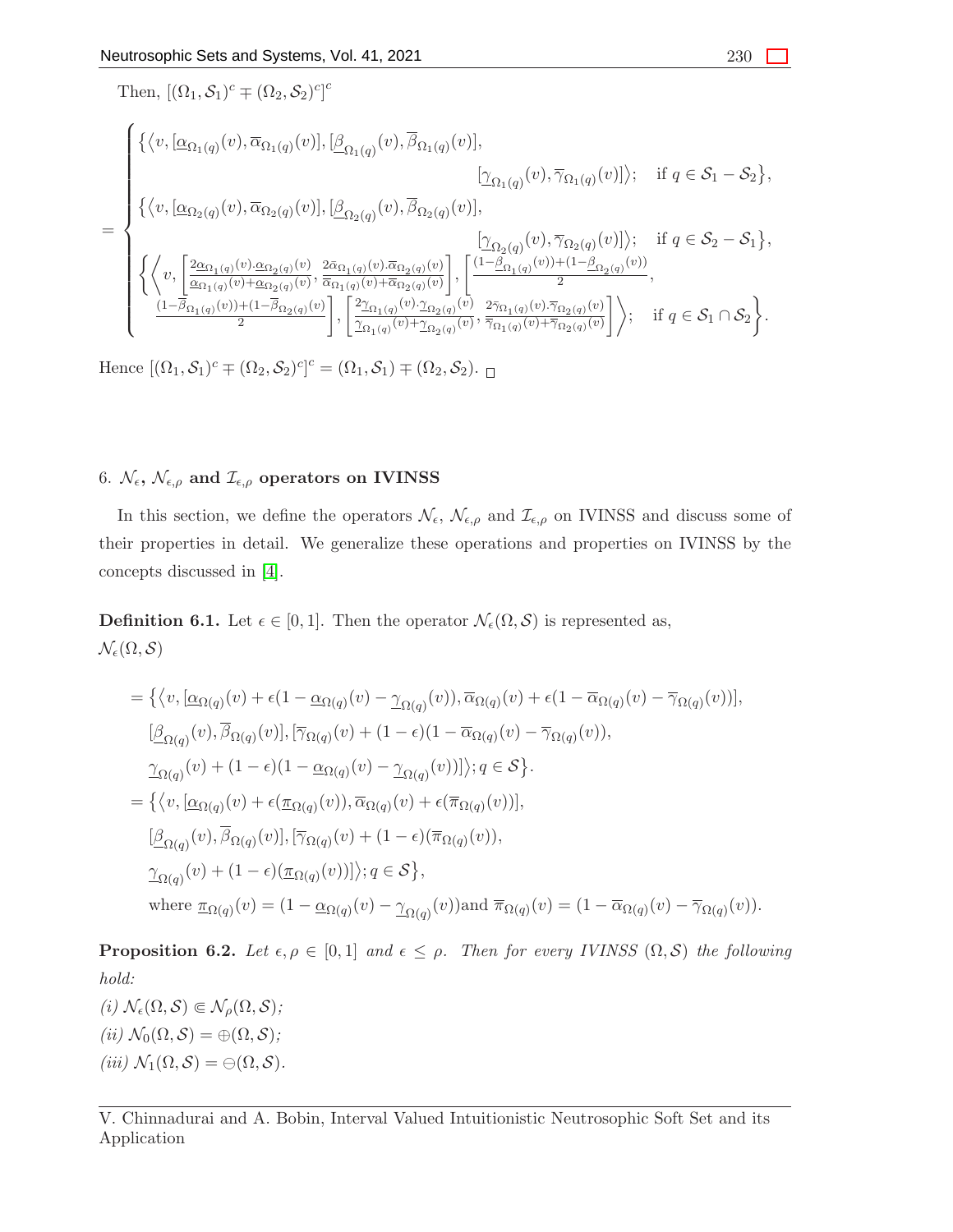*Proof.* (i)  $\mathcal{N}_{\epsilon}(\Omega, \mathcal{S})$ 

=

$$
= \{ \langle v, [\underline{\alpha}_{\Omega(q)}(v) + \epsilon(\underline{\pi}_{\Omega(q)}(v)), \overline{\alpha}_{\Omega(q)}(v) + \epsilon(\overline{\pi}_{\Omega(q)}(v))], [\underline{\beta}_{\Omega(q)}(v), \overline{\beta}_{\Omega(q)}(v)],
$$
  

$$
[\overline{\gamma}_{\Omega(q)}(v) + (1 - \epsilon)(\overline{\pi}_{\Omega(q)}(v)), \underline{\gamma}_{\Omega(q)}(v) + (1 - \epsilon)(\underline{\pi}_{\Omega(q)}(v)) ] \rangle; q \in S \}, \text{and}
$$

 $\mathcal{N}_{\rho}(\Omega,\mathcal{S})$ 

$$
= \{ \langle v, [\underline{\alpha}_{\Omega(q)}(v) + \rho(\underline{\pi}_{\Omega(q)}(v)), \overline{\alpha}_{\Omega(q)}(v) + \rho(\overline{\pi}_{\Omega(q)}(v))], [\underline{\beta}_{\Omega(q)}(v), \overline{\beta}_{\Omega(q)}(v)],
$$
  

$$
[\overline{\gamma}_{\Omega(q)}(v) + (1 - \rho)(\overline{\pi}_{\Omega(q)}(v)), \underline{\gamma}_{\Omega(q)}(v) + (1 - \rho)(\underline{\pi}_{\Omega(q)}(v)) ] \rangle; q \in S \}.
$$

Since  $\epsilon \leq \rho$ , we have

$$
(\overline{\alpha}_{\Omega(q)}(v) + \epsilon(\overline{\pi}_{\Omega(q)}(v)) \leq (\overline{\alpha}_{\Omega(q)}(v) + \rho(\overline{\pi}_{\Omega(q)}(v)).
$$

Also,  $(1 - \epsilon) \ge (1 - \rho)$ , we have

$$
(\overline{\gamma}_{\Omega(q)}(v) + (1 - \epsilon)(\overline{\pi}_{\Omega(q)}(v)) \geq (\overline{\gamma}_{\Omega(q)}(v) + (1 - \rho)(\overline{\pi}_{\Omega(q)}(v)).
$$

Hence  $\mathcal{N}_{\epsilon}(\Omega, \mathcal{S}) \Subset \mathcal{N}_{\rho}(\Omega, \mathcal{S}).$ (ii) Consider,  $\epsilon = 0$  $\mathcal{N}_0(\Omega, \mathcal{S})$  $=\big\{ \big\langle v,[\underline{\alpha}_{\Omega(q)}(v)+0,\overline{\alpha}_{\Omega(q)}(v)+0],[\underline{\beta}_{\Omega(q)}(v),\overline{\beta}_{\Omega(q)}(v)], [(\underline{\gamma}_{\Omega(q)}(v)+1.(\underline{\pi}_{\Omega(q)}(v))),$  $(\overline{\gamma}_{\Omega(q)}(v) + 1.(\overline{\pi}_{\Omega(q)}(v)))]$ ;  $q \in S$  $=\{ \langle v, [\underline{\alpha}_{\Omega(q)}(v), \overline{\alpha}_{\Omega(q)}(v)], [\underline{\beta}_{\Omega(q)}(v), \overline{\beta}_{\Omega(q)}(v)], [(1-\overline{\alpha}_{\Omega(q)}(v)), (1-\underline{\alpha}_{\Omega(q)}(v))] \rangle; q \in S \}$  $= \oplus (\Omega, \mathcal{S}).$ Hence  $\mathcal{N}_0(\Omega, \mathcal{S}) = \bigoplus (\Omega, \mathcal{S}).$ (iii) Consider,  $\epsilon = 1$  $\mathcal{N}_1(\Omega, \mathcal{S})$  $=\big\{ \big\langle v, \big[\left(\underline{\alpha}_{\Omega(q)}(v) + \underline{\pi}_{\Omega(q)}(v)\right), \left(\overline{\alpha}_{\Omega(q)}(v) + \overline{\pi}_{\Omega(q)}(v)\right)\big], \big[\underline{\beta}_{\Omega(q)}(v), \overline{\beta}_{\Omega(q)}(v)\big],$  $[\underline{\gamma}_{\Omega(q)}(v) + 0, \overline{\gamma}_{\Omega(q)}(v) + 0]$ );  $q \in \mathcal{S}$  $=\{ (v, [(1 - \overline{\gamma}_{\Omega(q)}(v)), (1 - \underline{\gamma}_{\Omega(q)}(v))], [\underline{\beta}_{\Omega(q)}(v), \overline{\beta}_{\Omega(q)}(v)], [\underline{\gamma}_{\Omega(q)}(v), \overline{\gamma}_{\Omega(q)}(v)] \}; q \in S \}$  $= \oplus (\Omega, \mathcal{S}).$ 

Hence  $\mathcal{N}_1(\Omega, \mathcal{S}) = \bigoplus (\Omega, \mathcal{S})$ .

**Remark 6.3.** The operator  $\mathcal{N}_{\epsilon}$  is an extension of  $\oplus$  and  $\ominus$  operators.

V. Chinnadurai and A. Bobin, Interval Valued Intuitionistic Neutrosophic Soft Set and its Application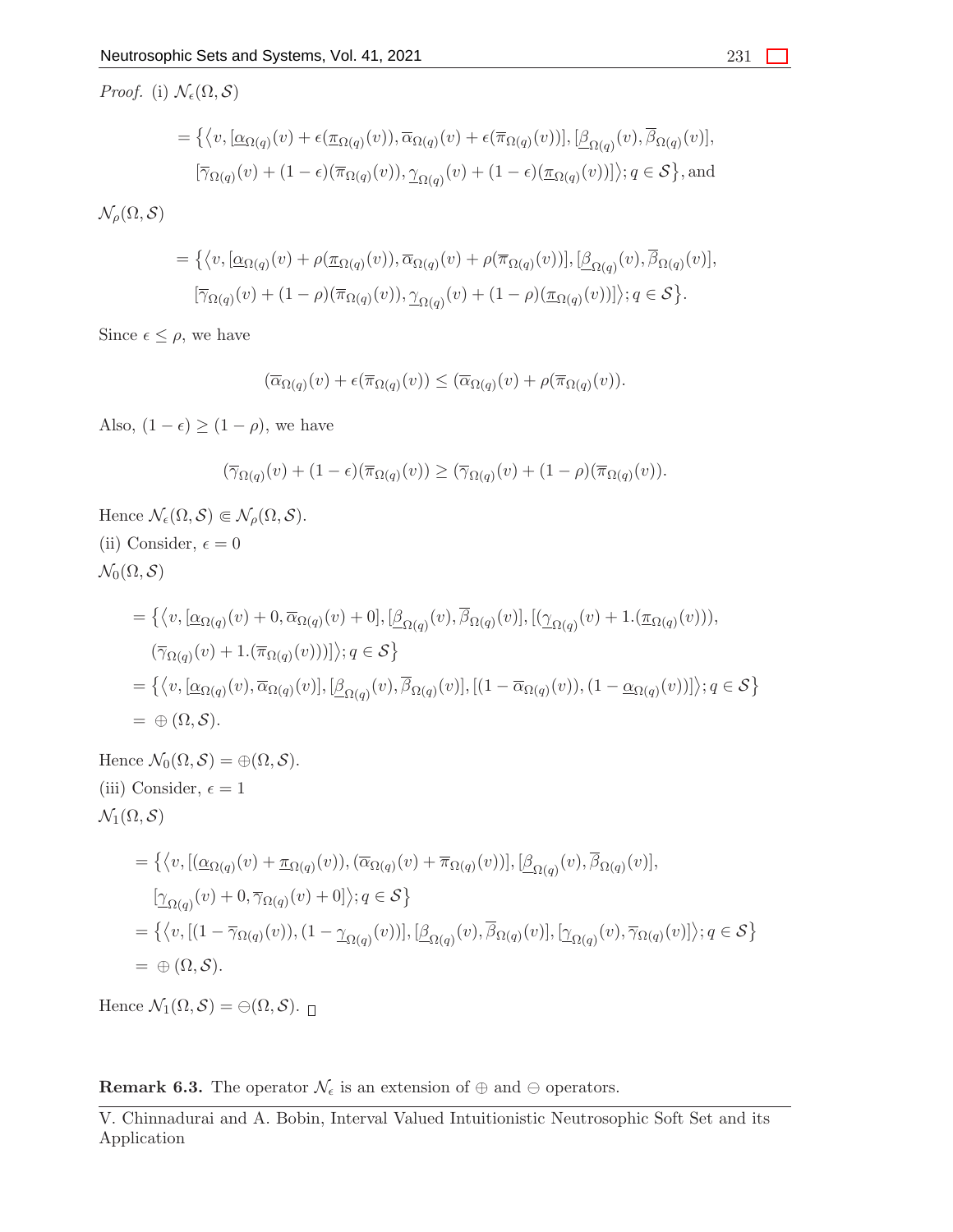**Definition 6.4.** Let  $\epsilon, \rho \in [0,1]$  and  $\epsilon + \rho \leq 1$ . Then the operator  $\mathcal{N}_{\epsilon,\rho}(\Omega,\mathcal{S})$  is represented as,

$$
\begin{split} \mathcal{N}_{\epsilon,\rho}(\Omega,\mathcal{S}) \\ & \quad = \big\{ \big\langle v, [\underline{\alpha}_{\Omega(q)}(v) + \epsilon(\underline{\pi}_{\Omega(q)}(v)), \overline{\alpha}_{\Omega(q)}(v) + \epsilon(\overline{\pi}_{\Omega(q)}(v))], \\ [\underline{\beta}_{\Omega(q)}(v), \overline{\beta}_{\Omega(q)}(v)], [\underline{\gamma}_{\Omega(q)}(v) + \rho(\underline{\pi}_{\Omega(q)}(v)), \overline{\gamma}_{\Omega(q)}(v) + \rho(\overline{\pi}_{\Omega(q)}(v)] \big\rangle; q \in \mathcal{S} \big\}, \\ & \text{where } \underline{\pi}_{\Omega(q)}(v) = (1 - \underline{\alpha}_{\Omega(q)}(v) - \underline{\gamma}_{\Omega(q)}(v)) \text{and } \overline{\pi}_{\Omega(q)}(v) = (1 - \overline{\alpha}_{\Omega(q)}(v) - \overline{\gamma}_{\Omega(q)}(v)). \end{split}
$$

**Theorem 6.5.** Let  $\epsilon, \rho, \sigma \in [0, 1]$  and  $\epsilon + \rho \leq 1$ . Then for every IVINSS  $(\Omega, \mathcal{S})$  the following *hold:*

*(i)*  $\mathcal{N}_{\epsilon,\rho}(\Omega,\mathcal{S})$  *is an IVINSS; (ii)* If  $0 \le \sigma \le \epsilon$  then  $\mathcal{N}_{\sigma,\rho}(\Omega,\mathcal{S}) \in \mathcal{N}_{\epsilon,\rho}(\Omega,\mathcal{S});$ *(iii)* If  $0 \le \sigma \le \rho$  *then*  $\mathcal{N}_{\epsilon,\rho}(\Omega,\mathcal{S}) \in \mathcal{N}_{\epsilon,\sigma}(\Omega,\mathcal{S})$ ;  $(iv)$   $\mathcal{N}_{\epsilon}(\Omega, \mathcal{S}) = \mathcal{N}_{\epsilon,(1-\epsilon)}(\Omega, \mathcal{S})$ ;  $(v) \oplus (\Omega, \mathcal{S}) = \mathcal{N}_{0,1}(\Omega, \mathcal{S})$ *;*  $(vi) \ominus (\Omega, \mathcal{S}) = \mathcal{N}_{1,0}(\Omega, \mathcal{S})$ *;*  $(vii)$   $(\mathcal{N}_{\epsilon,\rho}(\Omega,\mathcal{S})^c)^c = (\mathcal{N}_{\rho,\epsilon}(\Omega,\mathcal{S})).$ 

*Proof.* (i) Consider,

$$
\frac{\overline{\alpha}_{\Omega(q)}(v) + \epsilon(\overline{\pi}_{\Omega(q)}(v))}{2} + \overline{\beta}_{\Omega(q)}(v) + \frac{\overline{\gamma}_{\Omega(q)}(v) + \rho(\overline{\pi}_{\Omega(q)}(v))}{2}
$$
\n
$$
= \frac{\overline{\alpha}_{\Omega(q)}(v) + \overline{\gamma}_{\Omega(q)}(v)}{2} + \overline{\beta}_{\Omega(q)}(v) + (\epsilon + \rho) \frac{(\overline{\pi}_{\Omega(q)}(v))}{2}
$$
\n
$$
\leq \frac{\overline{\alpha}_{\Omega(q)}(v) + \overline{\gamma}_{\Omega(q)}(v)}{2} + \overline{\beta}_{\Omega(q)}(v) + \frac{(1 - \overline{\alpha}_{\Omega(q)}(v) - \overline{\gamma}_{\Omega(q)}(v)}{2}
$$
\n
$$
\leq \frac{1}{2} + 1 < 2, \qquad \text{since } \epsilon + \rho \leq 1 \text{ and } \overline{\beta}_{\Omega(q)}(v) \leq 1
$$

Hence  $\mathcal{N}_{\epsilon,\rho}(\Omega,\mathcal{S})$  is an IVINSS.

(ii) Consider,

$$
\mathcal{N}_{\sigma,\rho}(\Omega,\mathcal{S}) = \{ \langle v, [\underline{\alpha}_{\Omega(q)}(v) + \sigma(\underline{\pi}_{\Omega(q)}(v)), \overline{\alpha}_{\Omega(q)}(v) + \sigma(\overline{\pi}_{\Omega(q)}(v))], [\underline{\beta}_{\Omega(q)}(v), \overline{\beta}_{\Omega(q)}(v)],
$$
  
\n
$$
[\underline{\gamma}_{\Omega(q)}(v) + \rho(\underline{\pi}_{\Omega(q)}(v)), \overline{\gamma}_{\Omega(q)}(v) + \rho(\overline{\pi}_{\Omega(q)}(v)]\}; q \in \mathcal{S} \}
$$
  
\n
$$
\mathcal{N}_{\epsilon,\rho}(\Omega,\mathcal{S}) = \{ \langle v, [\underline{\alpha}_{\Omega(q)}(v) + \epsilon(\underline{\pi}_{\Omega(q)}(v)), \overline{\alpha}_{\Omega(q)}(v) + \epsilon(\overline{\pi}_{\Omega(q)}(v))], [\underline{\beta}_{\Omega(q)}(v), \overline{\beta}_{\Omega(q)}(v)]\},
$$
  
\n
$$
[\underline{\gamma}_{\Omega(q)}(v) + \rho(\underline{\pi}_{\Omega(q)}(v)), \overline{\gamma}_{\Omega(q)}(v) + \rho(\overline{\pi}_{\Omega(q)}(v)]\}; q \in \mathcal{S} \}
$$
  
\nNow,  $\underline{\alpha}_{\Omega(q)}(v) + \sigma(\underline{\pi}_{\Omega(q)}(v)) \leq \underline{\alpha}_{\Omega(q)}(v) + \epsilon(\underline{\pi}_{\Omega(q)}(v)),$  since  $\sigma \leq \epsilon$   
\nSimilarly,  $\overline{\alpha}_{\Omega(q)}(v) + \sigma(\underline{\pi}_{\Omega(q)}(v)) \leq \overline{\alpha}_{\Omega(q)}(v) + \epsilon(\underline{\pi}_{\Omega(q)}(v)).$   
\nHence  $\mathcal{N}_{\sigma,\rho}(\Omega,\mathcal{S}) \Subset \mathcal{N}_{\epsilon,\rho}(\Omega,\mathcal{S}).$ 

(iii) Similar to proof (ii).

V. Chinnadurai and A. Bobin, Interval Valued Intuitionistic Neutrosophic Soft Set and its Application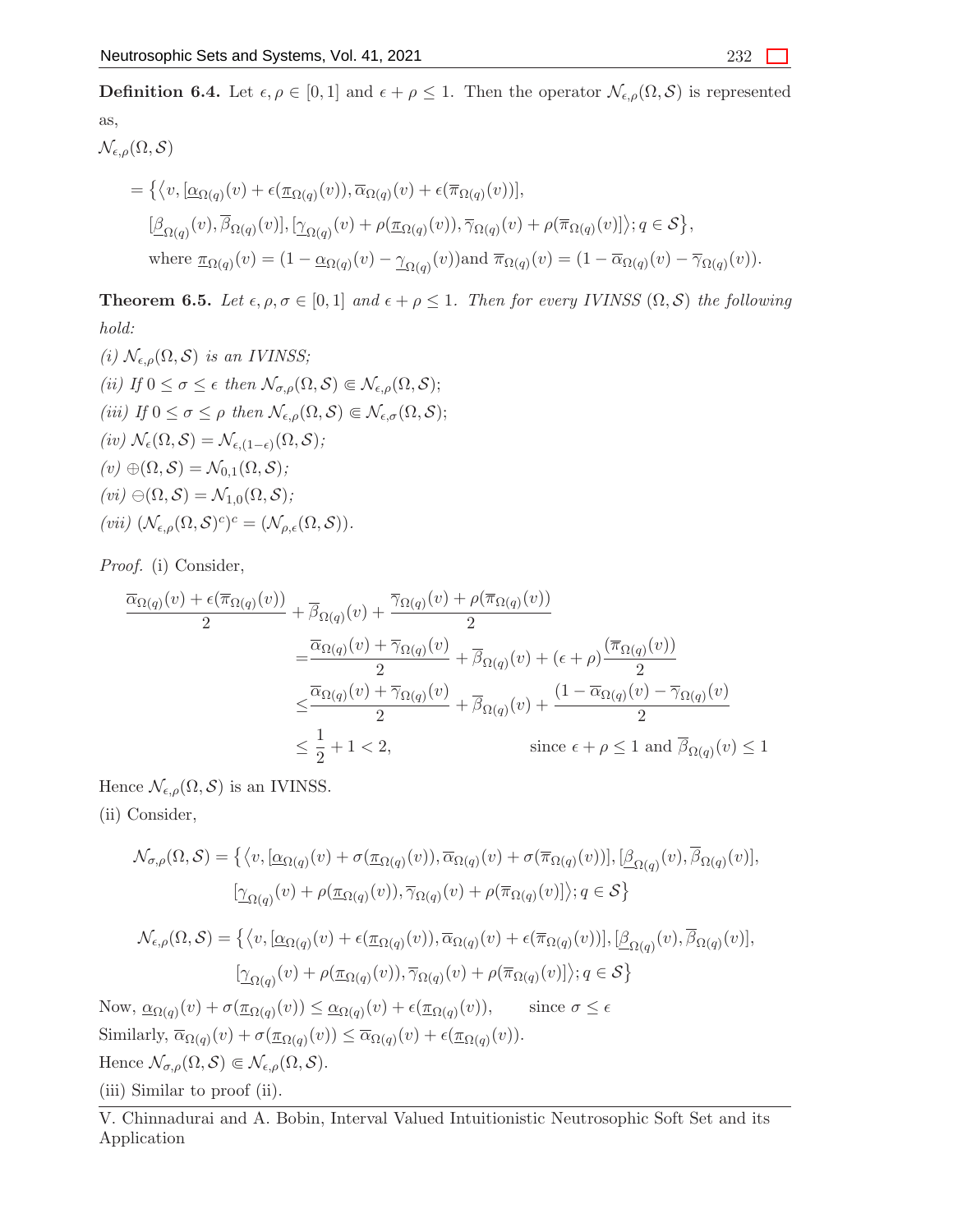$$
\mathcal{N}_{\epsilon,1-\epsilon}(\Omega,\mathcal{S}) = \left\{ \langle v, [\underline{\alpha}_{\Omega(q)}(v) + \epsilon(\underline{\pi}_{\Omega(q)}(v)), \overline{\alpha}_{\Omega(q)}(v) + \epsilon(\overline{\pi}_{\Omega(q)}(v))], [\underline{\beta}_{\Omega(q)}(v), \overline{\beta}_{\Omega(q)}(v)], \right\}
$$

$$
[\underline{\gamma}_{\Omega(q)}(v) + (1-\epsilon)(\underline{\pi}_{\Omega(q)}(v)), \overline{\gamma}_{\Omega(q)}(v) + (1-\epsilon)(\overline{\pi}_{\Omega(q)}(v)]\rangle; q \in \mathcal{S} \right\}
$$

$$
=\mathcal{N}_{\epsilon}(\Omega,\mathcal{S}).
$$

Hence  $\mathcal{N}_{\epsilon}(\Omega, \mathcal{S}) = \mathcal{N}_{\epsilon,(1-\epsilon)}(\Omega, \mathcal{S}).$ (v) Let  $\epsilon = 0$  and  $\rho = 1$ ,

$$
\mathcal{N}_{0,1}(\Omega,\mathcal{S}) = \{ \langle v, [\underline{\alpha}_{\Omega(q)}(v), \overline{\alpha}_{\Omega(q)}(v)], [\underline{\beta}_{\Omega(q)}(v), \overline{\beta}_{\Omega(q)}(v)], [\underline{\gamma}_{\Omega(q)}(v) + \underline{\pi}_{\Omega(q)}(v),
$$
  

$$
\overline{\gamma}_{\Omega(q)}(v) + \overline{\pi}_{\Omega(q)}(v)] \rangle; q \in \mathcal{S} \}
$$
  

$$
= \{ \langle v, [\underline{\alpha}_{\Omega(q)}(v), \overline{\alpha}_{\Omega(q)}(v)], [\underline{\beta}_{\Omega(q)}(v), \overline{\beta}_{\Omega(q)}(v)], [(1 - \overline{\alpha}_{\Omega(q)}(v)),
$$
  

$$
(1 - \underline{\alpha}_{\Omega(q)}(v)] \rangle; q \in \mathcal{S} \}
$$
  

$$
= \oplus (\Omega, \mathcal{S}).
$$

Hence  $\oplus(\Omega,\mathcal{S})=\mathcal{N}_{0,1}(\Omega,\mathcal{S}).$ (vi)Let  $\alpha = 1$  and  $\beta = 0$ ,

$$
\mathcal{N}_{1,0}(\Omega,\mathcal{S}) = \left\{ \langle v, [\underline{\alpha}_{\Omega(q)}(v) + \underline{\pi}_{\Omega(q)}(v), \overline{\alpha}_{\Omega(q)}(v) + \overline{\pi}_{\Omega(q)}(v)], [\underline{\beta}_{\Omega(q)}(v), \overline{\beta}_{\Omega(q)}(v)], \right\}\n\underline{[\gamma_{\Omega(q)}(v), \overline{\gamma}_{\Omega(q)}(v)]}; q \in \mathcal{S} \right\}\n= \left\{ \langle v, [(1 - \overline{\gamma}_{\Omega(q)}(v)), (1 - \underline{\gamma}_{\Omega(q)}(v))], [\underline{\beta}_{\Omega(q)}(v), \overline{\beta}_{\Omega(q)}(v)], [\underline{\gamma}_{\Omega(q)}(v), \overline{\gamma}_{\Omega(q)}(v)] \rangle; q \in \mathcal{S} \right\}\n= \ominus (\Omega, \mathcal{S}).
$$

Hence  $\ominus(\Omega,\mathcal{S})=\mathcal{N}_{1,0}(\Omega,\mathcal{S}).$ (vii) Consider,

$$
\mathcal{N}_{\epsilon,\rho}(\Omega,\mathcal{S})^c = \left\{ \langle v, [\underline{\gamma}_{\Omega(q)}(v) + \epsilon(\underline{\pi}_{\Omega(q)}(v)), \overline{\gamma}_{\Omega(q)}(v) + \epsilon(\overline{\pi}_{\Omega(q)}(v))], \right\}\n[\underline{\beta}_{\Omega(q)}(v), \overline{\beta}_{\Omega(q)}(v)], [\underline{\alpha}_{\Omega(q)}(v) + \rho(\underline{\pi}_{\Omega(q)}(v)), \overline{\alpha}_{\Omega(q)}(v) + \rho(\overline{\pi}_{\Omega(q)}(v)] \rangle; q \in \mathcal{S} \right\}\n(\mathcal{N}_{\epsilon,\rho}(\Omega,\mathcal{S})^c)^c = \left\{ \langle v, [\underline{\alpha}_{\Omega(q)}(v) + \rho(\underline{\pi}_{\Omega(q)}(v)), \overline{\alpha}_{\Omega(q)}(v) + \rho(\overline{\pi}_{\Omega(q)}(v)], \right\}\n[\underline{\beta}_{\Omega(q)}(v), \overline{\beta}_{\Omega(q)}(v)], [\underline{\gamma}_{\Omega(q)}(v) + \epsilon(\underline{\pi}_{\Omega(q)}(v)), \overline{\gamma}_{\Omega(q)}(v) + \epsilon(\overline{\pi}_{\Omega(q)}(v))] \rangle; q \in \mathcal{S} \right\}\n= (\mathcal{N}_{\rho,\epsilon}(\Omega,\mathcal{S})).
$$

Hence  $(\mathcal{N}_{\epsilon,\rho}(\Omega,\mathcal{S})^c)^c = (\mathcal{N}_{\rho,\epsilon}(\Omega,\mathcal{S})).$ 

**Remark 6.6.** If  $\epsilon + \rho = 1$ , then  $\mathcal{N}_{\epsilon,\rho}(\Omega,\mathcal{S}) = \mathcal{N}_{\epsilon}(\Omega,\mathcal{S})$ .

**Definition 6.7.** Let  $\epsilon, \rho \in [0, 1]$  and  $\epsilon + \rho \leq 1$ . Then the operator  $\mathcal{I}_{\epsilon, \rho}(\Omega, \mathcal{S})$  is represented as,

$$
\mathcal{I}_{\epsilon,\rho}(\Omega,\mathcal{S})=\big\{\big\langle v,[\epsilon.\underline{\alpha}_{\Omega(q)}(v),\epsilon.\overline{\alpha}_{\Omega(q)}(v)],[\underline{\beta}_{\Omega(q)}(v),\overline{\beta}_{\Omega(q)}(v)],[\rho.\underline{\gamma}_{\Omega(q)}(v),\rho.\overline{\gamma}_{\Omega(q)}(v)]\big\rangle;q\in\mathcal{S}\big\}
$$

V. Chinnadurai and A. Bobin, Interval Valued Intuitionistic Neutrosophic Soft Set and its Application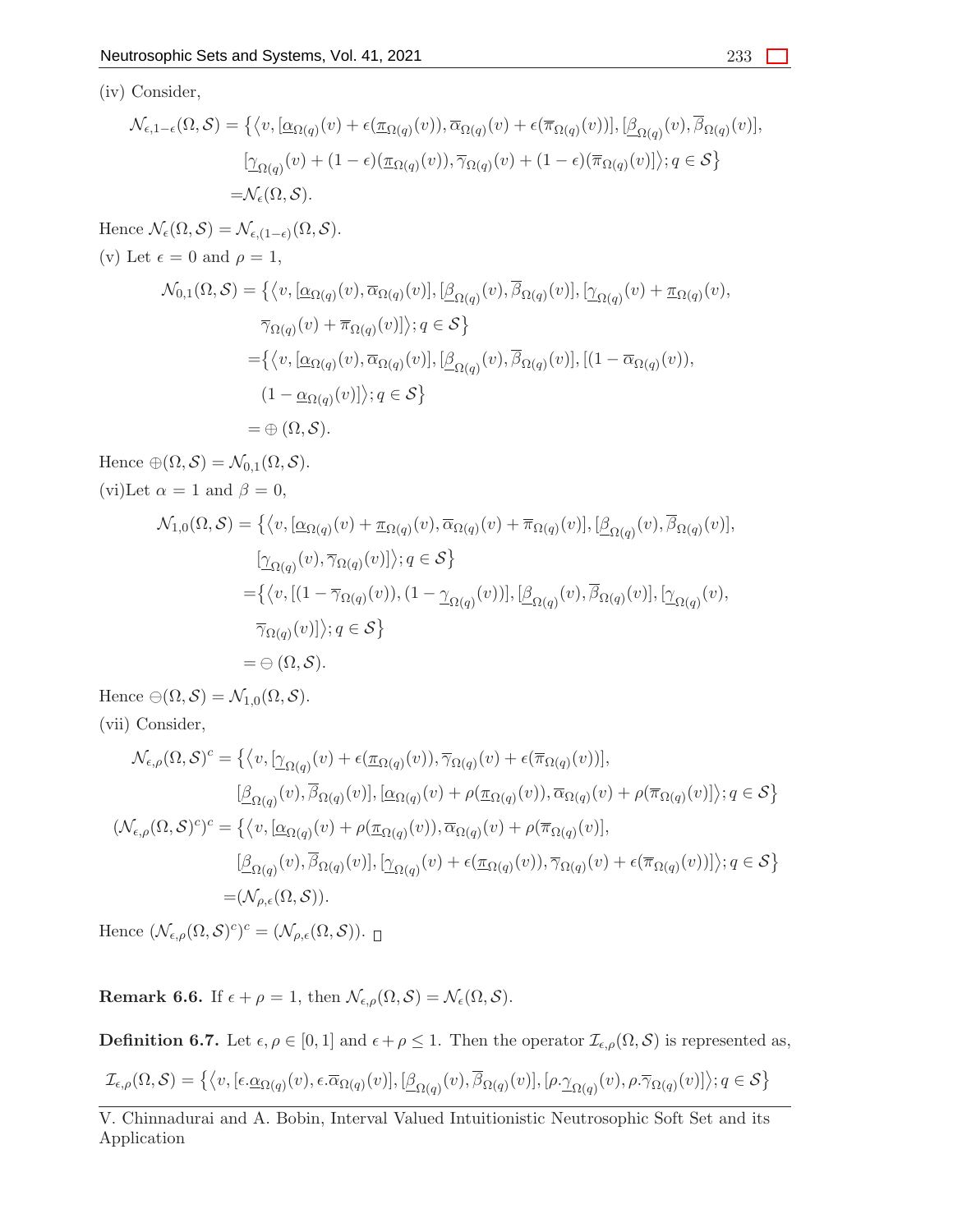**Theorem 6.8.** Let  $\epsilon, \rho, \gamma \in [0, 1]$ . Then for every IVINSS  $(\Omega, \mathcal{S})$  the following hold: *(i)*  $\mathcal{I}_{\epsilon,\rho}(\Omega,\mathcal{S})$  *is an IVINSS; (ii)* If  $\epsilon \leq \sigma$  then  $\mathcal{I}_{\epsilon,\rho}(\Omega,\mathcal{S}) \in \mathcal{I}_{\sigma,\rho}(\Omega,\mathcal{S})$ ; *(iii)* If  $\rho \leq \sigma$  then  $\mathcal{I}_{\epsilon,\rho}(\Omega,\mathcal{S}) \supset \mathcal{I}_{\epsilon,\sigma}(\Omega,\mathcal{S})$ ; *(iv)* If  $\delta \in [0,1]$  *then*  $\mathcal{I}_{\epsilon,\rho}(\mathcal{I}_{\sigma,\delta}(\Omega,\mathcal{S})) = \mathcal{I}_{\epsilon\sigma,\rho\delta}(\Omega,\mathcal{S}) = \mathcal{I}_{\sigma,\delta}(\mathcal{I}_{\epsilon,\rho}(\Omega,\mathcal{S}))$ ;  $(v)(\mathcal{I}_{\epsilon,\rho}(\Omega,\mathcal{S})^c)^c = (\mathcal{I}_{\rho,\epsilon}(\Omega,\mathcal{S})).$ 

*Proof.* (i) Proof straightforward. (ii) Consider,

$$
\mathcal{I}_{\epsilon,\rho}(\Omega,\mathcal{S}) = \left\{ \left\langle v, \left[\epsilon.\underline{\alpha}_{\Omega(q)}(v), \epsilon.\overline{\alpha}_{\Omega(q)}(v)\right], \left[\underline{\beta}_{\Omega(q)}(v), \overline{\beta}_{\Omega(q)}(v)\right], \left[\rho.\underline{\gamma}_{\Omega(q)}(v), \rho.\overline{\gamma}_{\Omega(q)}(v)\right] \right\rangle; q \in \mathcal{S} \right\},
$$
  

$$
\mathcal{I}_{\sigma,\rho}(\Omega,\mathcal{S}) = \left\{ \left\langle v, \left[\sigma.\underline{\alpha}_{\Omega(q)}(v), \sigma.\overline{\alpha}_{\Omega(q)}(v)\right], \left[\underline{\beta}_{\Omega(q)}(v), \overline{\beta}_{\Omega(q)}(v)\right], \left[\rho.\underline{\gamma}_{\Omega(q)}(v), \rho.\overline{\gamma}_{\Omega(q)}(v)\right] \right\rangle; q \in \mathcal{S} \right\}.
$$

Since  $\epsilon \leq \sigma$ ,  $\epsilon \cdot \underline{\alpha}_{\Omega(q)}(v) \leq \sigma \cdot \underline{\alpha}_{\Omega(q)}(v)$  and  $\epsilon \cdot \overline{\alpha}_{\Omega(q)}(v) \leq \sigma \cdot \overline{\alpha}_{\Omega(q)}(v)$ . Hence  $\mathcal{I}_{\epsilon,\rho}(\Omega,\mathcal{S}) \Subset \mathcal{I}_{\sigma,\rho}(\Omega,\mathcal{S}).$ (iii) Consider,

$$
\mathcal{I}_{\epsilon,\rho}(\Omega,\mathcal{S}) = \left\{ \left\langle v, \left[\epsilon.\underline{\alpha}_{\Omega(q)}(v), \epsilon.\overline{\alpha}_{\Omega(q)}(v)\right], \left[\underline{\beta}_{\Omega(q)}(v), \overline{\beta}_{\Omega(q)}(v)\right], \left[\rho.\underline{\gamma}_{\Omega(q)}(v), \rho.\overline{\gamma}_{\Omega(q)}(v)\right] \right\rangle; q \in \mathcal{S} \right\},\
$$
  

$$
\mathcal{I}_{\epsilon,\sigma}(\Omega,\mathcal{S}) = \left\{ \left\langle v, \left[\epsilon.\underline{\alpha}_{\Omega(q)}(v), \epsilon.\overline{\alpha}_{\Omega(q)}(v)\right], \left[\underline{\beta}_{\Omega(q)}(v), \overline{\beta}_{\Omega(q)}(v)\right], \left[\sigma.\underline{\gamma}_{\Omega(q)}(v), \sigma.\overline{\gamma}_{\Omega(q)}(v)\right] \right\rangle; q \in \mathcal{S} \right\}.
$$

Since,  $\rho \leq \sigma$ ,  $\rho \cdot \underline{\gamma}_{\Omega(q)}(v) \leq \sigma \cdot \underline{\gamma}_{\Omega(q)}(v)$  and  $\rho \cdot \overline{\gamma}_{\Omega(q)}(v) \leq \sigma \cdot \overline{\gamma}_{\Omega(q)}(v)$ . Hence  $\mathcal{I}_{\epsilon,\rho}(\Omega,\mathcal{S}) \supset \mathcal{I}_{\epsilon,\rho}(\Omega,\mathcal{S}).$ (iv) Consider,

$$
\mathcal{I}_{\epsilon,\rho}(\mathcal{I}_{\sigma,\delta}(\Omega,\mathcal{S})) = \{ \langle v, [\epsilon \sigma. \underline{\alpha}_{\Omega(q)}(v), \epsilon \sigma. \overline{\alpha}_{\Omega(q)}(v)], [\underline{\beta}_{\Omega(q)}(v), \overline{\beta}_{\Omega(q)}(v)], [\rho \delta. \underline{\gamma}_{\Omega(q)}(v), \rho \delta. \overline{\gamma}_{\Omega(q)}(v)] \rangle; q \in \mathcal{S} \}, \n= \mathcal{I}_{\epsilon \sigma, \rho \delta}(\Omega, \mathcal{S}). \n\mathcal{I}_{\sigma,\delta}(\mathcal{I}_{\epsilon,\rho}(\Omega, \mathcal{S})) = \{ \langle v, [\sigma \epsilon. \underline{\alpha}_{\Omega(q)}(v), \sigma \epsilon. \overline{\alpha}_{\Omega(q)}(v)], [\underline{\beta}_{\Omega(q)}(v), \overline{\beta}_{\Omega(q)}(v)] \rangle, [\delta \rho. \underline{\gamma}_{\Omega(q)}(v), \delta \rho. \overline{\gamma}_{\Omega(q)}(v)] \rangle; q \in \mathcal{S} \}, \n= \{ \langle v, [\epsilon \sigma. \underline{\alpha}_{\Omega(q)}(v), \epsilon \sigma. \overline{\alpha}_{\Omega(q)}(v)], [\underline{\beta}_{\Omega(q)}(v), \overline{\beta}_{\Omega(q)}(v)] \rangle, [\rho \delta. \underline{\gamma}_{\Omega(q)}(v), \rho \delta. \overline{\gamma}_{\Omega(q)}(v)] \rangle; q \in \mathcal{S} \}, \n= \mathcal{I}_{\epsilon \sigma, \rho \delta}(\Omega, \mathcal{S})).
$$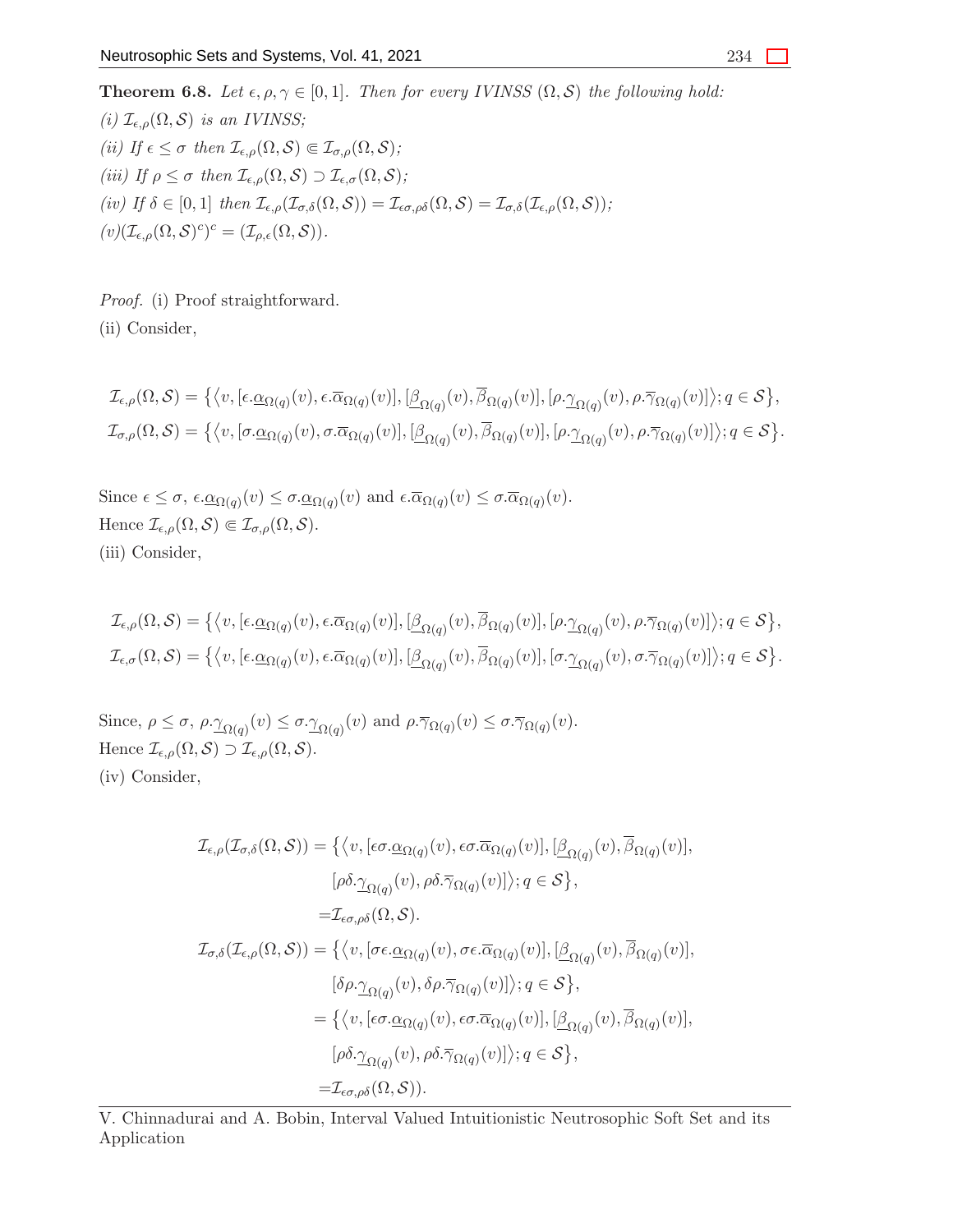Hence  $\mathcal{I}_{\epsilon,\rho}(\mathcal{I}_{\sigma,\delta}(\Omega,\mathcal{S})) = \mathcal{I}_{\epsilon\sigma,\rho\delta}(\Omega,\mathcal{S}) = \mathcal{I}_{\sigma,\delta}(\mathcal{I}_{\epsilon,\rho}(\Omega,\mathcal{S})).$ (v) Consider,

$$
(\Omega, \mathcal{S})^c = \left\{ \langle v, [\underline{\gamma}_{\Omega(q)}(v), \overline{\gamma}_{\Omega(q)}(v)], [\underline{\beta}_{\Omega(q)}(v), \overline{\beta}_{\Omega(q)}(v)], [\underline{\alpha}_{\Omega(q)}(v), \overline{\alpha}_{\Omega(q)}(v)] \rangle; q \in \mathcal{S} \right\},
$$
  

$$
\mathcal{I}_{\epsilon,\rho}(\Omega, \mathcal{S})^c = \left\{ \langle v, [\epsilon \cdot \underline{\gamma}_{\Omega(q)}(v), \epsilon \cdot \overline{\gamma}_{\Omega(q)}(v)], [\underline{\beta}_{\Omega(q)}(v), \overline{\beta}_{\Omega(q)}(v)], [\rho \cdot \underline{\alpha}_{\Omega(q)}(v), \rho \cdot \overline{\alpha}_{\Omega(q)}(v)] \rangle; q \in \mathcal{S} \right\},
$$
  

$$
(\mathcal{I}_{\epsilon,\rho}(\Omega, \mathcal{S})^c)^c = \left\{ \langle v, [\rho \cdot \underline{\alpha}_{\Omega(q)}(v), \rho \cdot \overline{\alpha}_{\Omega(q)}(v)], [\underline{\beta}_{\Omega(q)}(v), \overline{\beta}_{\Omega(q)}(v)], [\epsilon \cdot \underline{\gamma}_{\Omega(q)}(v), \epsilon \cdot \overline{\gamma}_{\Omega(q)}(v)] \rangle; q \in \mathcal{S} \right\},
$$
  

$$
= \mathcal{I}_{\rho,\epsilon}(\Omega, \mathcal{S}).
$$

Hence  $(\mathcal{I}_{\epsilon,\rho}(\Omega,\mathcal{S})^c)^c = \mathcal{I}_{\rho,\epsilon}(\Omega,\mathcal{S}).$ 

# 7. Concentration  $({\mathcal{CO}})$  and dilation  $({\mathcal{DO}})$  operators on IVINSS

We provide the definition of  $({\cal CO})$  and  $({\cal DO})$  on IVINSS and discuss their properties in detail. We generalize these operations and properties on IVINSS by the concepts discussed in [\[32\]](#page-30-8), [\[18\]](#page-29-16) and [\[2\]](#page-28-2).

**Definition 7.1.** Let  $(\Omega, \mathcal{S})$  be an IVINSS over  $\mathcal{V}$ . Then,

(i) the  $\mathcal{CO}$  of  $(\Omega, \mathcal{S})$  is represented as,

$$
\mathcal{C}(\Omega,\mathcal{S}) = \left\{ \langle v, [\underline{\alpha}_{\Omega(q)}(v), \overline{\alpha}_{\Omega(q)}(v)], [\underline{\beta}_{\Omega(q)}(v), \overline{\beta}_{\Omega(q)}(v)], \right\}
$$

$$
[1 - (1 - \underline{\gamma}_{\Omega(q)}(v))^2, 1 - (1 - \overline{\gamma}_{\Omega(q)}(v))^2] \rangle; q \in \mathcal{S} \right\};
$$

(ii) the  $\mathcal{DO}$  of  $(\Omega, \mathcal{S})$  is represented as,

$$
\mathcal{D}(\Omega,\mathcal{S}) = \left\{ \langle v, [(\underline{\alpha}_{\Omega(q)}(v))^{\frac{1}{2}}, (\overline{\alpha}_{\Omega(q)}(v))^{\frac{1}{2}}], [\underline{\beta}_{\Omega(q)}(v), \overline{\beta}_{\Omega(q)}(v)], \right\}
$$

$$
[1 - (1 - \underline{\gamma}_{\Omega(q)}(v))^{\frac{1}{4}}, 1 - (1 - \overline{\gamma}_{\Omega(q)}(v))^{\frac{1}{4}}] \rangle; q \in \mathcal{S} \right\};
$$

**Proposition 7.2.** Let  $V$  denote a non-empty set and  $(\Omega, \mathcal{S})$  be an IVINSS over  $V$ . (i) If  $[\underline{\pi}_{\Omega(q)}(v), \overline{\pi}_{\Omega(q)}(v)] = [0,0],$  then  $[\underline{\pi}_{\Omega(q)}(v), \overline{\pi}_{\Omega(q)}(v)] = [0,0]$  iff  $[\underline{\alpha}_{\Omega(q)}(v), \overline{\alpha}_{\Omega(q)}(v)] =$  $[0,0]$  or  $[\underline{\alpha}_{\Omega(q)}(v), \overline{\alpha}_{\Omega(q)}(v)] = [1,1]$ ;  $(iii) \oplus [\mathcal{C}(\Omega, \mathcal{S})] = \mathcal{C}[\oplus(\Omega, \mathcal{S})]$  *iff*  $[\underline{\alpha}_{\Omega(q)}(v), \overline{\alpha}_{\Omega(q)}(v)] = [0,0]$  or  $[\underline{\alpha}_{\Omega(q)}(v), \overline{\alpha}_{\Omega(q)}(v)] = [1,1]$ ;  $(iii) \ominus [C(\Omega, \mathcal{S})] = C[\ominus(\Omega, \mathcal{S})]$  *iff*  $[\underline{\gamma}_{\Omega(q)}(v), \overline{\gamma}_{\Omega(q)}(v)] = [0,0]$  or  $[\underline{\gamma}_{\Omega(q)}(v), \overline{\gamma}_{\Omega(q)}(v)] = [1,1]$ .

*Proof.* (i) If  $[\underline{\pi}_{\Omega(q)}(v), \overline{\pi}_{\Omega(q)}(v)] = [0,0]$  $\Rightarrow 1 - \underline{\alpha}_{\Omega(q)}(v) - \underline{\gamma}_{\Omega(q)}(v) = 0$  and  $1 - \overline{\alpha}_{\Omega(q)}(v) - \overline{\gamma}_{\Omega(q)}(v) = 0$ 

V. Chinnadurai and A. Bobin, Interval Valued Intuitionistic Neutrosophic Soft Set and its Application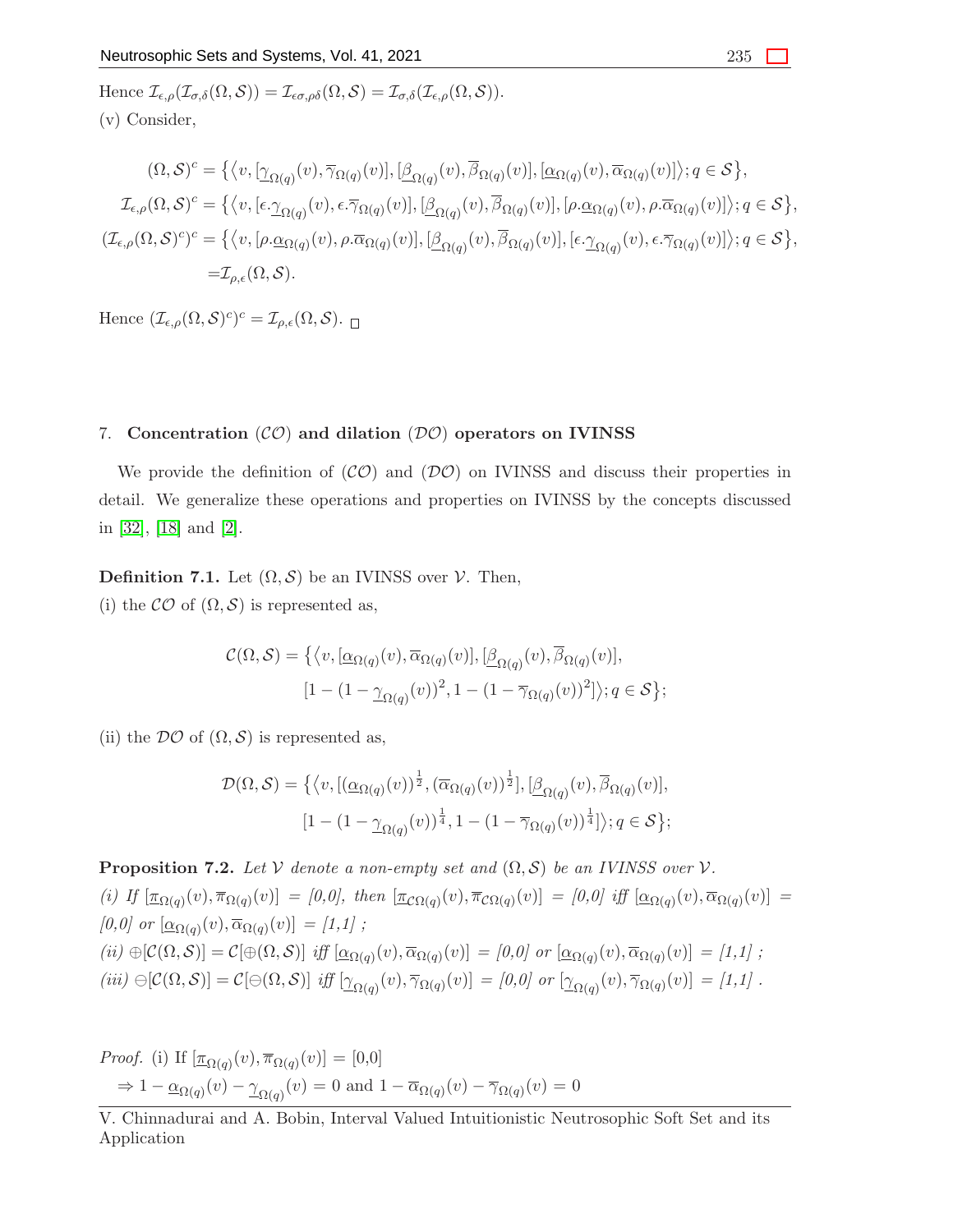$$
\Rightarrow \underline{\alpha}_{\Omega(q)}(v) + \underline{\gamma}_{\Omega(q)}(v) = 1
$$
 and  $\overline{\alpha}_{\Omega(q)}(v) + \overline{\gamma}_{\Omega(q)}(v) = 1$ 

$$
\mathcal{C}(\Omega,\mathcal{S}) = \left\{ \langle v, [\underline{\alpha}_{\Omega(q)}(v), \overline{\alpha}_{\Omega(q)}(v)], [\underline{\beta}_{\Omega(q)}(v), \overline{\beta}_{\Omega(q)}(v)], \right\} [1 - (1 - \underline{\gamma}_{\Omega(q)}(v))^2, 1 - (1 - \overline{\gamma}_{\Omega(q)}(v))^2] \rangle; q \in \mathcal{S} \right\}.
$$
  
= 
$$
\left\{ \langle v, [\underline{\alpha}_{\Omega(q)}(v), \overline{\alpha}_{\Omega(q)}(v)], [\underline{\beta}_{\Omega(q)}(v), \overline{\beta}_{\Omega(q)}(v)], \right\} [1 - (\underline{\alpha}_{\Omega(q)}(v))^2, 1 - (\overline{\alpha}_{\Omega(q)}(v))^2] \rangle; q \in \mathcal{S} \right\}.
$$

If  $\underline{\pi}_{\mathcal{C}\Omega(q)}(v) = 0 \Leftrightarrow 1 - \underline{\alpha}_{\Omega(q)}(v) - (1 - (\underline{\alpha}_{\Omega(q)}(v))^2) = 0.$ Then  $\underline{\alpha}_{\Omega(q)}(v)(\underline{\alpha}_{\Omega(q)}(v) - 1) = 0 \Leftrightarrow \underline{\alpha}_{\Omega(q)}(v) = 0$  or  $\underline{\alpha}_{\Omega(q)}(v) = 1$ . Similarly,  $\overline{\alpha}_{\Omega(q)}(v) = 0$  or  $\overline{\alpha}_{\Omega(q)}(v) = 1$ . (ii) We know that,  $\bigoplus \{ \mathcal{C}(\Omega, \mathcal{S}) \}$ 

$$
= \{ \langle v, [\underline{\alpha}_{\Omega(q)}(v), \overline{\alpha}_{\Omega(q)}(v)], [\underline{\beta}_{\Omega(q)}(v), \overline{\beta}_{\Omega(q)}(v)], [(1 - \overline{\alpha}_{\Omega(q)}(v)), (1 - \underline{\alpha}_{\Omega(q)}(v))] \rangle; q \in S \}
$$
(1)

Also,

$$
\mathcal{C}[\oplus(\Omega,\mathcal{S})]
$$
\n
$$
= \left\{ \langle v, [\underline{\alpha}_{\Omega(q)}(v), \overline{\alpha}_{\Omega(q)}(v)], [\underline{\beta}_{\Omega(q)}(v), \overline{\beta}_{\Omega(q)}(v)], [1 - (1 - (1 - \underline{\alpha}_{\Omega(q)}(v)))^{2}, 1 - (1 - (1 - \overline{\alpha}_{\Omega(q)}(v)))^{2} ] \rangle; q \in \mathcal{S} \right\}
$$
\n
$$
= \left\{ \langle v, [\underline{\alpha}_{\Omega(q)}(v), \overline{\alpha}_{\Omega(q)}(v)], [\underline{\beta}_{\Omega(q)}(v), \overline{\beta}_{\Omega(q)}(v)], [1 - (\underline{\alpha}_{\Omega(q)}(v))^{2}, 1 - (\overline{\alpha}_{\Omega(q)}(v))^{2} ] \rangle; q \in \mathcal{S} \right\}.
$$
\n(2)

From (1) and (2), we conclude that

$$
\begin{aligned} \bigoplus [\mathcal{C}(\Omega,\mathcal{S})] &= \mathcal{C}[\bigoplus (\Omega,\mathcal{S})] \Leftrightarrow 1 - \underline{\alpha}_{\Omega(q)}(v) = 1 - (\underline{\alpha}_{\Omega(q)}(v))^2 \\ &\Leftrightarrow \underline{\alpha}_{\Omega(q)}(v)(\underline{\alpha}_{\Omega(q)}(v) - 1) = 0 \\ &\Leftrightarrow \underline{\alpha}_{\Omega(q)}(v) = 0 \text{ or } \underline{\alpha}_{\Omega(q)}(v) = 1. \end{aligned}
$$

Similarly,  $\overline{\alpha}_{\Omega(q)}(v) = 0$  or  $\overline{\alpha}_{\Omega(q)}(v) = 1$ .

(iii) Proof is similar to (ii).  $\Box$ 

**Proposition 7.3.** *Let*  $V$  *denote a non-empty set and*  $(\Omega, \mathcal{S})$  *be an IVINSS over*  $V$ *.*  $(i)$  If  $[\underline{\pi}_{\Omega(q)}(v), \overline{\pi}_{\Omega(q)}(v)] = [0,0],$  then  $[\underline{\pi}_{\mathcal{D}\Omega(q)}(v), \overline{\pi}_{\mathcal{C}\Omega(q)}(v)] = [0,0]$  iff  $[\underline{\alpha}_{\Omega(q)}(v), \overline{\alpha}_{\Omega(q)}(v)] =$  $[0,0]$  or  $[\underline{\alpha}_{\Omega(q)}(v), \overline{\alpha}_{\Omega(q)}(v)] = [1,1]$ ;  $(iii) \oplus [\mathcal{D}(\Omega, \mathcal{S})] = \mathcal{D}[\oplus(\Omega, \mathcal{S})]$  *iff*  $[\underline{\alpha}_{\Omega(q)}(v), \overline{\alpha}_{\Omega(q)}(v)] = [0,0]$  or  $[\underline{\alpha}_{\Omega(q)}(v), \overline{\alpha}_{\Omega(q)}(v)] = [1,1]$ ;  $(iii) \ominus[D(\Omega, \mathcal{S})] = \mathcal{D}[\ominus(\Omega, \mathcal{S})]$  *iff*  $[\underline{\gamma}_{\Omega(q)}(v), \overline{\gamma}_{\Omega(q)}(v)] = [0, 0]$  or  $[\underline{\gamma}_{\Omega(q)}(v), \overline{\gamma}_{\Omega(q)}(v)] = [1, 1]$ .

Proof. (i) If 
$$
[\underline{\pi}_{\Omega(q)}(v), \overline{\pi}_{\Omega(q)}(v)] = [0,0]
$$
  
\n $\Rightarrow 1 - \underline{\alpha}_{\Omega(q)}(v) - \underline{\gamma}_{\Omega(q)}(v) = 0$  and  $1 - \overline{\alpha}_{\Omega(q)}(v) - \overline{\gamma}_{\Omega(q)}(v) = 0$ 

V. Chinnadurai and A. Bobin, Interval Valued Intuitionistic Neutrosophic Soft Set and its Application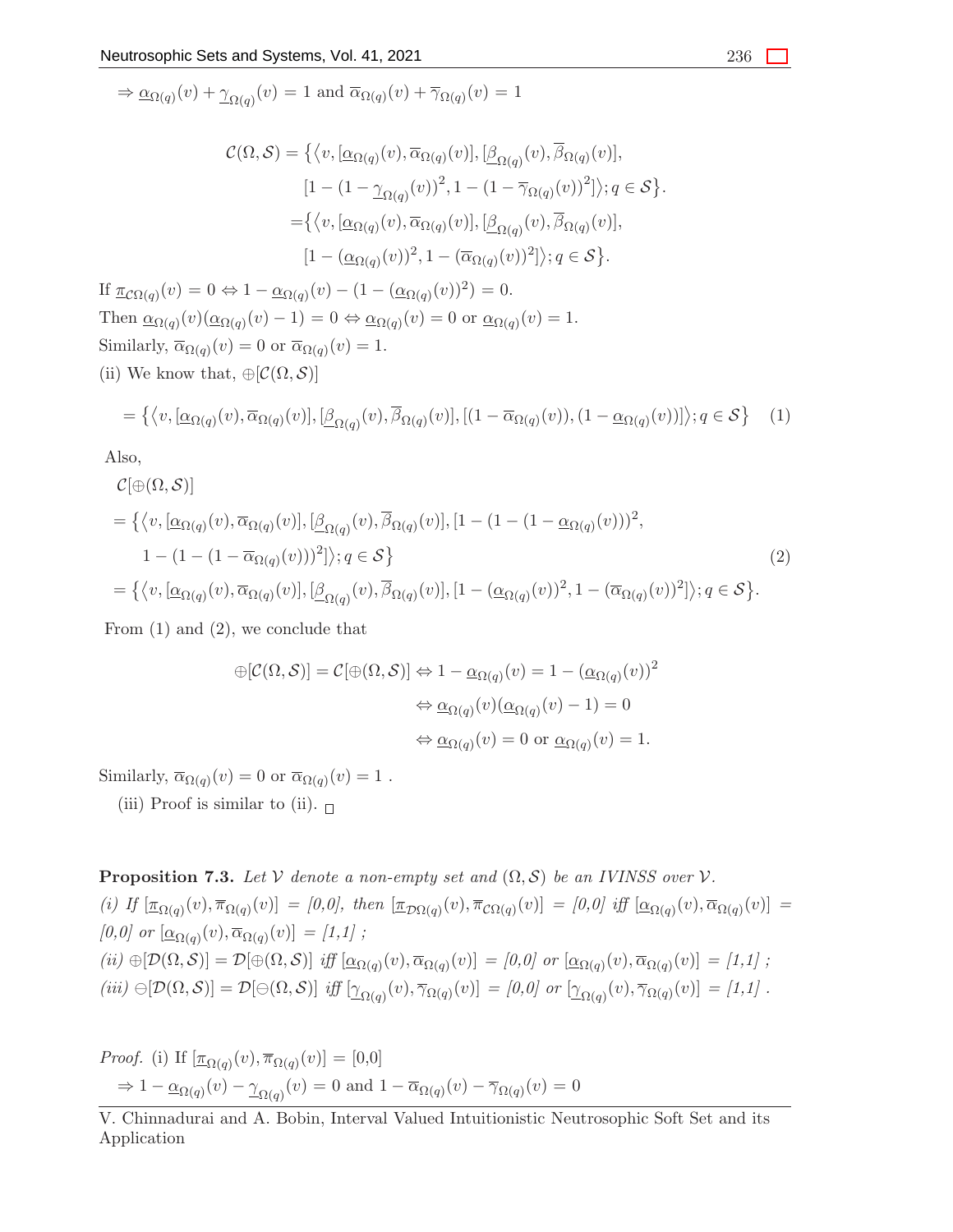$$
\Rightarrow \underline{\alpha}_{\Omega(q)}(v) + \underline{\gamma}_{\Omega(q)}(v) = 1 \text{ and } \overline{\alpha}_{\Omega(q)}(v) + \overline{\gamma}_{\Omega(q)}(v) = 1
$$

$$
\mathcal{D}(\Omega,\mathcal{S}) = \left\{ \langle v, \left[ (\underline{\alpha}_{\Omega(q)}(v))^{\frac{1}{2}}, (\overline{\alpha}_{\Omega(q)}(v))^{\frac{1}{2}} \right], \left[ \underline{\beta}_{\Omega(q)}(v), \overline{\beta}_{\Omega(q)}(v) \right], \right\}
$$

$$
\left[ 1 - (1 - \underline{\gamma}_{\Omega(q)}(v))^{\frac{1}{4}}, 1 - (1 - \overline{\gamma}_{\Omega(q)}(v))^{\frac{1}{4}} \right] \rangle; q \in \mathcal{S} \right\}
$$

$$
= \left\{ \langle v, \left[ (\underline{\alpha}_{\Omega(q)}(v))^{\frac{1}{2}}, (\overline{\alpha}_{\Omega(q)}(v))^{\frac{1}{2}} \right], \left[ \underline{\beta}_{\Omega(q)}(v), \overline{\beta}_{\Omega(q)}(v) \right], \right\}
$$

$$
\left[ 1 - (\underline{\alpha}_{\Omega(q)}(v))^{\frac{1}{4}}, 1 - (\overline{\alpha}_{\Omega(q)}(v))^{\frac{1}{4}} \right] \rangle; q \in \mathcal{S} \right\}.
$$

If  $\pi_{\mathcal{D}\Omega(q)}(v) = 0 \Leftrightarrow 1 - (\underline{\alpha}_{\Omega(q)}(v))^{\frac{1}{2}} - 1 + (\underline{\alpha}_{\Omega(q)}(v))^{\frac{1}{4}} = 0 \Leftrightarrow (\underline{\alpha}_{\Omega(q)}(v))^{\frac{1}{4}} = (\underline{\alpha}_{\Omega(q)}(v))^{\frac{1}{2}}$ . Then  $\underline{\alpha}_{\Omega(q)}(v)(\underline{\alpha}_{\Omega(q)}(v)-1) = 0 \Leftrightarrow \underline{\alpha}_{\Omega(q)}(v) = 0$  or  $\underline{\alpha}_{\Omega(q)}(v) = 1$ . Similarly,  $\overline{\alpha}_{\Omega(q)}(v) = 0$  or  $\overline{\alpha}_{\Omega(q)}(v) = 1$ .

(ii) We know that,

$$
\oplus [\mathcal{D}(\Omega, \mathcal{S})] = \{ \langle v, [(\underline{\alpha}_{\Omega(q)}(v))^{\frac{1}{2}}, (\overline{\alpha}_{\Omega(q)}(v))^{\frac{1}{2}}], [\underline{\beta}_{\Omega(q)}(v), \overline{\beta}_{\Omega(q)}(v)],
$$
  

$$
[1 - (\underline{\alpha}_{\Omega(q)}(v))^{\frac{1}{2}}, 1 - (\overline{\alpha}_{\Omega(q)}(v))^{\frac{1}{2}}] \rangle; q \in \mathcal{S} \}.
$$
 (3)

Also,

$$
\mathcal{D}[\oplus(\Omega,\mathcal{S})] = \left\{ \langle v, \left[ (\underline{\alpha}_{\Omega(q)}(v))^{\frac{1}{2}}, (\overline{\alpha}_{\Omega(q)}(v))^{\frac{1}{2}} \right], \left[ \underline{\beta}_{\Omega(q)}(v), \overline{\beta}_{\Omega(q)}(v) \right], \right\}\n\left[ 1 - (1 - (1 - \underline{\alpha}_{\Omega(q)}(v)))^{\frac{1}{4}}, 1 - (1 - (1 - \overline{\alpha}_{\Omega(q)}(v)))^{\frac{1}{4}} \right\rangle; q \in \mathcal{S} \right\}\n= \left\{ \langle v, \left[ (\underline{\alpha}_{\Omega(q)}(v))^{\frac{1}{2}}, (\overline{\alpha}_{\Omega(q)}(v))^{\frac{1}{2}} \right], \left[ \underline{\beta}_{\Omega(q)}(v), \overline{\beta}_{\Omega(q)}(v) \right], \right\}\n\left[ 1 - (\underline{\alpha}_{\Omega(q)}(v))^{\frac{1}{4}}, 1 - (\overline{\alpha}_{\Omega(q)}(v))^{\frac{1}{4}} \right\rangle; q \in \mathcal{S} \right\}.
$$
\n(4)

From (3) and (4), we conclude that

$$
\bigoplus [\mathcal{D}(\Omega, \mathcal{S})] = \mathcal{D}[\bigoplus (\Omega, \mathcal{S})] \Leftrightarrow 1 - (\underline{\alpha}_{\Omega(q)}(v))^{\frac{1}{2}} = 1 - (\underline{\alpha}_{\Omega(q)}(v))^{\frac{1}{4}}.
$$

$$
\Leftrightarrow \underline{\alpha}_{\Omega(q)}(v)(1 - \underline{\alpha}_{\Omega(q)}(v)) = 0.
$$

$$
\Leftrightarrow \underline{\alpha}_{\Omega(q)}(v) = 0 \text{ or } \underline{\alpha}_{\Omega(q)}(v) = 1.
$$

Similarly,  $\overline{\alpha}_{\Omega(q)}(v) = 0$  or  $\overline{\alpha}_{\Omega(q)}(v) = 1$ . (iii) Proof is similar to (ii).  $\Box$ 

**Proposition 7.4.** *For any IVINSS*  $(\Omega, \mathcal{S}), \mathcal{C}(\Omega, \mathcal{S}) \in (\Omega, \mathcal{S}) \in \mathcal{D}(\Omega, \mathcal{S})$ *.* 

*Proof.* Consider,

$$
(\Omega,\mathcal{S}) = \left\{ \left\langle v, [\underline{\alpha}_{\Omega(q)}(v), \overline{\alpha}_{\Omega(q)}(v)], [\underline{\beta}_{\Omega(q)}(v), \overline{\beta}_{\Omega(q)}(v)], [\underline{\gamma}_{\Omega(q)}(v), \overline{\gamma}_{\Omega(q)}(v)] \right\rangle; \ q \in \mathcal{S} \right\}.
$$

$$
\mathcal{C}(\Omega,\mathcal{S}) = \{ \langle v, [\underline{\alpha}_{\Omega(q)}(v), \overline{\alpha}_{\Omega(q)}(v)], [\underline{\beta}_{\Omega(q)}(v), \overline{\beta}_{\Omega(q)}(v)], [1 - (1 - \underline{\gamma}_{\Omega(q)}(v))^2, 1 - (1 - \overline{\gamma}_{\Omega(q)}(v))^2] \rangle; q \in \mathcal{S} \} ;
$$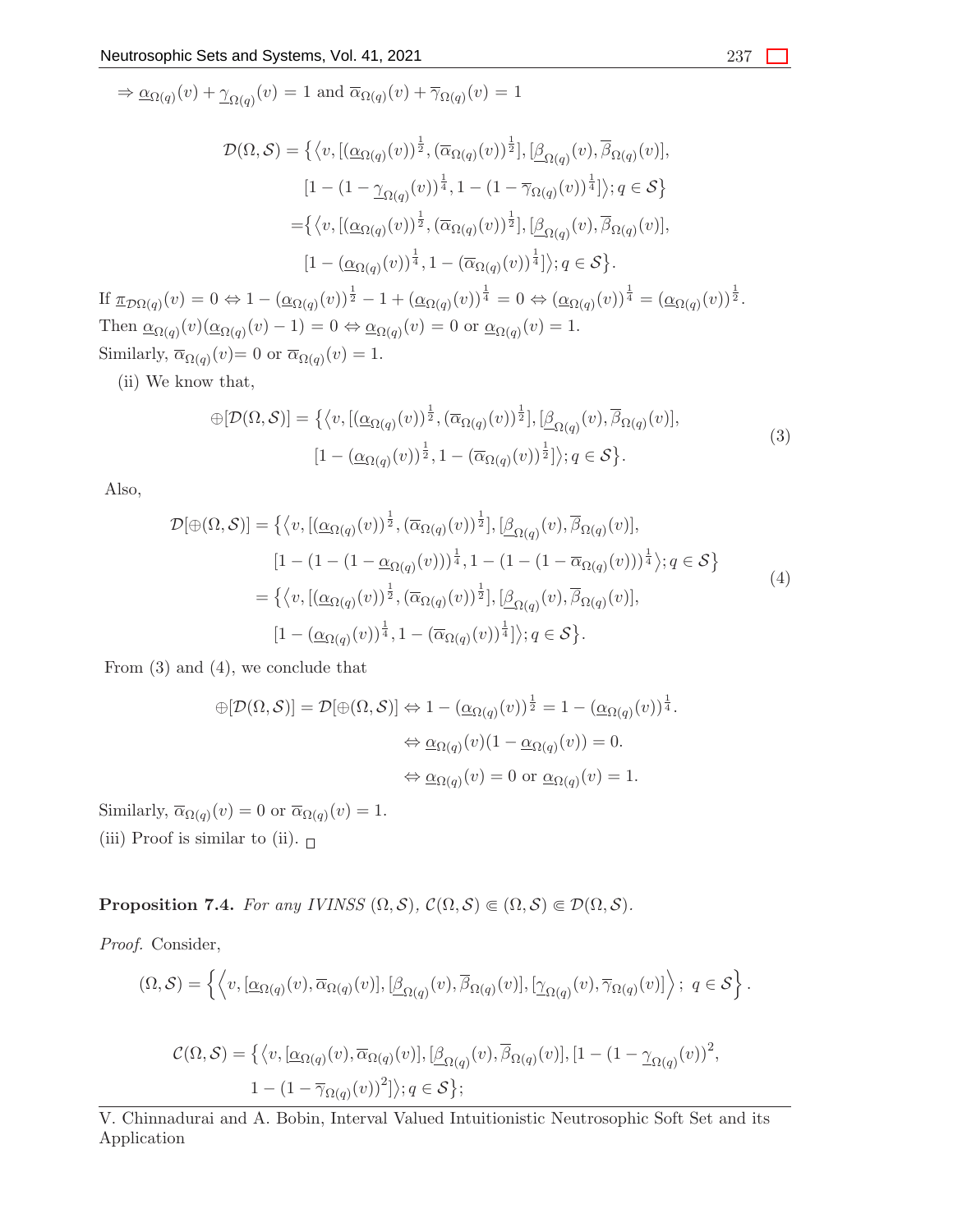Since,  $\gamma_{\Omega(q)}(v), \overline{\gamma}_{\Omega(q)}(v) \in [0, 1], (1 - (1 - \gamma_{\Omega(q)}(v))^2) \geq \gamma_{\Omega(q)}(v)$  and  $(1 - (1 - \overline{\gamma}_{\Omega(q)}(v))^2) \ge \overline{\gamma}_{\Omega(q)}(v).$ 

Hence 
$$
\mathcal{C}(\Omega, \mathcal{S}) \in (\Omega, \mathcal{S}).
$$
\n
$$
\mathcal{D}(\Omega, \mathcal{S}) = \left\{ \left\langle v, \left[ (\underline{\alpha}_{\Omega(q)}(v))^{\frac{1}{2}}, (\overline{\alpha}_{\Omega(q)}(v))^{\frac{1}{2}} \right], \left[ \underline{\beta}_{\Omega(q)}(v), \overline{\beta}_{\Omega(q)}(v) \right], \right. \\ \left. \left[ 1 - (1 - \underline{\gamma}_{\Omega(q)}(v))^{\frac{1}{4}}, 1 - (1 - \overline{\gamma}_{\Omega(q)}(v))^{\frac{1}{4}} \right] \right\rangle; q \in \mathcal{S} \right\}.
$$
\nSince,  $\underline{\alpha}_{\Omega(q)}(v), \overline{\alpha}_{\Omega(q)}(v), \underline{\gamma}_{\Omega(q)}(v), \overline{\gamma}_{\Omega(q)}(v) \in [0, 1],$   
\n
$$
\underline{\alpha}_{\Omega(q)}(v) \leq (\underline{\alpha}_{\Omega(q)}(v))^{\frac{1}{2}}, \overline{\alpha}_{\Omega(q)}(v) \leq (\overline{\alpha}_{\Omega(q)}(v))^{\frac{1}{2}}, \underline{\gamma}_{\Omega(q)}(v) \geq (1 - (1 - \underline{\gamma}_{\Omega(q)}(v))^{\frac{1}{4}})
$$
 and 
$$
\overline{\gamma}_{\Omega(q)}(v) \geq (1 - (1 - \overline{\gamma}_{\Omega(q)}(v))^{\frac{1}{4}}).
$$
\n
$$
(5)
$$

Hence 
$$
(\Omega, \mathcal{S}) \in \mathcal{D}(\Omega, \mathcal{S}).
$$
 (6)

From (5) and (6), we get  $\mathcal{C}(\Omega, \mathcal{S}) \in (\Omega, \mathcal{S}) \in \mathcal{D}(\Omega, \mathcal{S})$ .

#### 8. Similarity measures between IVINSS

We provide a new similarity measure (SM) between IVINSS and explain its use with an application. We illustrate the working model with an algorithm and examples. Also, we bring out the importance of the proposed SM by comparing with existing SMs.

**Definition 8.1.** Let  $V = \{v_1, v_2, ..., v_n\}$  represent the universe and  $S = \{q_1, q_2, ..., q_m\}$  represent the parameters. Then the SM between IVINSSs  $(\Omega_1, \mathcal{S})$  and  $(\Omega_2, \mathcal{S})$  is represented as,

$$
S_{M}\left\langle (\Omega_{1},\mathcal{S}),(\Omega_{2},\mathcal{S})\right\rangle
$$
\n
$$
=1-\frac{1}{4m}\sum_{i=1}^{m}\sum_{j=1}^{n}\left[\frac{|\alpha_{\Omega_{1}(q_{i})}(v_{j})-\alpha_{\Omega_{2}(q_{i})}(v_{j})|}{2+\alpha_{\Omega_{1}(q_{i})}(v_{j})+\alpha_{\Omega_{2}(q_{i})}(v_{j})}+\frac{|\alpha_{\Omega_{1}(q_{i})}(v_{j})-\alpha_{\Omega_{2}(q_{i})}(v_{j})|}{2+\beta_{\Omega_{1}(q_{i})}(v_{j})+\beta_{\Omega_{2}(q_{i})}(v_{j})}+\frac{|\beta_{\Omega_{1}(q_{i})}(v_{j})-\beta_{\Omega_{2}(q_{i})}(v_{j})|}{2+\beta_{\Omega_{1}(q_{i})}(v_{j})-\beta_{\Omega_{2}(q_{i})}(v_{j})|}+\frac{|\gamma_{\Omega_{1}(q_{i})}(v_{j})-\alpha_{\Omega_{2}(q_{i})}(v_{j})|}{2+\beta_{\Omega_{1}(q_{i})}(v_{j})+\beta_{\Omega_{2}(q_{i})}(v_{j})}+\frac{|\gamma_{\Omega_{1}(q_{i})}(v_{j})-\gamma_{\Omega_{2}(q_{i})}(v_{j})|}{2+\gamma_{\Omega_{1}(q_{i})}(v_{j})+\gamma_{\Omega_{2}(q_{i})}(v_{j})}+\frac{|\gamma_{\Omega_{1}(q_{i})}(v_{j})-\gamma_{\Omega_{2}(q_{i})}(v_{j})|}{2+\gamma_{\Omega_{1}(q_{i})}(v_{j})+\gamma_{\Omega_{2}(q_{i})}(v_{j})}+\frac{|\alpha_{\Omega_{1}(q_{i})}(v_{j})-\alpha_{\Omega_{2}(q_{i})}(v_{j})|}{2}+\frac{|\alpha_{\Omega_{1}(q_{i})}(v_{j})-\gamma_{\Omega_{1}(q_{i})}(v_{j})|}{2}+\frac{|\alpha_{\Omega_{1}(q_{i})}(v_{j})-\gamma_{\Omega_{1}(q_{i})}(v_{j})|}{2}-\frac{|\alpha_{\Omega_{2}(q_{i})}(v_{j})-\gamma_{\Omega_{2}(q_{i})}(v_{j})|}{2}+\frac{|\alpha_{\Omega_{2}(q_{i})}(v_{j})-\gamma_{\Omega_{2}(q_{i})}(v_{j})|}{2}+\frac{|\alpha_{\Omega_{2}(q_{i})}(v_{j})-\gamma_{\Omega_{2}(q_{i
$$

#### 8.1. *Comparison analysis with existing SMs*

In this section, we analyze some existing SMs on IVINSS. DMs apply SM to identify the most similar pattern between the precise and imprecise values. The framework of existing measures are given below.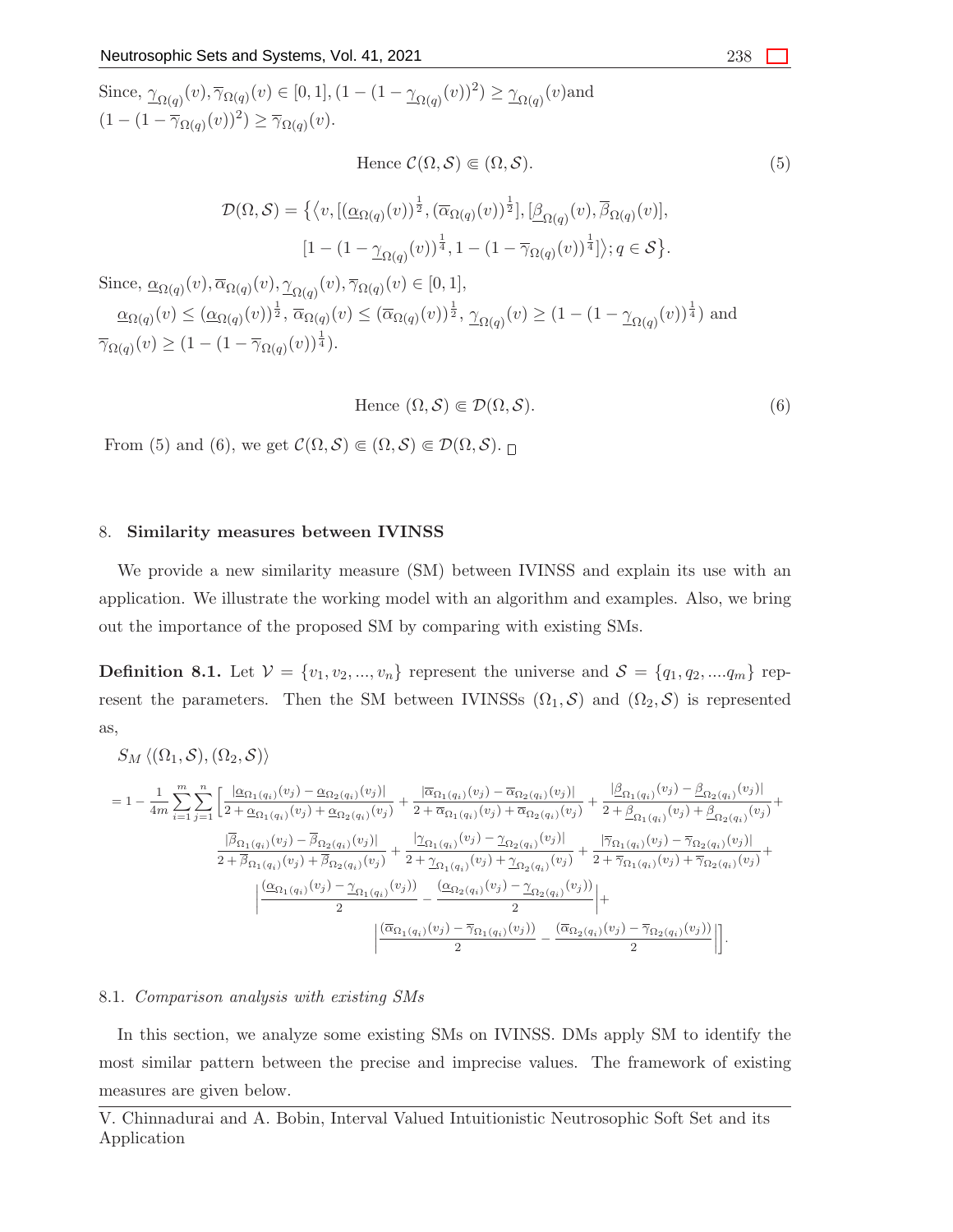(i)  $S_Y(\Omega_1, \Omega_2)$  [\[11\]](#page-29-17)

$$
=1-\frac{1}{n}\sum_{i=1}^n w_j \Big[|\underline{\alpha}_{\Omega_1(q_i)}(v_j)-\underline{\alpha}_{\Omega_2(q_i)}(v_j)|+|\overline{\alpha}_{\Omega_1(q_i)}(v_j)-\overline{\alpha}_{\Omega_2(q_i)}(v_j)|+|\underline{\beta}_{\Omega_1(q_i)}(v_j)-\underline{\beta}_{\Omega_2(q_i)}(v_j)|\Big] \\+|\overline{\beta}_{\Omega_1(q_i)}(v_j)-\overline{\beta}_{\Omega_2(q_i)}(v_j)|+|\underline{\gamma}_{\Omega_1(q_i)}(v_j)-\underline{\gamma}_{\Omega_2(q_i)}(v_j)|+|\overline{\gamma}_{\Omega_1(q_i)}(v_j)-\overline{\gamma}_{\Omega_2(q_i)}(v_j)|\Big].
$$

(ii)  $\mathcal{S}_C(\Omega_1, \Omega_2)$  [\[11\]](#page-29-17)

$$
=1-\frac{1}{n}\sum_{i=1}^n\frac{(\tilde{\alpha}_{\Omega_1(q_i)}(v_j))(\tilde{\alpha}_{\Omega_2(q_i)}(v_j)) + (\tilde{\beta}_{\Omega_1(q_i)}(v_j))(\tilde{\beta}_{\Omega_2(q_i)}(v_j)) + (\tilde{\gamma}_{\Omega_1(q_i)}(v_j))(\tilde{\gamma}_{\Omega_1(q_i)}(v_j))}{(\sqrt{(\tilde{\alpha}_{\Omega_1(q_i)}(v_j))^2 + (\tilde{\beta}_{\Omega_1(q_i)}(v_j))^2 + (\tilde{\gamma}_{\Omega_1(q_i)}(v_j))^2 + (\tilde{\beta}_{\Omega_2(q_i)}(v_j))^2 + (\tilde{\beta}_{\Omega_2(q_i)}(v_j))^2 + (\tilde{\gamma}_{\Omega_2(q_i)}(v_j))^2 + (\tilde{\gamma}_{\Omega_2(q_i)}(v_j))^2)}},
$$

where 
$$
\tilde{\alpha}_{\Omega_1(q_i)}(v_j) = \underline{\alpha}_{\Omega_1(q_i)}(v_j) + \overline{\alpha}_{\Omega_1(q_i)}(v_j), \tilde{\alpha}_{\Omega_2(q_i)}(v_j) = \underline{\alpha}_{\Omega_2(q_i)}(v_j) + \overline{\alpha}_{\Omega_2(q_i)}(v_j),
$$

 $\tilde{\beta}_{\Omega_1(q_i)}(v_j) = \underline{\beta}_{\Omega_1(q_i)}(v_j) + \overline{\beta}_{\Omega_1(q_i)}(v_j), \tilde{\beta}_{\Omega_2(q_i)}(v_j) = \underline{\beta}_{\Omega_2(q_i)}(v_j) + \overline{\beta}_{\Omega_2(q_i)}(v_j),$  $\tilde{\gamma}_{\Omega_1(q_i)}(v_j) = \gamma_{\Omega_1(q_i)}(v_j) + \overline{\gamma}_{\Omega_1(q_i)}(v_j)$  and  $\tilde{\gamma}_{\Omega_2(q_i)}(v_j) = \gamma_{\Omega_2(q_i)}(v_j) + \overline{\gamma}_{\Omega_2(q_i)}(v_j)$ . (iii)  $S_T(\Omega_1, \Omega_2)$  [\[12\]](#page-29-18)

$$
= \frac{\sum_{i=1}^{n} \binom{\min(\underline{\alpha}_{\Omega_{1}(q_{i})}(v_{j}), \underline{\alpha}_{\Omega_{2}(q_{i})}(v_{j})) + \min(\overline{\alpha}_{\Omega_{1}(q_{i})}(v_{j}), \overline{\alpha}_{\Omega_{2}(q_{i})}(v_{j})) + \min(\underline{\beta}_{\Omega_{1}(q_{i})}(v_{j}), \underline{\beta}_{\Omega_{2}(q_{i})}(v_{j}))}{+\min(\overline{\beta}_{\Omega_{1}(q_{i})}(v_{j}), \overline{\beta}_{\Omega_{2}(q_{i})}(v_{j})) + \min(\underline{\gamma}_{\Omega_{1}(q_{i})}(v_{j}), \underline{\gamma}_{\Omega_{2}(q_{i})}(v_{j})) + \min(\overline{\gamma}_{\Omega_{1}(q_{i})}(v_{j}), \overline{\gamma}_{\Omega_{2}(q_{i})}(v_{j}))})}{\sum_{i=1}^{n} \binom{\max(\underline{\alpha}_{\Omega_{1}(q_{i})}(v_{j}), \underline{\alpha}_{\Omega_{2}(q_{i})}(v_{j})) + \max(\overline{\alpha}_{\Omega_{1}(q_{i})}(v_{j}), \overline{\alpha}_{\Omega_{2}(q_{i})}(v_{j})) + \max(\underline{\beta}_{\Omega_{1}(q_{i})}(v_{j}), \underline{\beta}_{\Omega_{2}(q_{i})}(v_{j}))}{\sum_{i=1}^{n} \binom{\max(\underline{\alpha}_{\Omega_{1}(q_{i})}(v_{j}), \underline{\alpha}_{\Omega_{2}(q_{i})}(v_{j})) + \max(\overline{\alpha}_{\Omega_{1}(q_{i})}(v_{j}), \overline{\alpha}_{\Omega_{2}(q_{i})}(v_{j})) + \max(\overline{\gamma}_{\Omega_{1}(q_{i})}(v_{j}), \overline{\gamma}_{\Omega_{2}(q_{i})}(v_{j}))}{\sum_{i=1}^{n} \binom{\min(\underline{\alpha}_{\Omega_{1}(q_{i})}(v_{j}), \overline{\alpha}_{\Omega_{2}(q_{i})}(v_{j})) + \max(\underline{\gamma}_{\Omega_{1}(q_{i})}(v_{j}), \overline{\gamma}_{\Omega_{2}(q_{i})}(v_{j}))}{\sum_{i=1}^{n} \binom{\min(\underline{\alpha}_{\Omega_{1}(q_{i})}(v_{j}), \overline{\alpha}_{\Omega_{2}(q_{i})}(v_{j})) + \max(\overline{\gamma}_{\Omega_{1}(q_{i})}(v_{j}), \overline{\gamma}_{\Omega_{2}(q_{i})}(v_{j}))}{\sum_{i=1}^{n} \binom{\min(\underline
$$

(iv)  $S_H(\Omega_1, \Omega_2)$  [\[12\]](#page-29-18)

$$
= \frac{1}{6} \sum_{i=1}^{n} w_j \Big[ \left| \underline{\alpha}_{\Omega_1(q_i)}(v_j) - \underline{\alpha}_{\Omega_2(q_i)}(v_j) \right| + \left| \overline{\alpha}_{\Omega_1(q_i)}(v_j) - \overline{\alpha}_{\Omega_2(q_i)}(v_j) \right| + \left| \underline{\beta}_{\Omega_1(q_i)}(v_j) - \underline{\beta}_{\Omega_2(q_i)}(v_j) \right|
$$
  
+ 
$$
|\overline{\beta}_{\Omega_1(q_i)}(v_j) - \overline{\beta}_{\Omega_2(q_i)}(v_j)| + |\underline{\gamma}_{\Omega_1(q_i)}(v_j) - \underline{\gamma}_{\Omega_2(q_i)}(v_j)| + |\overline{\gamma}_{\Omega_1(q_i)}(v_j) - \overline{\gamma}_{\Omega_2(q_i)}(v_j)| \Big].
$$

(v)  $\mathcal{S}_E(\Omega_1, \Omega_2)$  [\[12\]](#page-29-18)

$$
= \left( \sum_{i=1}^{n} w_j \left[ |\alpha_{\Omega_1(q_i)}(v_j) - \alpha_{\Omega_2(q_i)}(v_j)|^2 + |\overline{\alpha}_{\Omega_1(q_i)}(v_j) - \overline{\alpha}_{\Omega_2(q_i)}(v_j)|^2 + |\underline{\beta}_{\Omega_1(q_i)}(v_j) - \underline{\beta}_{\Omega_2(q_i)}(v_j)|^2 \right. \\ + |\overline{\beta}_{\Omega_1(q_i)}(v_j) - \overline{\beta}_{\Omega_2(q_i)}(v_j)|^2 + |\underline{\gamma}_{\Omega_1(q_i)}(v_j) - \underline{\gamma}_{\Omega_2(q_i)}(v_j)|^2 + |\overline{\gamma}_{\Omega_1(q_i)}(v_j) - \overline{\gamma}_{\Omega_2(q_i)}(v_j)|^2 \right) \Big]^{\frac{1}{2}}.
$$

(vi)  $\mathcal{S}_{C_1}(\Omega_1, \Omega_2)$  [\[34\]](#page-30-9)

$$
= \frac{1}{n} \sum_{i=1}^{n} \cos \left[ \frac{\pi}{12} \left( |\underline{\alpha}_{\Omega_1(q_i)}(v_j) - \underline{\alpha}_{\Omega_2(q_i)}(v_j)| + |\overline{\alpha}_{\Omega_1(q_i)}(v_j) - \overline{\alpha}_{\Omega_2(q_i)}(v_j)| + |\underline{\beta}_{\Omega_1(q_i)}(v_j) - \underline{\beta}_{\Omega_2(q_i)}(v_j)| \right) \right]
$$
  
+ 
$$
|\overline{\beta}_{\Omega_1(q_i)}(v_j) - \overline{\beta}_{\Omega_2(q_i)}(v_j)| + |\underline{\gamma}_{\Omega_1(q_i)}(v_j) - \underline{\gamma}_{\Omega_2(q_i)}(v_j)| + |\overline{\gamma}_{\Omega_1(q_i)}(v_j) - \overline{\gamma}_{\Omega_2(q_i)}(v_j)| \right)].
$$

(vii)  $\mathcal{S}_{C_2}(\Omega_1, \Omega_2)$  [\[34\]](#page-30-9)

$$
= \frac{1}{n}\sum_{i=1}^{n} \cos\left[\frac{\pi}{4}\left(|\underline{\alpha}_{\Omega_1(q_i)}(v_j) - \underline{\alpha}_{\Omega_2(q_i)}(v_j)| \vee |\underline{\beta}_{\Omega_1(q_i)}(v_j) - \underline{\beta}_{\Omega_2(q_i)}(v_j)| \vee |\underline{\gamma}_{\Omega_1(q_i)}(v_j) - \underline{\gamma}_{\Omega_2(q_i)}(v_j)|\right.\right] \newline + |\overline{\alpha}_{\Omega_1(q_i)}(v_j) - \overline{\alpha}_{\Omega_2(q_i)}(v_j)| \vee |\overline{\beta}_{\Omega_1(q_i)}(v_j) - \overline{\beta}_{\Omega_2(q_i)}(v_j)| \vee |\overline{\gamma}_{\Omega_1(q_i)}(v_j) - \overline{\gamma}_{\Omega_2(q_i)}(v_j)|\right)\bigg].
$$

Example 8.2. Consider the following values, as in Table 7. Table 8 shows the superiority of the proposed SM than the existing SMs. It illustrates that the proposed SM can identify similar patterns (refer third column) even when the existing SMs have some limitations (refer first column). For computation purpose, let us consider  $w_j=1$  for  $\mathcal{S}_Y(\Omega_1, \Omega_2)$  and  $\mathcal{S}_H(\Omega_1, \Omega_2)$ .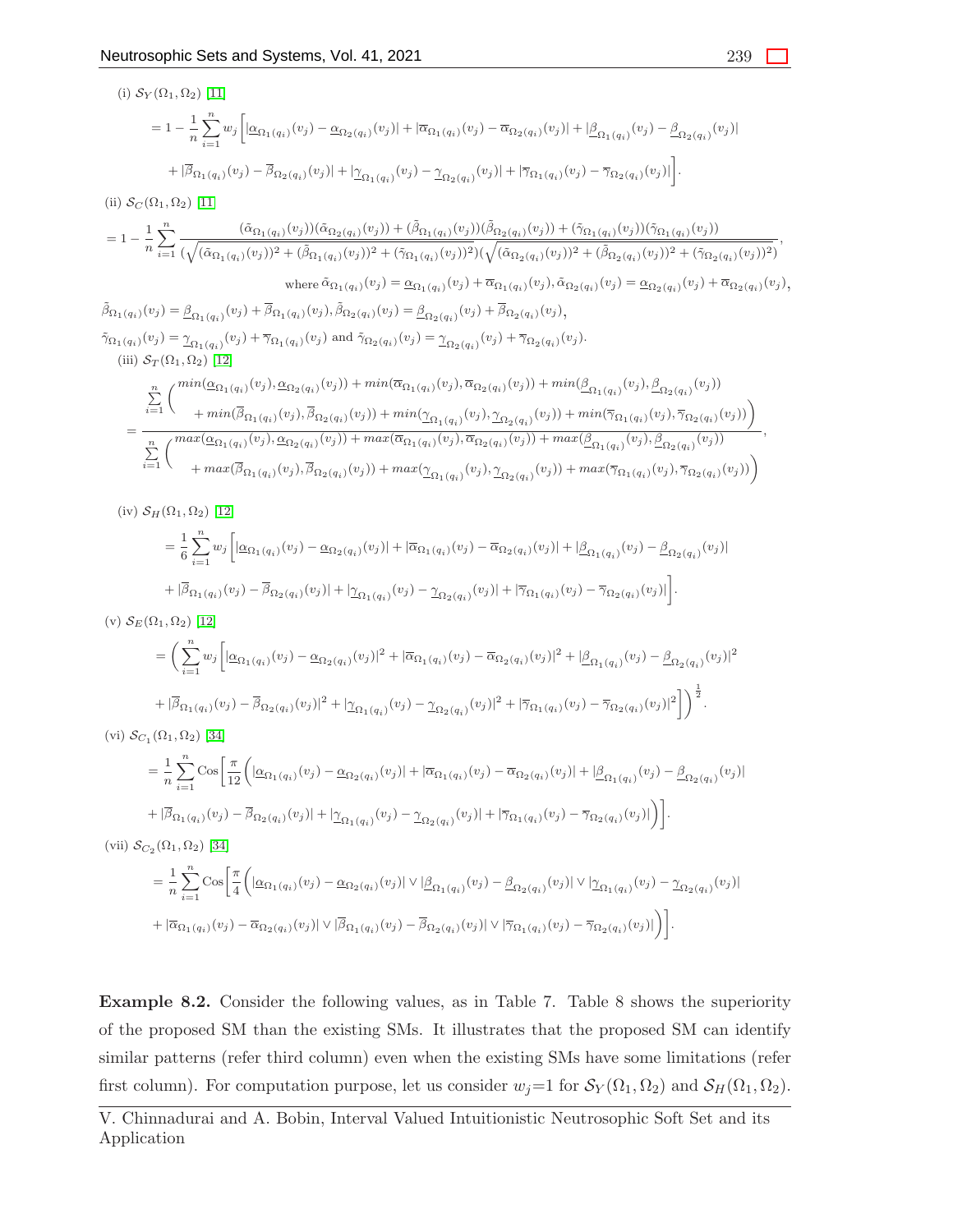| Precise value                                                       | Imprecise values                                                        |
|---------------------------------------------------------------------|-------------------------------------------------------------------------|
| $\Omega = \langle [0.20, 0.30], [0.50, 0.60], [0.30, 0.50] \rangle$ | $\Omega_1 = \langle [0.60, 0.70], [0.50, 0.60], [0.10, 0.20] \rangle,$  |
|                                                                     | $\Omega_2 = \langle [0.50, 0.60], [0.40, 0.50], [0.10, 0.20] \rangle.$  |
| $\Omega = \langle [0.60, 0.70], [0.70, 0.80], [0.20, 0.30] \rangle$ | $\Omega_1 = \langle [0.50, 0.60], [0.30, 0.60], [0.10, 0.20] \rangle,$  |
|                                                                     | $\Omega_2 = \langle [0.60, 0.70], [0.40, 0.50], [0.20, 0.30] \rangle.$  |
| $\Omega = \langle [0.40, 0.50], [0.80, 0.90], [0.30, 0.40] \rangle$ | $\Omega_1 = \langle [0.50, 0.60], [0.50, 0.60], [0.20, 0.30] \rangle,$  |
|                                                                     | $\Omega_2 = \langle [0.30, 0.40], [0.40, 0.50], [0.30, [0.40] \rangle.$ |
| $\Omega = \langle [0.69, 0.75], [0.75, 0.85], [0.15, 0.25] \rangle$ | $\Omega_1 = \langle [0.55, 0.65], [0.55, 0.66], [0.21, 0.29] \rangle,$  |
|                                                                     | $\Omega_2 = \langle [0.58, 0.69], [0.57, 0.68], [0.22, 0.29] \rangle.$  |
| $\Omega = \langle [0.69, 0.75], [0.75, 0.85], [0.15, 0.25] \rangle$ | $\Omega_1 = \langle [0.55, 0.65], [0.54, 0.66], [0.21, 0.29] \rangle,$  |
|                                                                     | $\Omega_2 = \langle [0.58, 0.69], [0.46, 0.68], [0.22, 0.29] \rangle.$  |
| $\Omega = \langle [0.20, 0.30], [0.50, 0.60], [0.30, 0.50] \rangle$ | $\Omega_1 = \langle [0.40, 0.50], [0.40, 0.50], [0.10, 0.20] \rangle,$  |
|                                                                     | $\Omega_2 = \langle [0.50, 0.60], [0.50, 0.60], [0.20, 0.30] \rangle.$  |

Table 7. Shows precise and imprecise values.

Table 8. Analysis of existing SMs.

| Existing SMs                                                                         | Proposed SMs                                                                           | Similar pattern |
|--------------------------------------------------------------------------------------|----------------------------------------------------------------------------------------|-----------------|
| $\mathcal{S}_V(\Omega,\Omega_1)=\mathcal{S}_V(\Omega,\Omega_2)=0.7833,$              | $\mathcal{S}_M(\Omega,\Omega_1)=0.7198,\, \mathcal{S}_M(\Omega,\Omega_2)=0.7435$       |                 |
| $\mathcal{S}_H(\Omega,\Omega_1)=\mathcal{S}_H(\Omega,\Omega_2)=0.2166,$              | $\mathcal{S}_M(\Omega,\Omega_2) > \mathcal{S}_M(\Omega,\Omega_1) \Rightarrow \Omega_2$ | $\Omega_2$      |
| $S_{C_1}(\Omega, \Omega_1) = S_{C_1}(\Omega, \Omega_2) = 0.9426.$                    |                                                                                        |                 |
| $\mathcal{S}_{C_2}(\Omega, \Omega_1) = \mathcal{S}_{C_2}(\Omega, \Omega_2) = 0.9877$ | $\mathcal{S}_M(\Omega,\Omega_1)=0.9154,\, \mathcal{S}_M(\Omega,\Omega_2)=0.9530$       |                 |
|                                                                                      | $\mathcal{S}_M(\Omega,\Omega_2) > \mathcal{S}_M(\Omega,\Omega_1) \Rightarrow \Omega_2$ | $\Omega_2$      |
|                                                                                      |                                                                                        |                 |
| $\mathcal{S}_Y(\Omega,\Omega_1)=\mathcal{S}_Y(\Omega,\Omega_2)=0.8333,$              | $\mathcal{S}_M(\Omega,\Omega_1)=0.8698, \mathcal{S}_M(\Omega,\Omega_2)=0.8964$         |                 |
| $\mathcal{S}_H(\Omega,\Omega_1)=\mathcal{S}_H(\Omega,\Omega_2)=0.1666,$              | $\mathcal{S}_M(\Omega,\Omega_2) > \mathcal{S}_M(\Omega,\Omega_1) \Rightarrow \Omega_2$ | $\Omega_2$      |
| $S_{C_1}(\Omega, \Omega_1) = S_{C_1}(\Omega, \Omega_2) = 0.9659.$                    |                                                                                        |                 |
| $\mathcal{S}_{C}(\Omega,\Omega_1)=\mathcal{S}_{C}(\Omega,\Omega_2)=0.9937$           | $S_M(\Omega, \Omega_1) = 0.9003$ , $S_M(\Omega, \Omega_2) = 0.8702$                    |                 |
|                                                                                      | $\mathcal{S}_M(\Omega,\Omega_1) > \mathcal{S}_M(\Omega,\Omega_2) \Rightarrow \Omega_1$ | $\Omega_1$      |
|                                                                                      |                                                                                        |                 |
| $\mathcal{S}_{T}(\Omega,\Omega_1)=\mathcal{S}_{T}(\Omega,\Omega_2)=0.800$            | $S_M(\Omega, \Omega_1) = 0.8995$ , $S_M(\Omega, \Omega_2) = 0.8611$                    |                 |
|                                                                                      | $\mathcal{S}_M(\Omega,\Omega_1) > \mathcal{S}_M(\Omega,\Omega_2) \Rightarrow \Omega_1$ | $\Omega_1$      |
|                                                                                      |                                                                                        |                 |
| $\mathcal{S}_E(\Omega,\Omega_1)=\mathcal{S}_E(\Omega,\Omega_2)=0.1957$               | $\mathcal{S}_M(\Omega,\Omega_1)=0.7851,\, \mathcal{S}_M(\Omega,\Omega_2)=0.8060$       |                 |
|                                                                                      | $\mathcal{S}_M(\Omega,\Omega_2) > \mathcal{S}_M(\Omega,\Omega_1) \Rightarrow \Omega_2$ | $\Omega_2$      |

**Theorem 8.3.** *Let*  $(\Omega_1, \mathcal{S})$  *and*  $(\Omega_2, \mathcal{S})$  *be two IVINSS over*  $\mathcal{V}$ *. Then,* 

 $(i)$   $0 \leq S_M((\Omega_1, \mathcal{S}), (\Omega_2, \mathcal{S})) \leq 1;$ *(ii)*  $S_M((\Omega_1, \mathcal{S}), (\Omega_2, \mathcal{S})) = S_M((\Omega_2, \mathcal{S}), (\Omega_1, \mathcal{S}))$ *;* 

(*iii*)  $S_M((\Omega_1, \mathcal{S}), (\Omega_2, \mathcal{S})) = 1$  *iff*  $(\Omega_1, \mathcal{S}) = (\Omega_2, \mathcal{S})$ *.* 

*Proof.* Proof straightforward  $\Box$ 

V. Chinnadurai and A. Bobin, Interval Valued Intuitionistic Neutrosophic Soft Set and its Application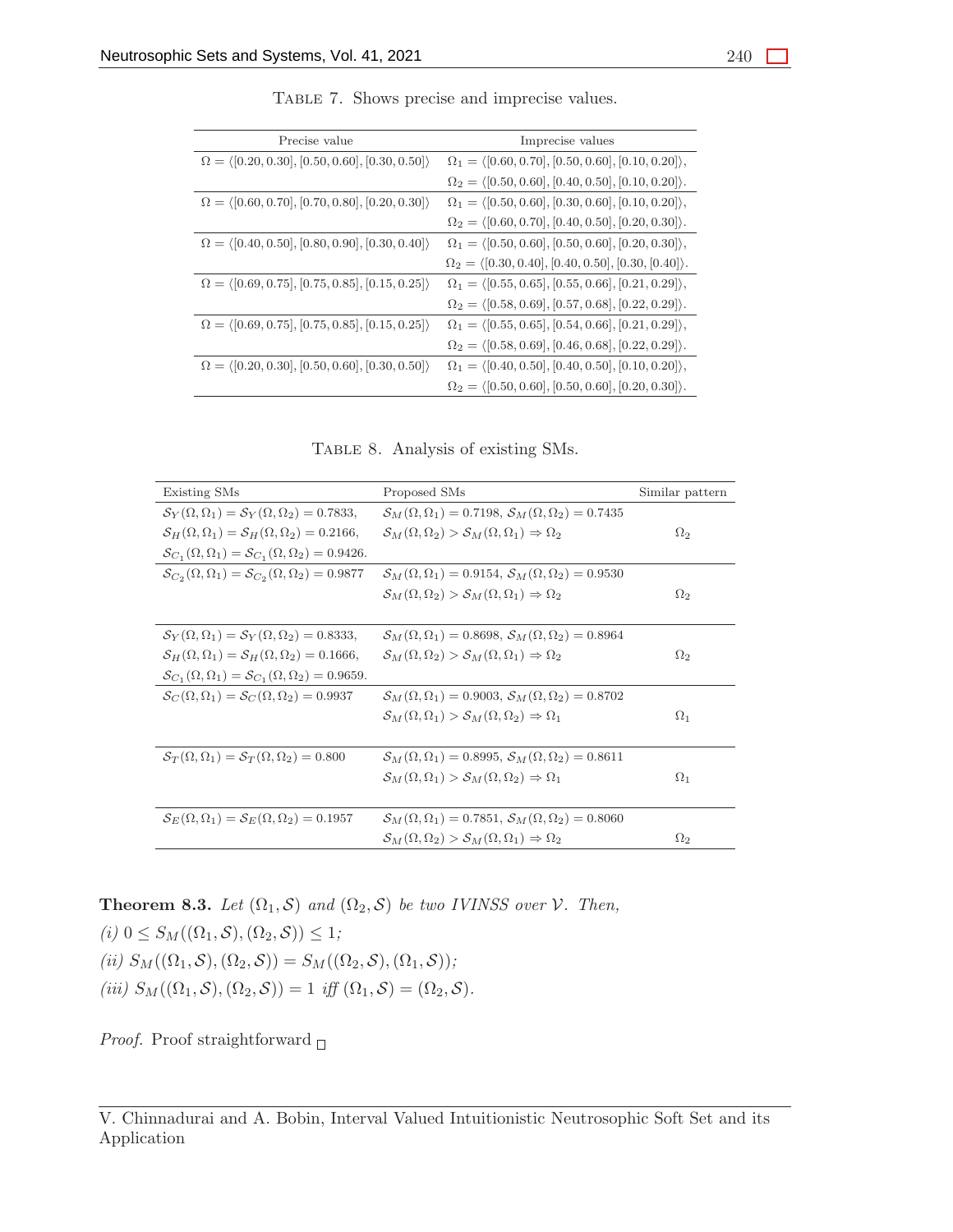#### 8.2. *Diagnosing psychiatric disorder for people with COVID-19*

In this section, we present an application on diagnosing psychiatric disorder for people with COVID-19 using IVINSS. Let us consider the SM between two IVINSS over different universes with the same set of parameters. We use this to analyze the psychiatric disorder problem. We have proposed an algorithm and illustrated the technique with a suitable example.

#### 8.3. *Description of the problem*

Let  $\mathcal{V} = \{v_1, v_2, ..., v_n\}$  represent universe and  $\mathcal{S} = \{q_1, q_2, ..., q_m\}$  represent the parameters. Also, let the precise values  $(\Omega, \mathcal{S})$  describe the elements of the universe in IVINSS form given by the psychiatrist for each stage. Let the psychiatrist define the norms to identify the levels (low or moderate or high) associated with psychiatric disorder as in Table 10. Let  $(\Omega_i, \mathcal{S})$ ,  $(i = 1, 2, ..., t)$  denote the imprecise values. Each  $(\Omega_i, \mathcal{S})$  is in IVINSS form representing the alternatives based on the observations on the subject by the psychiatrist made in relation to each element of the universe and for each element of the parameter set. Now the problem is to identify the level associated with  $(\Omega_i, \mathcal{S})$  to the precise information  $(\Omega, \mathcal{S})$ .

#### 8.4. *A new method to diagnose psychiatric disorder*

Let's assume that  $(\Omega, \mathcal{S})$  and  $(\Omega_i, \mathcal{S})$  represent the precise and imprecise values, respectively in IVINSS form. By using Definition 7.1, the psychiatrist identifies the SM value associated with  $(\Omega_i, \mathcal{S})$   $(i = 1, 2, ..., t)$  to the precise information  $(\Omega, \mathcal{S})$ . Now, the psychiatrist compares the obtained SM value with the norms (Table 10) and interprets on the level of psychiatric disorder for each subject.

# 8.5. *Algorithm for diagnosing psychiatric disorder*

An algorithm is given below for diagnosing psychiatric disorder based on SM between IVINSS.

- **Step 1:** Construct the precise values  $(\Omega, \mathcal{S})$  and the norms based on the evaluation of psychiatrist for diagnosing psychiatric disorder.
- **Step 2:** Construct the imprecise values  $(\Omega_i, \mathcal{S}), (i = 1, 2, ..., t)$  by observing the behavior of the subjects.
- **Step 3:** Compute the SM between  $(\Omega, \mathcal{S})$  and  $(\Omega_i, \mathcal{S})$ .
- **Step 4:** Compare the calculated SM value between  $(\Omega, \mathcal{S})$  and  $(\Omega_i, \mathcal{S})$  with the norms.
- Step 5: Identify the level associated with each subject to diagnose the psychiatric disorder.

**Example 8.4.** Let  $V = \{o_1, o_2, o_3\}$  represent the sessions conducted by a psychiatrist. Let  $C_1, C_2$  and  $C_3$  represent the subjects and  $S = \{q_1, q_2, q_3, q_4, q_5\}$  represent the parameters,  $q_1 =$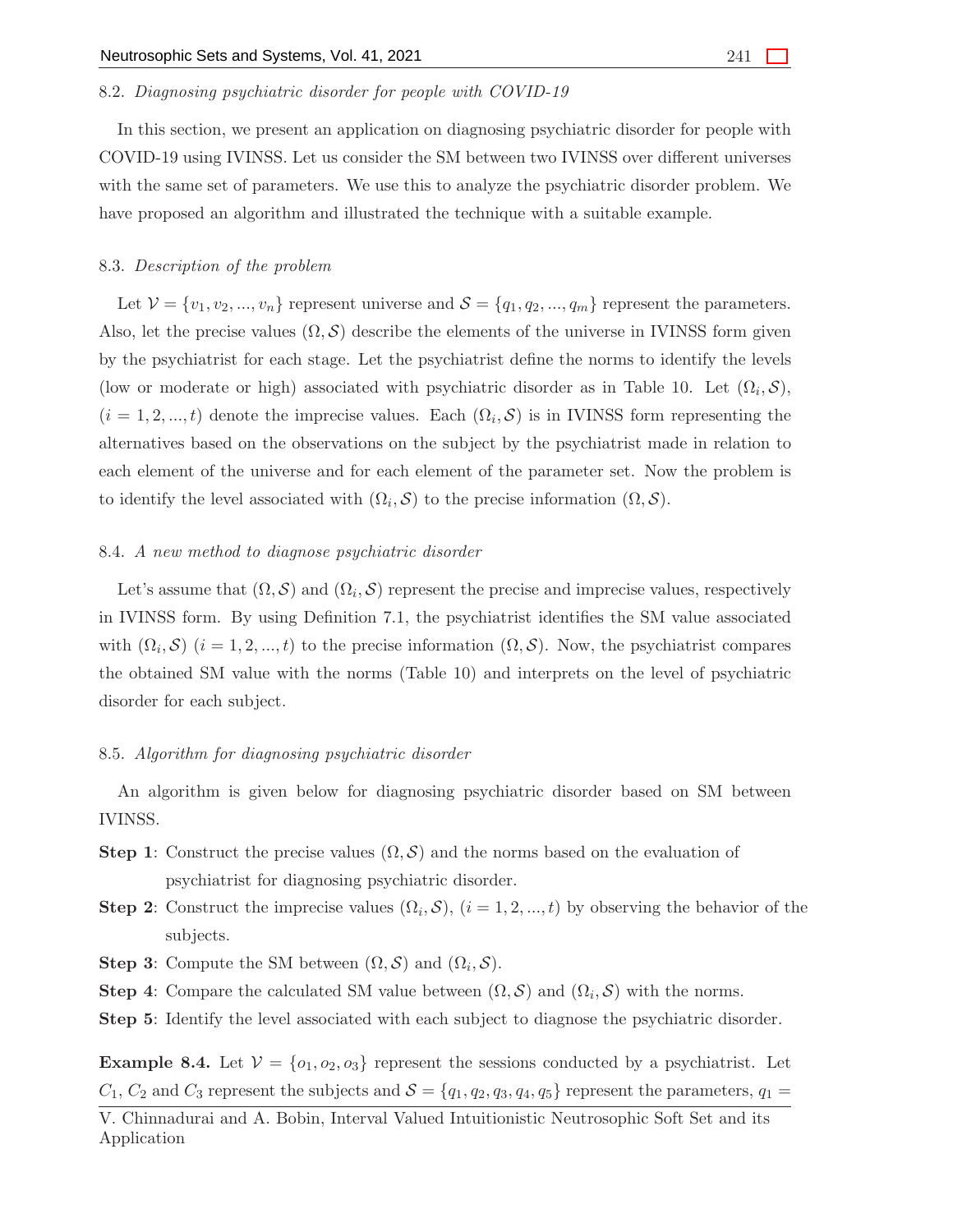feeling sad or low,  $q_2$  = confused thinking,  $q_3$  = extreme mood changes,  $q_4$  = excessive fears or worries and  $q_5$  = sleeping problems. The psychiatrist has to diagnose the psychiatric disorder based on the norms associated with each subject.

**Step 1.** Construct the precise values  $(\Omega, \mathcal{S})$  as in Table 9 and the norms as in Table 10 based on the evaluation of psychiatrist for diagnosing psychiatric disorder.

TABLE 9. Representation of precise values  $(\Omega, \mathcal{S})$  in IVINSS form for each session.

| ν       | O <sub>1</sub>                                       | 02                                                   | 03                                                   |
|---------|------------------------------------------------------|------------------------------------------------------|------------------------------------------------------|
| $q_1$   | $\langle [0.6, 0.7], [0.7, 0.8], [0.1, 0.2] \rangle$ | $\langle [0.7, 0.8], [0.7, 0.8], [0.1, 0.2] \rangle$ | $\langle [0.6, 0.7], [0.8, 0.9], [0.1, 0.2] \rangle$ |
| $q_2$   | $\langle [0.5, 0.6], [0.8, 0.9], [0.2, 0.3] \rangle$ | $\langle [0.7, 0.8], [0.8, 0.9], [0.1, 0.2] \rangle$ | $\langle [0.5, 0.6], [0.9, 1.0], [0.2, 0.3] \rangle$ |
| $q_3$   | $\langle [0.4, 0.5], [0.7, 0.8], [0.3, 0.4] \rangle$ | $\langle [0.2, 0.3], [0.9, 1.0], [0.4, 0.5] \rangle$ | $\langle [0.4, 0.5], [0.8, 0.9], [0.4, 0.5] \rangle$ |
| $q_4$   | $\langle [0.3, 0.4], [0.6, 0.7], [0.4, 0.5] \rangle$ | $\langle [0.4, 0.5], [0.7, 0.8], [0.3, 0.4] \rangle$ | $\langle [0.6, 0.7], [0.8, 0.9], [0.1, 0.2] \rangle$ |
| $q_{5}$ | $\langle [0.2, 0.3], [0.5, 0.6], [0.4, 0.5] \rangle$ | $\langle [0.5, 0.6], [0.7, 0.8], [0.1, 0.2] \rangle$ | $\langle [0.4, 0.5], [0.9, 1.0], [0.1, 0.3] \rangle$ |

Table 10. Norms for NPD.

| Range of SM values                                                                       | Levels of psychiatric disorder |
|------------------------------------------------------------------------------------------|--------------------------------|
| $0.00 \leq S_M \langle (\Omega, \mathcal{S}), (\Omega_i, \mathcal{S}) \rangle < 0.40$    | Low                            |
| $0.40 \leq S_M \langle (\Omega, \mathcal{S}), (\Omega_i, \mathcal{S}) \rangle < 0.75$    | Moderate                       |
| $0.75 \leq S_M \langle (\Omega, \mathcal{S}), (\Omega_i, \mathcal{S}) \rangle \leq 1.00$ | High                           |

**Step 2.** Now construct the imprecise values  $(\Omega_i, \mathcal{S}), (i = 1, 2, ..., t)$  by observing the behavior of the subjects  $C_1$ ,  $C_2$  and  $C_3$  respectively, as in Table 11, 12 and 13.

TABLE 11. Representation of imprecise values  $(\Omega_1, \mathcal{S})$  for the first subject in SINSS form for each session.

| ν       | 01                                                   | 02                                                   | O3                                                   |
|---------|------------------------------------------------------|------------------------------------------------------|------------------------------------------------------|
| $q_1$   | $\langle [0.8, 0.9], [0.7, 0.8], [0.0, 0.1] \rangle$ | $\langle [0.2, 0.3], [0.4, 0.5], [0.1, 0.2] \rangle$ | $\langle [0.1, 0.2], [0.7, 0.8], [0.1, 0.2] \rangle$ |
| $q_2$   | $\langle [0.7, 0.8], [0.6, 0.7], [0.1, 0.2] \rangle$ | $\langle [0.1, 0.2], [0.3, 0.4], [0.2, 0.3] \rangle$ | $\langle [0.2, 0.3], [0.8, 0.9], [0.1, 0.2] \rangle$ |
| $q_3$   | $\langle [0.6, 0.7], [0.8, 0.9], [0.2, 0.3] \rangle$ | $\langle [0.3, 0.4], [0.5, 0.6], [0.3, 0.4] \rangle$ | $\langle [0.3, 0.4], [0.9, 1.0], [0.4, 0.5] \rangle$ |
| $q_4$   | $\langle [0.6, 0.7], [0.7, 0.8], [0.1, 0.2] \rangle$ | $\langle [0.2, 0.4], [0.2, 0.3], [0.4, 0.5] \rangle$ | $\langle [0.2, 0.3], [0.9, 1.0], [0.2, 0.3] \rangle$ |
| $q_{5}$ | $\langle [0.6, 0.7], [0.9, 1.0], [0.2, 0.3] \rangle$ | $\langle [0.1, 0.3], [0.4, 0.5], [0.1, 0.2] \rangle$ | $\langle [0.1, 0.3], [0.8, 0.9], [0.3, 0.4] \rangle$ |

**Step 3.** By using Definition 7.1, calculate the  $S_M \langle (\Omega, \mathcal{S}), (\Omega_i, \mathcal{S}) \rangle$ .

The values are as below:

 $S_M \langle (\Omega, \mathcal{S}), (\Omega_1, \mathcal{S}) \rangle = 0.396$ ,  $S_M \langle (\Omega, \mathcal{S}), (\Omega_2, \mathcal{S}) \rangle = 0.663$ ,  $S_M \langle (\Omega, \mathcal{S}), (\Omega_3, \mathcal{S}) \rangle = 0.772$ .

**Step 4.** Now compare the calculated values of  $S_M \langle (\Omega, \mathcal{S}), (\Omega_i, \mathcal{S}) \rangle$  with Table 10.

The level of psychiatric disorder for the first subject shows low, for the second average and the third high.

Step 5. We can conclude from the above observation that the psychiatrist to start the next set of treatment sessions for the subjects  $C_2$  and  $C_3$  to lower the level of psychiatric disorder.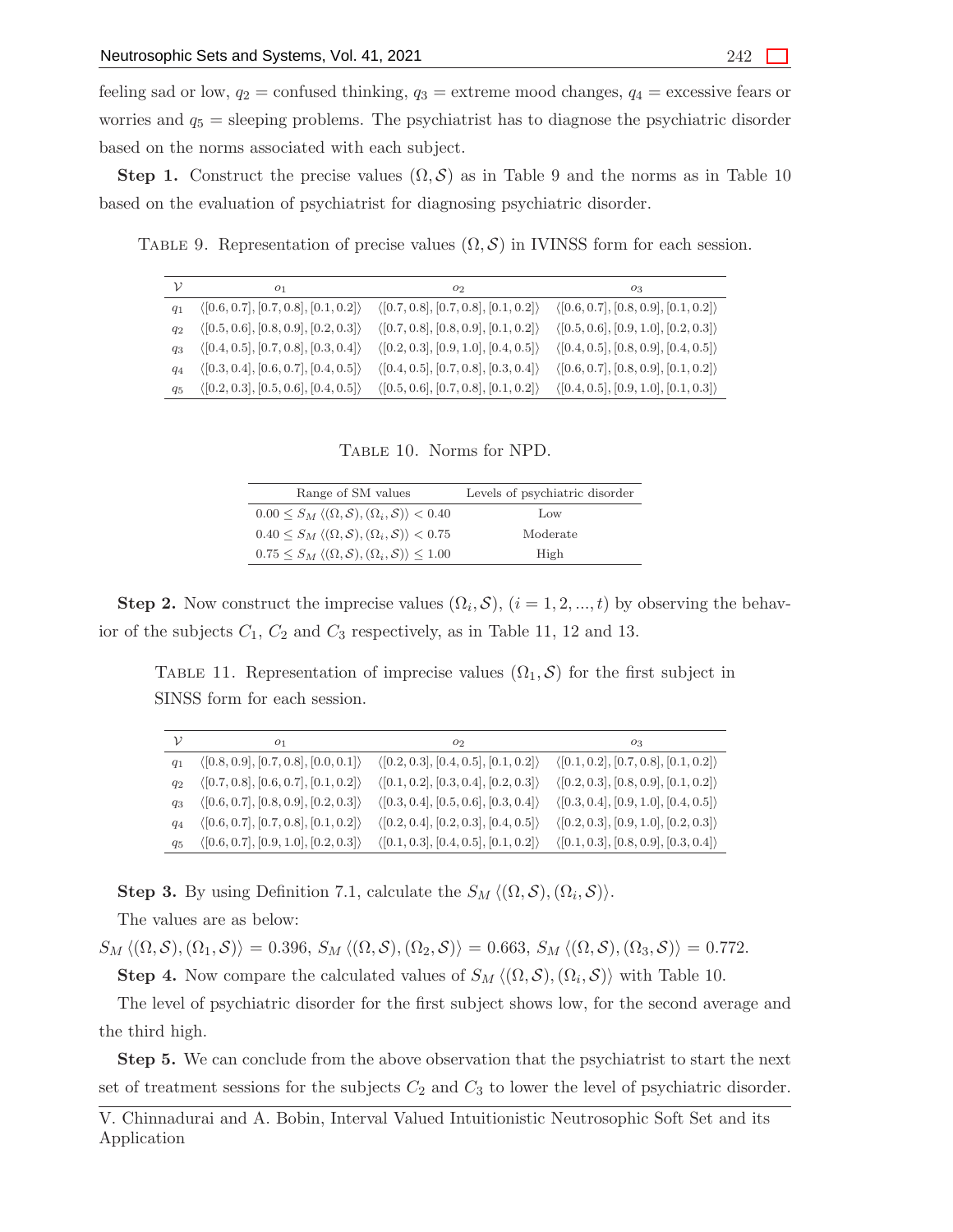TABLE 12. Representation of imprecise values  $(\Omega_2, \mathcal{S})$  for the second subject in SINSS form for each session.

| ν       | O <sub>1</sub>                                       | 02                                                   | 03                                                   |
|---------|------------------------------------------------------|------------------------------------------------------|------------------------------------------------------|
| $q_1$   | $\langle [0.2, 0.3], [0.7, 0.8], [0.2, 0.3] \rangle$ | $\langle [0.7, 0.8], [0.8, 0.9], [0.1, 0.2] \rangle$ | $\langle [0.7, 0.8], [0.7, 0.8], [0.1, 0.2] \rangle$ |
| $q_2$   | $\langle [0.4, 0.5], [0.8, 0.9], [0.1, 0.2] \rangle$ | $\langle [0.5, 0.6], [0.9, 1.0], [0.2, 0.3] \rangle$ | $\langle [0.4, 0.5], [0.8, 0.9], [0.1, 0.2] \rangle$ |
| $q_3$   | $\langle [0.4, 0.5], [0.9, 1.0], [0.4, 0.5] \rangle$ | $\langle [0.4, 0.5], [0.8, 0.9], [0.3, 0.4] \rangle$ | $\langle [0.3, 0.4], [0.9, 1.0], [0.4, 0.5] \rangle$ |
| $q_4$   | $\langle [0.6, 0.7], [0.7, 0.8], [0.1, 0.2] \rangle$ | $\langle [0.3, 0.4], [0.9, 1.0], [0.4, 0.5] \rangle$ | $\langle [0.6, 0.7], [0.9, 1.0], [0.2, 0.3] \rangle$ |
| $q_{5}$ | $\langle [0.5, 0.6], [0.7, 0.8], [0.2, 0.3] \rangle$ | $\langle [0.2, 0.3], [0.8, 0.9], [0.1, 0.2] \rangle$ | $\langle [0.5, 0.6], [0.8, 0.9], [0.3, 0.4] \rangle$ |

TABLE 13. Representation of imprecise values  $(\Omega_3, \mathcal{S})$  for the third subject in SINSS form for each session.

| ν       | O <sub>1</sub>                                       | 02                                                   | 03                                                   |
|---------|------------------------------------------------------|------------------------------------------------------|------------------------------------------------------|
| $q_1$   | $\langle [0.7, 0.8], [0.7, 0.8], [0.1, 0.2] \rangle$ | $\langle [0.7, 0.8], [0.8, 0.9], [0.1, 0.2] \rangle$ | $\langle [0.7, 0.8], [0.8, 0.9], [0.1, 0.2] \rangle$ |
| $q_2$   | $\langle [0.4, 0.5], [0.8, 0.9], [0.1, 0.2] \rangle$ | $\langle [0.6, 0.7], [0.9, 1.0], [0.1, 0.2] \rangle$ | $\langle [0.5, 0.6], [0.7, 0.8], [0.2, 0.3] \rangle$ |
| $q_3$   | $\langle [0.2, 0.3], [0.6, 0.7], [0.2, 0.3] \rangle$ | $\langle [0.1, 0.3], [0.8, 0.9], [0.2, 0.3] \rangle$ | $\langle [0.1, 0.2], [0.7, 0.8], [0.1, 0.3] \rangle$ |
| $q_4$   | $\langle [0.4, 0.5], [0.7, 0.8], [0.1, 0.2] \rangle$ | $\langle [0.4, 0.5], [0.9, 1.0], [0.1, 0.2] \rangle$ | $\langle [0.6, 0.7], [0.9, 1.0], [0.1, 0.2] \rangle$ |
| $q_{5}$ | $\langle [0.1, 0.2], [0.8, 0.9], [0.2, 0.3] \rangle$ | $\langle [0.3, 0.4], [0.8, 0.9], [0.1, 0.2] \rangle$ | $\langle [0.5, 0.6], [0.8, 0.9], [0.2, 0.3] \rangle$ |

#### 9. Conclusion

In this manuscript, we outline the notions of IVINS, IVINSS, and establish some of their properties. Also, we show the effectiveness of the proposed SM by comparing it with existing SMs. In today's complicated psychiatric disorder behaviors, SM plays a significant role in diagnosing the same. So, we propose a diagnosing method based on the SM for diagnosing psychiatric disorder with IVINSSs. In this method, we predict the psychiatric behavior of the subjects represented in the IVINSS form. We can apply this concept to other hybrid sets for diagnosing psychiatric disorders. Our future study would be the applications of neutrosophics in sociology [\[29\]](#page-30-10).

#### <span id="page-28-3"></span>References

- [1] Abdel-Basset, M., Mohamed, M., Elhoseny, M. et al. (2019). Cosine similarity measures of bipolar neutrosophic set for diagnosis of bipolar disorder diseases. Artificial Intelligence in Medicine, DOI: 10.1016/j.artmed.2019.101735.
- <span id="page-28-2"></span>[2] Anita Shanthi, S., Thillaigovindan, N. and Vadivel Naidu, J. (2016 ). Application of Interval Valued Intuitionistic Fuzzy Soft Sets of Root Type in Decision Making, ICTACT Journal on Soft Computing, Vol. 06, No. 03, pp.1224-1230.
- <span id="page-28-4"></span><span id="page-28-0"></span>[3] Atanassov, K.T. (1986). Intuitionistic Fuzzy Sets, Fuzzy Sets and Systems, Vol. 20, pp.87-96.
- <span id="page-28-1"></span>[4] Atanassov, K. T. (1989). More on Intuitionistic Fuzzy Sets, Fuzzy Sets and Systems, Vol. 33, No. 01, pp.37-45.
- [5] Atanassov, K. T. (1994). New Operations Defined Over the Intuitionistic Fuzzy Sets, Fuzzy Sets and Systems, Vol. 61, No. 02, pp.137-142.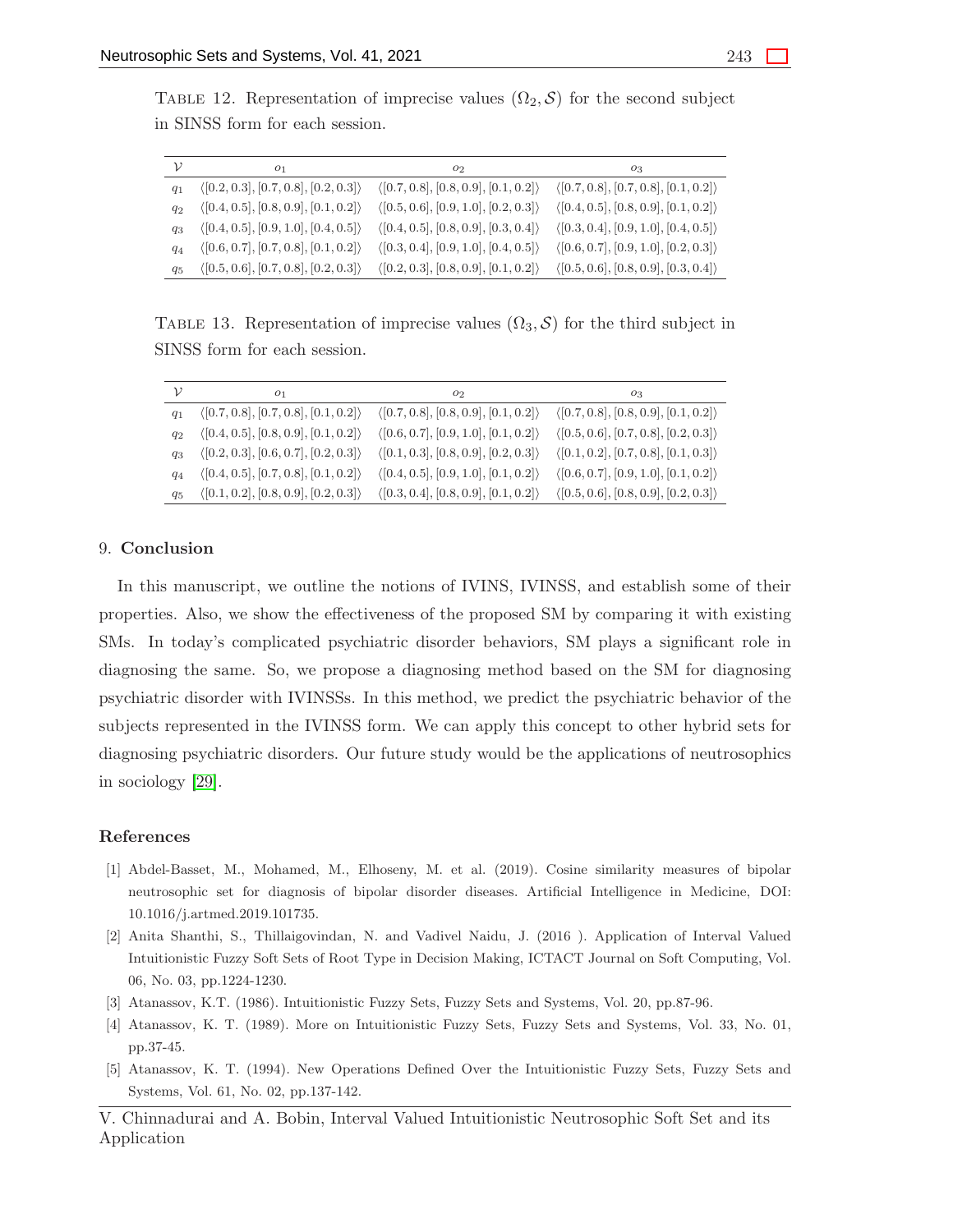- <span id="page-29-14"></span><span id="page-29-0"></span>[6] Atanassov, K. T. and Gargov, G. (1989). Interval Valued Intuitionistic Fuzzy Sets, Fuzzy Sets and Systems, Vol. 31, No. 03, pp.343-349.
- [7] Beg, I. and Tabasam, R. (2015). Group Decision Making Using Comparative Linguistic Expression Based on Hesitant Intuitionistic Fuzzy Sets, Applications and Applied Mathematics: An International Journal (AAM), Vol. 10, No. 02, pp.1082-1092.
- <span id="page-29-12"></span><span id="page-29-6"></span>[8] Bhowmik, M and Pal, M. (2008). Intuitionistic Neutrosophic Set, Journal of Information and Computing Science, Vol. 04, No. 02, pp.142-152.
- <span id="page-29-13"></span>[9] Broumi, S. and Smarandache, F. (2013). Several Similarity Measures of Neutrosophic Sets. Neutrosophic Sets Syst, Vol. 01, No. 01, pp.54-62.
- <span id="page-29-17"></span>[10] Broumi, S. and Smarandache, F. (2013). Intuitionistic Neutrosophic Soft Set, Journal of Information and Computing Science, Vol. 08, No. 02, pp.130-140.
- <span id="page-29-18"></span>[11] Broumi, S. and Smarandache, F. (2014). Cosine Similarity Measure of Interval Valued Neutrosophic Sets, Neutrosophic Sets and Systems, Vol. 05, pp.28-32.
- <span id="page-29-8"></span>[12] Broumi, S. and Smarandache, F. (2014). New distance and similarity measures of interval neutrosophic sets, 17th International Conference on Information Fusion (FUSION), Salamanca, Spain, pp.1-7.
- [13] Chahhtterjee, R., Majumdar, P., Samanta, S.K. (2019). Similarity Measures in Neutrosophic Sets-I, Fuzzy Multi-criteria Decision-Making Using Neutrosophic Sets. Stud. Fuzziness Soft Comput. Vol. 369, pp.249- 294.
- <span id="page-29-11"></span>[14] Chicaiza, C., Paspuel,O., Cuesta,P. and Hernandez, S. (2020). Neutrosophic Psychology for Emotional Intelligence Analysis in Students of the Autonomous University of Los Andes, Ecuador. Neutrosophic Sets and Systems, Vol. 34, pp.1-8.
- <span id="page-29-5"></span><span id="page-29-4"></span>[15] Chinnadurai, V., Smarandache, F. and Bobin, A. (2020). Multi-Aspect Decision-Making Process in Equity Investment Using Neutrosophic Soft Matrices, Neutrosophic Sets and Systems, Vol. 31, pp.224-241.
- [16] Chinnadurai, V. and Bobin, A. (2020). Multiple-criteria Decision Analysis Process by Using Prospect Decision Theory in Interval-valued Neutrosophic Environment, CAAI Transactions on Intelligence Technology, Vol. 05, No. 03, pp.209-221.
- <span id="page-29-10"></span>[17] Christianto, V. and Smarandache, F. (2019). A Review of Seven Applications of Neutrosophic Logic: In Cultural Psychology, Economics Theorizing, Conflict Resolution, Philosophy of Science, etc. J-Multidisciplinary Scientific Journal, Vol. 02, No. 02, pp.128-137.
- <span id="page-29-16"></span><span id="page-29-9"></span>[18] De, S.K., Biswas.R and Roy, A.R. (2000). Some operations on intuitionistic fuzzy sets, Fuzzy Sets and Systems Vol. 114, No. 03, pp.477-484.
- <span id="page-29-3"></span>[19] Hamidi, M. and Borumand Saeid, A. (2018). Achievable single-valued neutrosophic graphs in Wireless sensor networks, New Mathematics and Natural Computation, Vol. 14, No. 02 pp.157-185.
- [20] Hashim, R.M., Gulistan, M., and Smarandache, F. (2018). Applications of Neutrosophic Bipolar Fuzzy Sets in HOPE Foundation for Planning to Build a Children Hospital with Different Types of Similarity Measures. Symmetry, Vol.10, 331.
- <span id="page-29-15"></span><span id="page-29-1"></span>[21] Jiang, Y., Yong, T., Qimai,C., Hai,L. and Jianchao,T. (2010). Interval-valued intuitionistic fuzzy soft sets and their properties, Comput. Math. Appl. Vol. 60, pp.906-918.
- <span id="page-29-7"></span>[22] Jianming, Z., Khan, M., Gulistan, M., and Ali, A. (2017). Applications of Neutrosophic Cubic Sets in Multi-Criteria Decision-Making, International Journal for Uncertainty Quantification, Vol.7, pp.377-394.
- [23] Liu, D., Liu, G., and Liu, Z. (2018). Some Similarity Measures of Neutrosophic Sets Based on the Euclidean Distance and Their Application in Medical Diagnosis. Computational and Mathematical Methods in Medicine, Vol. 2018, pp.01-09.
- <span id="page-29-2"></span>[24] Majid Khan, M., Gulistan, M., Yaqoob, N., and Smarandache, F. (2019). Neutrosophic Cubic Einstein Geometric Aggregation Operators with Application to Multi-Criteria Decision Making Method, Symmetry, Vol.11, 247.

V. Chinnadurai and A. Bobin, Interval Valued Intuitionistic Neutrosophic Soft Set and its Application